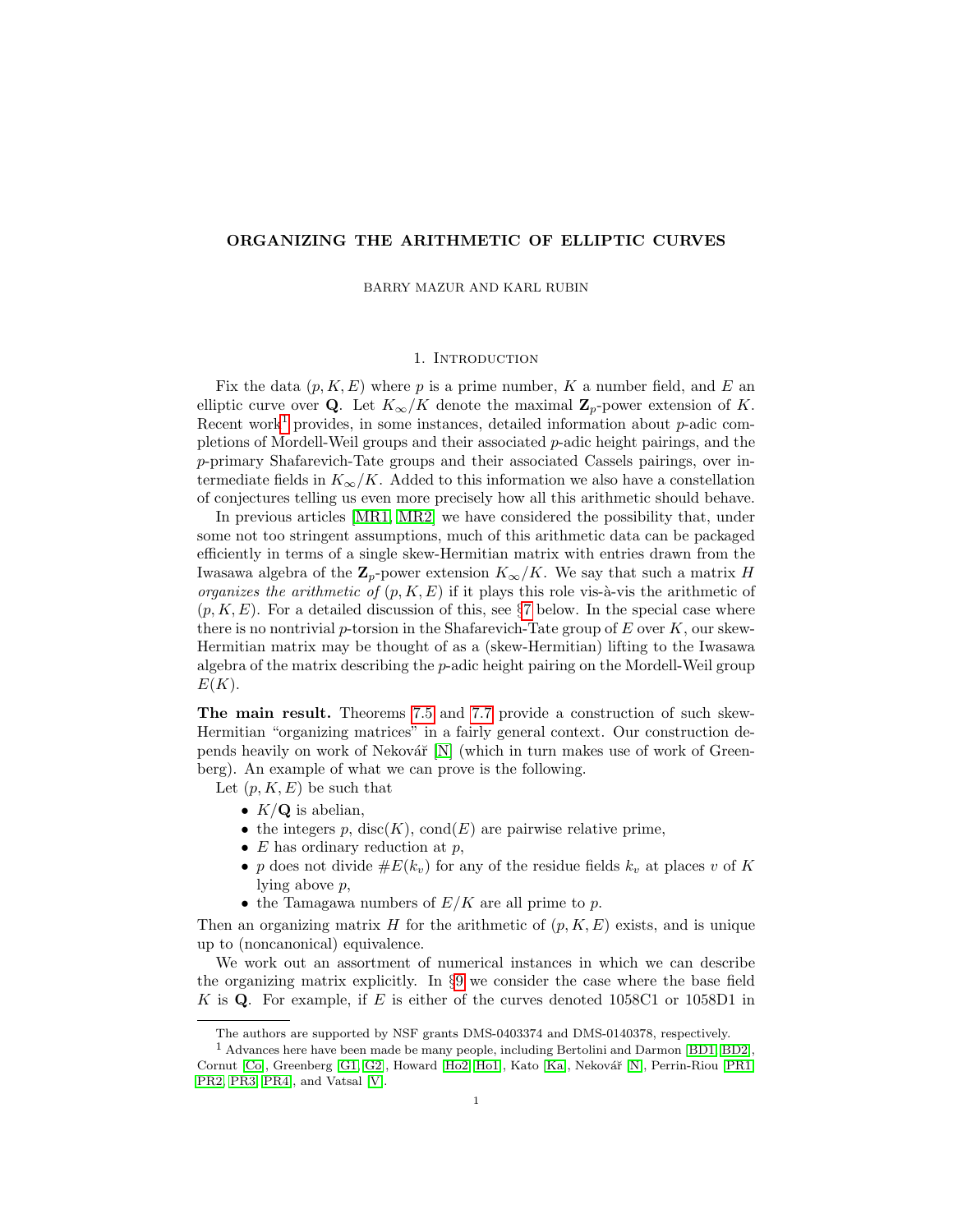$\left[Cr\right]$  (and assuming the Birch and Swinnerton-Dyer conjecture for  $E/Q$ ) then using calculations by William Stein we can give the organizing matrix H exactly for all 337 primes less than 2400 that satisfy the conditions listed above. We also show that a congruence modulo 5 between the modular forms corresponding to these two curves is matched by a congruence modulo 5 between their organizing matrices.

In §[10](#page-24-0) we consider the case where E is defined over  $\bf{Q}$  and K is an imaginary quadratic field satisfying the "Heegner condition". We find, among other things, examples of Iwasawa modules  $X^{\text{anti}}$  attached to elliptic curves over anti-cyclotomic  $\mathbf{Z}_p$ -extensions such that  $X^{\text{anti}}$  contains nontrivial finite submodules, and we also give a counterexample to a prior conjecture of ours.

To describe the structure we deal with in more detail, put  $\Lambda := \mathbb{Z}_p[[\text{Gal}(K_{\infty}/K)]],$ and denote by  $\iota : \Lambda \to \Lambda$  the standard involution (that sends every group element  $\gamma$ in  $\Lambda$  to its inverse and is the identity on  $\mathbf{Z}_p$ ). If M is a  $\Lambda$ -module, its *conjugate*  $M^{\iota}$  is the Λ-module with the same underlying group as  $M$  but with Λ-module structure obtained from that of M by composition with  $\iota$ . By a basic skew-Hermitian  $\Lambda$ module  $\Phi$  we mean a free  $\Lambda$ -module of finite rank equipped with a skew-Hermitian pairing,

$$
\Phi\otimes_\Lambda\Phi^\iota\to\mathfrak{m}\subset\Lambda
$$

where  $\mathfrak m$  is the maximal ideal in  $\Lambda$ , and such that this pairing is nondegenerate after extending scalars to the field of fractions of  $\Lambda$ . If the arithmetic of  $(p, K, E)$ is organized by Φ, we can derive Mordell-Weil and Shafarevich-Tate information at all layers of  $K_{\infty}/K$  together with their self-pairings from the structure of the basic skew-Hermitian Λ-module Φ, as described in  $§7$  $§7$  below.

Given an organizing module  $\Phi$  for  $(p, K, E)$  as above, consider the free  $\Lambda$ -module of rank one  $\Delta := \det_{\Lambda} \Phi^{-1}$ , i.e., the inverse of the determinant module of  $\Phi$  over  $\Lambda$ . Define  $L_p^{\text{arith}}(K, E)$ , the *arithmetic p-adic L function attached to*  $(p, K, E)$  (relative to the organizing module  $\Phi$ ) to be the discriminant of the skew-Hermitian module  $\Phi$ . (The definition of a *p*-adic L-function as a determinant of a complex in a derived category has already appeared in the work of Nekovář; see the footnote at the end of the introduction to  $[N]$ .) Given our hypotheses above, the arithmetic p-adic L-function is a nonzero element

$$
L_p^{\text{arith}}(K, E) \in \Delta \otimes_{\Lambda} \Delta^{\iota}.
$$

How canonical is this construction? First, the  $\Lambda$ -module  $\Delta \otimes_{\Lambda} \Delta^{\iota}$  is canonically isomorphic to the determinant  $\Lambda$ -module of Nekovář's "Selmer complex," which is represented in the derived category by a finite complex of projective modules of finite rank (under the hypotheses listed above). Therefore the free  $\Lambda$ -module of rank one  $\Delta \otimes_{\Lambda} \Delta^i$  is canonically determined by our initial data  $(p, K, E)$ , as is the element  $L_p^{\text{arith}}(K, E)$  in it.

There is also a canonical *orientation* on  $\Delta \otimes_{\Lambda} \Delta^{\iota}$ . By an orientation of a free Λ-module of rank one let us a mean a choice of generator up to multiplication by an element of the form  $u \cdot u^i$  where  $u \in \Lambda^\times$  is a unit. Since the organizing module  $\Phi$  is determined up to (noncanonical) equivalence, we have that  $\Delta \otimes_{\Lambda} \Delta^{\iota}$  inherits a canonical orientation.

There is, of course, the p-adic analytic side of this story. For simplicity fix  $K = Q$ . We have the standard (modular symbols) construction of the p-adic analytic L-function of the elliptic curve,  $L_p^{\text{anal}}(K, E)$ , which can be viewed, again canonically, as an element of  $H_1(E(\mathbf{C}), \mathbf{Z})^+ \otimes_{\mathbf{Z}} \Lambda$ , where the superscript + refers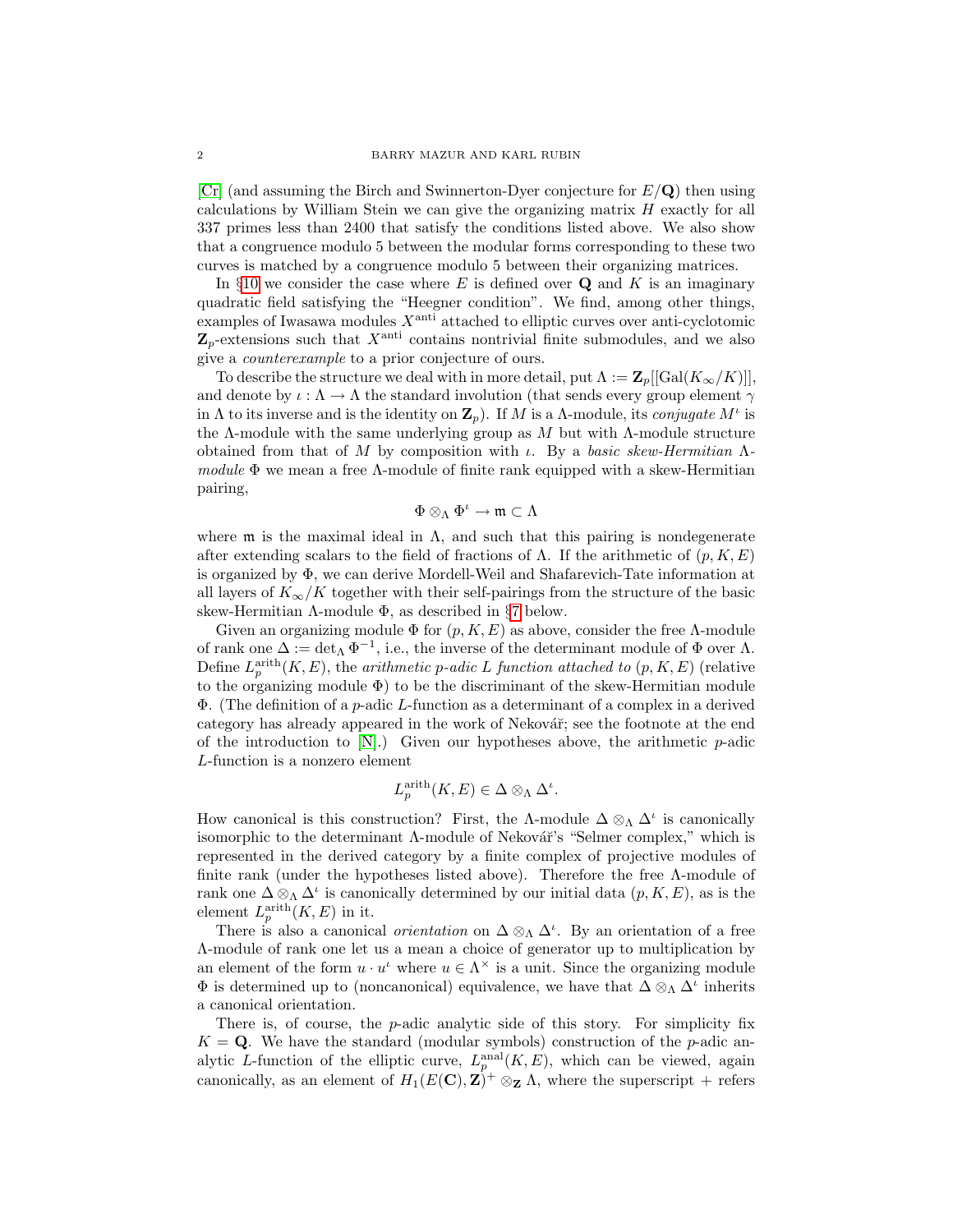to the +-eigenspace of the homology group in question under the action of complex conjugation. Given the modular parametrization  $X_0(\text{cond}(E)) \to E$  we may even make a canonical choice of a "positive" generator of the infinite cyclic group  $H_1(E(\mathbf{C}), \mathbf{Z})^+$ . Identifying  $H_1(E(\mathbf{C}), \mathbf{Z})^+$  with **Z** via the canonical generator, we may view  $L_p^{\text{anal}}(K, E)$  as an element of  $\Lambda$ , this being one of the accidental bonuses (as we shall see below) of working with elliptic curves rather than abelian varieties of higher dimension, or modular eigenforms of higher weight. The expectation here (the main conjecture, in this context) for which there is now much evidence, is that (giving  $L_p^{\text{anal}}(K, E)$  a natural normalization) there is a unique generator g of the free  $\Lambda$ -module of rank one  $\Delta \otimes_{\Lambda} \Delta^{\iota}$  such that

$$
L_p^{\text{anal}}(K, E) \cdot g = L_p^{\text{arith}}(K, E).
$$

It is natural to wonder whether this unique generator  $g$  might bear some clear relationship to the orientation structure of  $\Delta \otimes_{\Lambda} \Delta^{\iota}$ ; it might make sense to make use of the theory of Shimura's lift to half-integral weight modular forms to study this question.

Questions about variation. We feel that our result might be but the first hint of some kind of *generic purity* phenomenon regarding Nekovář's Selmer complexes. The remainder of this introduction section is completely speculative, and is offered to give a sense of what we might mean by this.

Let  $p \geq 5$  be a prime number. Put  $\mathbf{W} = \mathbf{Z}_p[[\mathbf{Z}_p^{\times}]]$ , which we take as p-adic weight space, where for  $k \in \mathbf{Z}$ , we have  $s_k : \mathbf{W} \to \mathbf{Z}_p$ , the natural projection to weight k and nebentypus character  $\omega^k$ . Here  $\omega$  is the standard Teichmüller character, and  $s_k$  is the  $\mathbf{Z}_p$ -algebra homomorphism that sends a group element  $x \in \mathbf{Z}_p^{\times}$  to  $x^k \in \mathbf{Z}_p^\times \subset \mathbf{Z}_p.$ 

Let  $T$  denote Hida's Hecke algebra for ordinary  $p$ -adic modular eigenforms on  $\Gamma_0(p)$ . Hida's Hecke algebra **T** is a finite flat **W**-algebra with the following property. For  $k = 2, 3, 4, \ldots$  if we make the base change from W to  $\mathbb{Z}_p$  via  $s_k$  we have that  $\mathbf{T} \otimes_{\mathbf{W}} \mathbf{Z}_p$  is naturally isomorphic to the (classical) Hecke algebra that acts faithfully on p-adic cuspidal ordinary modular eigenforms on  $\Gamma_1(p)$  of weight k and nebentypus character  $\omega^k$ . Let  $m \subset \mathbf{T}$  denote a maximal ideal associated to an absolutely irreducible residual representation of the Galois group  $\bar{\rho}$  : Gal( $\mathbf{Q}/\mathbf{Q}$ )  $\rightarrow$  $GL_2(\mathbf{T}/m)$  and let  $\mathbf{T}_m$  denote the completion of **T** at m. Put

$$
R:=\mathbf{T}_m\hat{\otimes}_{\mathbf{Z}_p}\Lambda,
$$

and let  $\iota : R \to R$  denote the involution  $1\hat{\otimes} \iota$ . There is a canonical representation

$$
\rho: \operatorname{Gal}(\bar{\mathbf{Q}}/\mathbf{Q}) \longrightarrow \operatorname{GL}_2(R),
$$

unramified outside  $p$ , uniquely characterized by the requirement that if

$$
f = q + \sum_{n \ge 2} a_n(f) q^n
$$

is an ordinary eigenform on  $\Gamma_1(p)$  whose associated residual representation is equivalent to  $\bar{\rho}$  and if  $\chi : \text{Gal}(\mathbf{Q}_{\infty}/\mathbf{Q}) \to \mathbf{C}^{\times}_{p}$  is a wild p-adic character, then the Galois representation

$$
\operatorname{Gal}(\bar{\mathbf{Q}}/\mathbf{Q}) \longrightarrow \operatorname{GL}_2(\mathbf{C}_p)
$$

attached to  $f \otimes \chi$  is the one induced from  $\rho$  by the homomorphism  $R \to \mathbf{C}_p$  which, for positive integers n prime to p, takes  $T_n\hat{\otimes}\gamma$  to  $a_n(f)\chi(\gamma)$  and takes  $U_p\hat{\otimes}\gamma$  to  $a_p(f)\chi(\gamma)$ .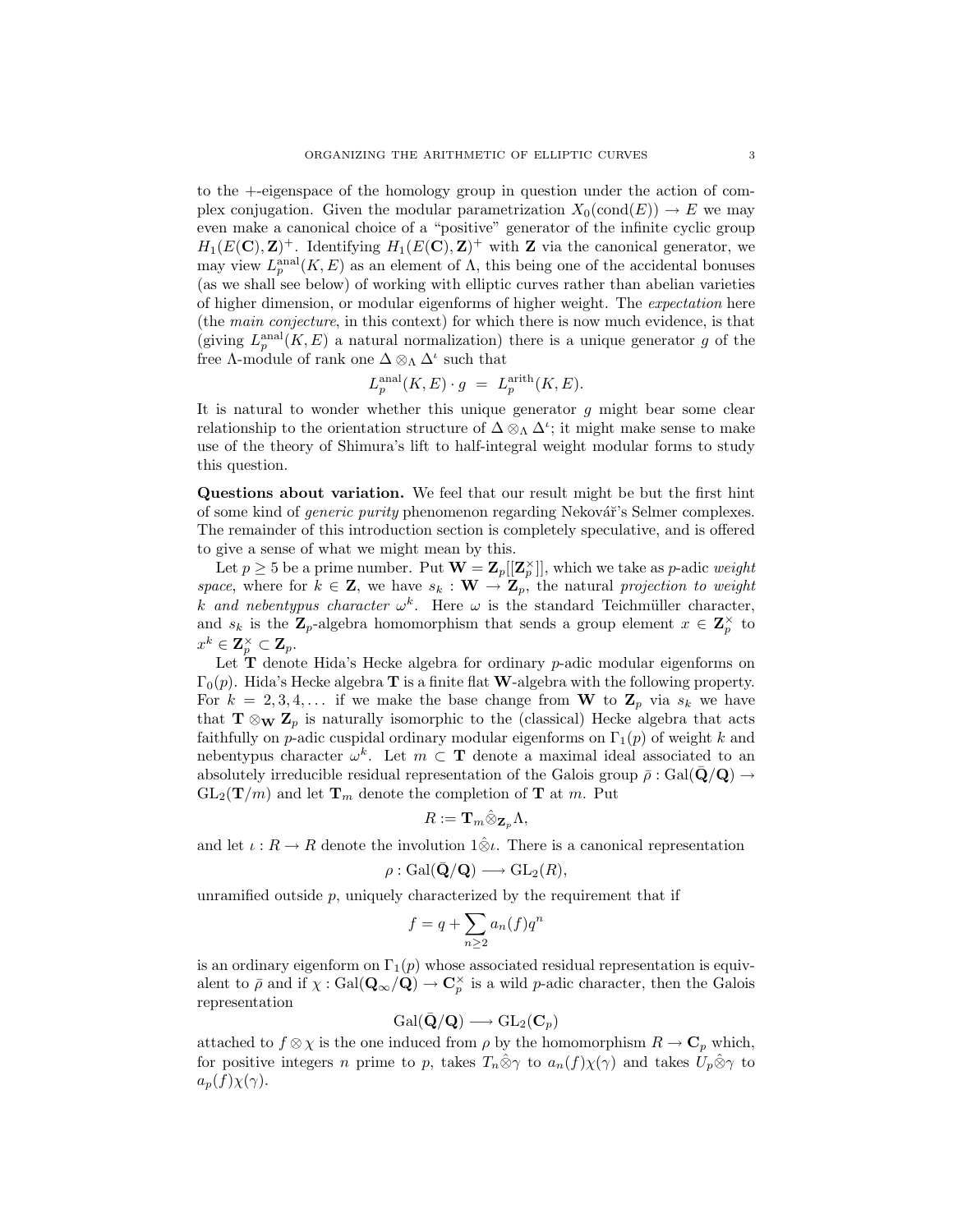Attached to  $\rho$  there is a (finitely generated) Selmer R-module S, which we wish to view as coherent sheaf S over  $X := \text{Spec}(R)$ . Moreover, there is a "two-variable" *p*-adic L function  $L_p^{\text{anal}}$  that is naturally a section of a certain line bundle<sup>[2](#page-3-0)</sup> over X that we will denote  $P$ .

In view of the main result of this article, we might wonder whether there are fairly general conditions under which one may find a Zariski open subscheme  $Y \subset$  $X = \text{Spec}(R)$  stable under  $\iota$ , and a skew-Hermitian vector bundle  $\Phi$  of finite rank over  $Y$  with these two properties:

- The skew-Hermitian vector bundle  $\Phi$  over Y bears an "organizing" relationship to the coherent sheaf  $S \otimes_{\mathcal{O}_X} \mathcal{O}_Y$  (analogous to the relationship that the organizing skew-Hermitian module  $\Phi$  in the context of elliptic curves above bears to the classical Selmer module)
- Forming  $\Delta := \det \Phi^{-1}$ , which is a line bundle over Y, and

$$
L_p^{\text{arith}} := \text{discriminant}(\Phi),
$$

viewed as a section of the line bundle  $\Delta \otimes \Delta^i$  over Y, there is a (unique) isomorphism of line bundles

$$
g: P \otimes_{\mathcal{O}_X} \mathcal{O}_Y \cong \Delta \otimes \Delta^{\iota}
$$

that brings the section  $L_p^{\text{anal}}$  (restricted to Y) to  $L_p^{\text{arith}}$  (this being analogous to the "main conjecture" relationship between arithmetic and analytic p-adic L-functions of elliptic curves described above).

## 2. THE SETUP

<span id="page-3-1"></span>Fix a number field  $K$ , an elliptic curve  $E$  defined over  $K$ , and a rational prime  $p$  such that  $E$  has good ordinary reduction at all primes of  $K$  above  $p$ .

For every finite extension  $L$  of  $K$  we have the p-power Selmer group

$$
\mathrm{Sel}_p(E, L) := \ker(H^1(L, E[p^\infty]) \longrightarrow \prod_v H^1(L_v, E)),
$$

where  $E[p^{\infty}]$  is the Galois module of p-power torsion on E, and the product is over all places  $v$  of  $L$ . This Selmer group sits in an exact sequence

$$
0 \longrightarrow E(L) \otimes \mathbf{Q}_p/\mathbf{Z}_p \longrightarrow \mathrm{Sel}_p(E, L) \longrightarrow \mathrm{III}(E, L)[p^{\infty}] \longrightarrow 0 \tag{2.1}
$$

where  $\text{III}(E, L)[p^{\infty}]$  is the p-primary part of the Shafarevich-Tate group of E over L.

Let  $K_{\infty}$  denote the maximal  $\mathbf{Z}_p$ -power extension of K, i.e.,  $Gal(K_{\infty}/K) \cong \mathbf{Z}_p^d$ for some  $d \in \mathbb{Z}^+$  and  $K_{\infty}$  contains all  $\mathbb{Z}_p$ -extensions of K. By class field theory we have  $r_2 + 1 \leq d \leq [K : \mathbf{Q}]$ , where  $r_2$  is the number of complex places of K, and  $d = r_2 + 1$  if Leopoldt's Conjecture holds for K. In particular  $d = 1$  if  $K = \mathbf{Q}$  and  $d = 2$  if K is quadratic imaginary. Let  $\Gamma := \text{Gal}(K_{\infty}/K)$ , and define the Iwasawa algebra

 $\Lambda := \mathbf{Z}_p[[\Gamma]].$ 

If  $K \subset L \subset K_{\infty}$  we let  $\Gamma_L := \text{Gal}(L/K)$  and  $\Lambda_L := \mathbf{Z}_p[[\Gamma_L]]$  for the corresponding quotients of  $\Gamma$  and  $\Lambda$ .

<span id="page-3-0"></span><sup>&</sup>lt;sup>2</sup> Usually one defines  $L_p^{\text{anal}}$  to be a bona fide function (cf. [\[GS,](#page-31-7) [Ki\]](#page-32-10)) but the natural construction of this two-variable L-function–independent of any choice– is as a section of a specific line bundle that we refer to above as P, which one must trivialize to express  $L_p^{\text{anal}}$  as a function.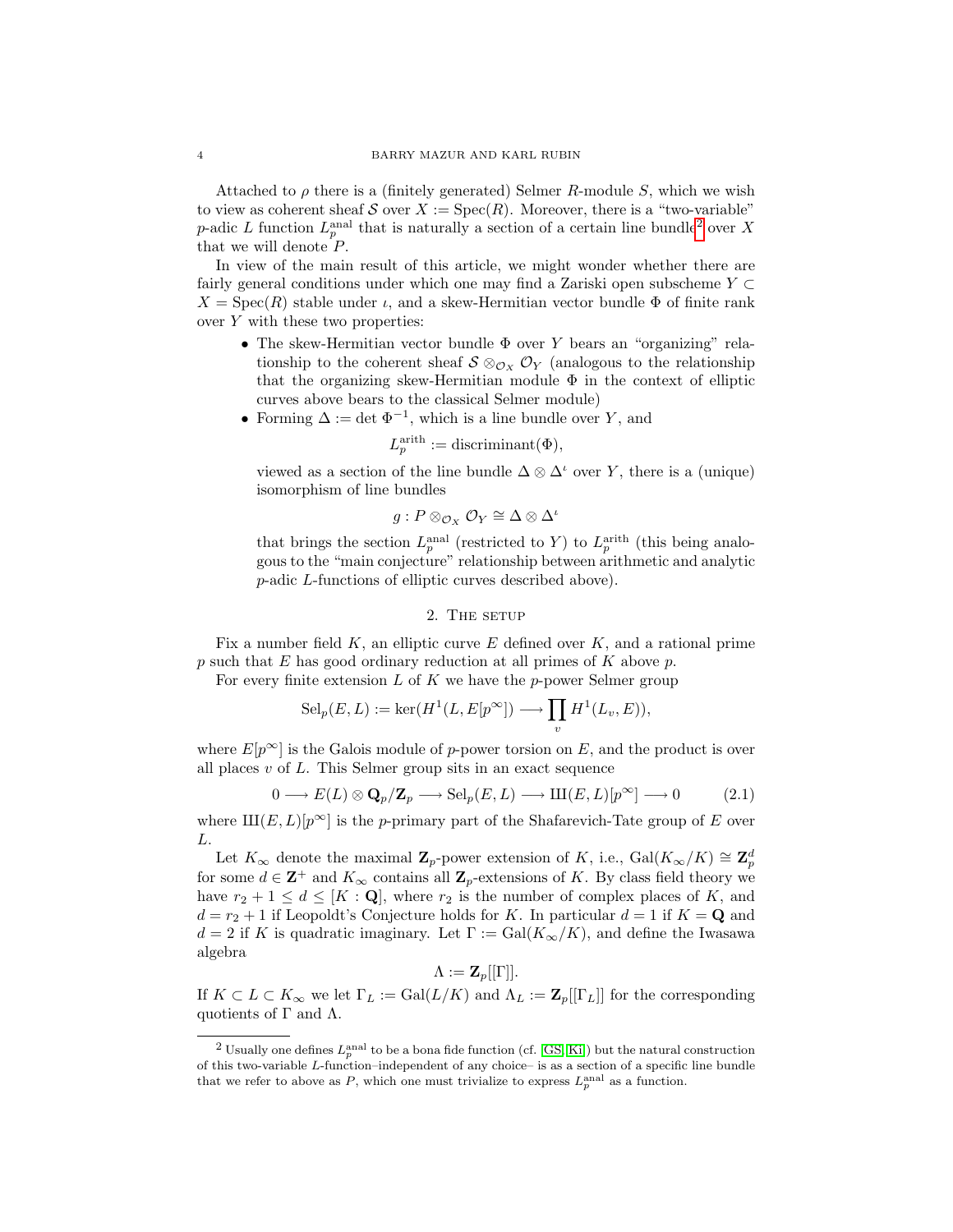As in the introduction, we let  $\iota : \Lambda_L \to \Lambda_L$  denote the involution that sends  $\gamma \mapsto \gamma^{-1}$  for  $\gamma \in \Gamma_L$ , and if M is a  $\Lambda_L$ -module we let  $M^{\iota}$  be the *conjugate module*, the  $\Lambda_L$ -module with the same underlying abelian group as M, but with  $\Lambda_L$ -module structure obtained from that of  $M$  by composition with  $\iota$ .

If  $K \subset L \subset K_{\infty}$  we define

$$
Sel_p(E, L) := \varinjlim Sel_p(E, F),
$$

direct limit (with respect to restriction maps on Galois cohomology) over finite extensions  $F$  of  $K$  in  $L$ , and the Pontrjagin dual

$$
\mathcal{S}_p(E, L) := \text{Hom}(\text{Sel}_p(E, L), \mathbf{Q}_p/\mathbf{Z}_p).
$$

We will frequently make the following assumption.

**Perfect Control assumption.** If  $K \subset L \subset K_{\infty}$  then the canonical restriction map

$$
Sel_p(E, L) \longrightarrow Sel_p(E, K_{\infty})^{Gal(K_{\infty}/L)}
$$

is an isomorphism.

Remark 2.1. The Perfect Control assumption does not always hold. However, the kernel and cokernel of the map  $\text{Sel}_p(E, L) \to \text{Sel}_p(E, K_\infty)^{\text{Gal}(K_\infty/L)}$  are usually small and bounded independently of L. (This is the "Control Theorem", see for example [\[M1\]](#page-32-11) or [\[G1\]](#page-31-3).) In a case where the Perfect Control assumption does not hold, we can either localize  $\Lambda$  to avoid the support of these kernels and cokernels, or else work with the collection of  $\text{Sel}_p(E, K_\infty)^{\text{Gal}(K_\infty/L)}$  instead of the classical Selmer groups  $\text{Sel}_p(E, L)$ .

See Appendix [A](#page-27-0) for a discussion of sufficient conditions that will guarantee that the Perfect Control assumption holds.

<span id="page-4-1"></span>**Lemma 2.2.** If the Perfect Control assumption holds and  $K \subset L \subset K_{\infty}$ , then

$$
\mathcal{S}_p(E, K_\infty) \otimes_\Lambda \Lambda_L \cong \mathcal{S}_p(E, L)
$$
  

$$
\mathcal{S}_p(E, L) \otimes_{\Lambda_L} (\Lambda_L / \mathfrak{m}_L) \cong \mathcal{S}_p(E, K) \otimes \mathbf{Z}/p\mathbf{Z}
$$

where  $\mathfrak{m}_L$  is the maximal ideal of  $\Lambda_L$ . In particular  $\mathcal{S}_p(E, L)$  is a finitely generated  $\Lambda_L$ -module.

*Proof.* The two isomorphisms are clear, and then since  $S_n(E, K) \otimes \mathbb{Z}/p\mathbb{Z}$  is finite, Nakayama's Lemma shows that  $S_p(E, L)$  is finitely generated over  $\Lambda_L$ .

<span id="page-4-0"></span>**Lemma 2.3.** Suppose L is a finite extension of K in  $K_{\infty}$ .

(i) There is a canonical isomorphism

$$
\mathcal{S}_p(E, L)_{\text{tors}} \cong \text{III}(E, L)[p^{\infty}]/\text{III}(E, L)[p^{\infty}]_{\text{div}}
$$

where  $\text{III}(E, L)[p^{\infty}]_{div}$  is the maximal divisible subgroup of  $\text{III}(E, L)[p^{\infty}]$ . If  $III(E, L)[p^{\infty}]$  is finite then this isomorphism becomes

$$
\mathcal{S}_p(E, L)_{\text{tors}} \cong \text{III}(E, L)[p^{\infty}].
$$

(ii) There is a canonical inclusion

 $(E(L)/E(L)_{\text{tors}}) \otimes \mathbf{Z}_n \hookrightarrow \text{Hom}(\mathcal{S}_n(E,L), \mathbf{Z}_n)$ 

which is an isomorphism if  $III(E, L)[p^{\infty}]$  is finite.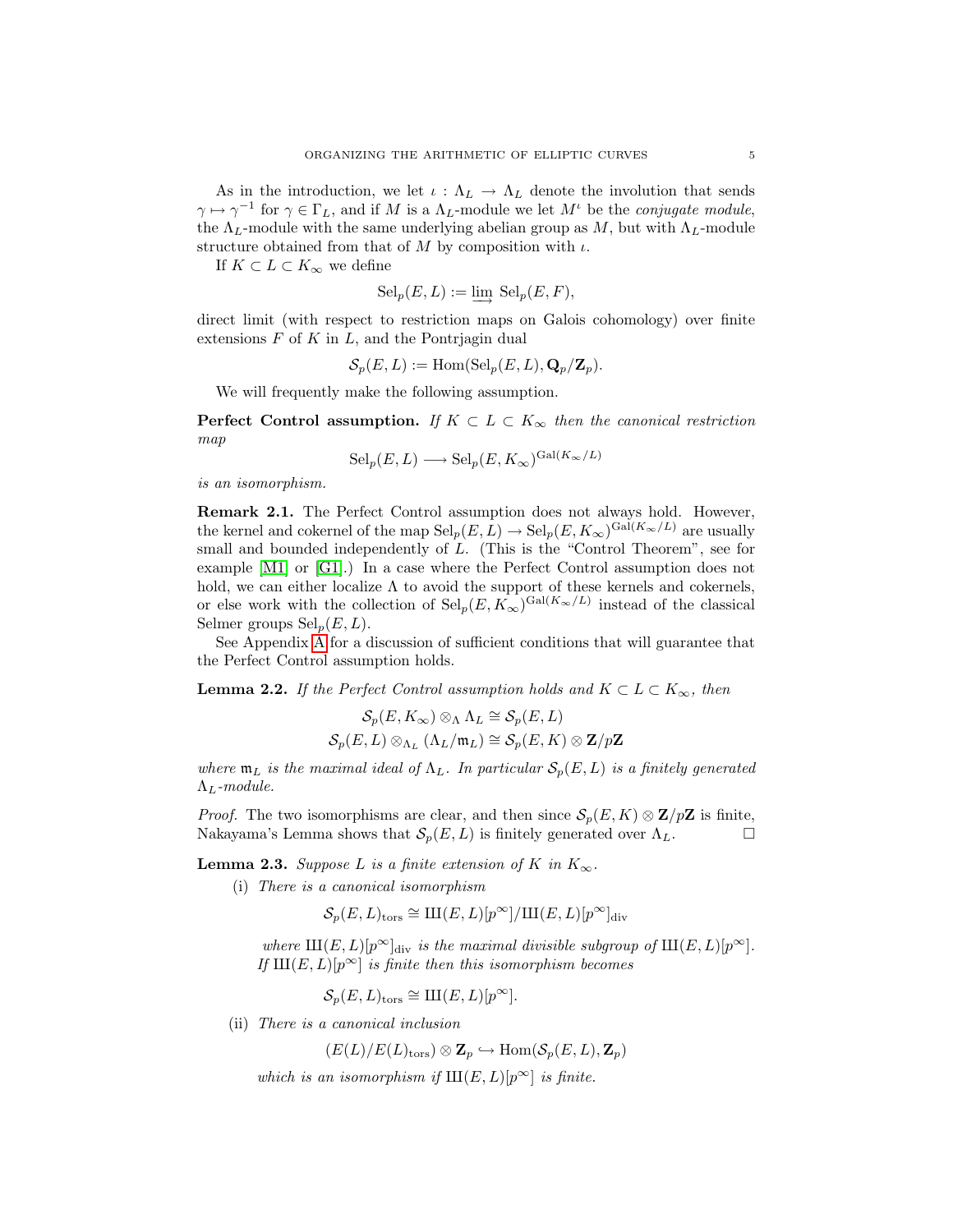*Proof.* Clear. (In the isomorphism of (i) we have used the Cassels pairing to identify  $\text{III}(E, L)[p^{\infty}]/\text{III}(E, L)[p^{\infty}]_{div}$  with its Pontrjagin dual.)

<span id="page-5-1"></span>**Definition 2.4.** If  $K \subset L \subset K_{\infty}$  we define the  $\Lambda_L$ -module of universal norms

 $\mathcal{M}_p(E, L) := \varprojlim \text{ Hom}(\mathcal{S}_p(E, F), \mathbf{Z}_p),$ 

the inverse limit (with respect to the maps induced by corestriction) being taken over finite extensions  $F$  of  $K$  in  $L$ . We have

$$
\mathcal{M}_p(E,L) \supset \varprojlim \left( E(F)/E(F)_{\mathrm{tors}} \right) \otimes \mathbf{Z}_p
$$

(inverse limit with respect to the trace maps) by Lemma [2.3\(](#page-4-0)ii), with equality if  $\text{III}(E, F)[p^{\infty}]$  is finite for the intermediate fields F.

If  $L/K$  is finite then  $\mathcal{M}_p(E, L) = \text{Hom}(\mathcal{S}_p(E, L), \mathbb{Z}_p) \supset (E(L)/E(L)_{\text{tors}}) \otimes \mathbb{Z}_p$ , and if further  $\text{III}(E, L)[p^{\infty}]$  is finite then  $\mathcal{M}_p(E, L) = (E(L)/E(L)_{\text{tors}}) \otimes \mathbf{Z}_p$ .

**Remark 2.5.** When  $L/K$  is infinite, one often expects that  $\mathcal{M}_p(E, L) = 0$  (for example, when L contains the cyclotomic  $\mathbf{Z}_p$ -extension of K). However,  $\mathcal{M}_p(E, L)$ canbe nonzero for certain infinite extensions  $L/K$ , for example ([\[Co,](#page-31-2) [V\]](#page-32-9)) when K is imaginary quadratic and L is the anticyclotomic  $\mathbb{Z}_p$ -extension of K. See [\[MR3\]](#page-32-12) for a further discussion of this.

<span id="page-5-2"></span>**Proposition 2.6.** If the Perfect Control assumption holds and  $K \subset L \subset K_{\infty}$ , then

$$
\operatorname{Hom}_{\Lambda}(\mathcal{S}_{p}(E, K_{\infty}), \Lambda_{L})^{\iota} = \operatorname{Hom}_{\Lambda_{L}}(\mathcal{S}_{p}(E, L), \Lambda_{L})^{\iota} \cong \mathcal{M}_{p}(E, L).
$$

Proof. The first equality is Lemma [2.2.](#page-4-1)

If  $L/K$  is finite, then Lemma [B.1](#page-29-0) of Appendix [B](#page-29-1) shows that

 $\text{Hom}_{\Lambda_L}(\mathcal{S}_p(E,L),\Lambda_L)^{\iota} \cong \text{Hom}_{\mathbf{Z}_p}(\mathcal{S}_p(E,L),\mathbf{Z}_p),$ 

which proves the proposition in this case. The general case follows by passing to the inverse limit.  $\square$ 

### 3. Hermitian and skew-Hermitian modules

**Definition 3.1.** A semi-linear  $\Lambda$ -module is a  $\Lambda$ -module M endowed with an involution  $i : M \to M$  such that  $i(\lambda m) = \iota(\lambda) \cdot i(m)$  for all  $\lambda \in \Lambda$  and  $m \in M$ . Equivalently, we may think of the involution i as a  $\Lambda$ -module isomorphism  $i : M \to M^{\iota}$ such that  $i^{\iota} \circ i : M \to (M^{\iota})^{\iota} = M$  is the identity. We refer to such a pair  $(M, i)$ as a semi-linear module, for short. The involution  $\iota$  of the free Λ-module Λ endows that module with a natural semi-linear structure. If M is a  $\Lambda$ -module and N is a semi-linear Λ-module, the Λ-module  $\text{Hom}_{\Lambda}(M, N)$  inherits a semi-linear structure as follows. For  $f \in \text{Hom}(M, N)$  let  $i(f) \in \text{Hom}_{\Lambda}(M, N)$  be given by  $i(f) := i \circ f$ . For a free Λ-module  $\Phi$  of finite rank, by the *semi-linear conjugate* Λ-dual  $\Phi^*$  of  $\Phi$ we mean the  $\Lambda$ -module  $\Phi^* := \text{Hom}_{\Lambda}(\Phi^{\iota}, \Lambda)$  with the semi-linear structure as given above.

If  $I \subset \Lambda$  is an ideal that is stable under the action  $\iota$  then the quotient  $\Lambda/I$ inherits an involution compatible with  $\iota$ ; we denote it again  $\iota$ .

<span id="page-5-0"></span>Example 3.2. If  $K \subset L \subset K_{\infty}$ , let  $I_L \subset \Lambda$  be the closed ideal generated by all elements of the form  $h - 1 \in \Lambda$  for  $h \in \text{Gal}(K_{\infty}/L)$ . That is,  $I_L$  is the kernel of the natural projection  $\Lambda \to \Lambda_L$ . We have a canonical isomorphism of  $\Lambda_L$ -modules

$$
\operatorname{Gal}(K_{\infty}/L) \otimes_{\mathbf{Z}_p} \Lambda_L \cong I_L/I_L^2
$$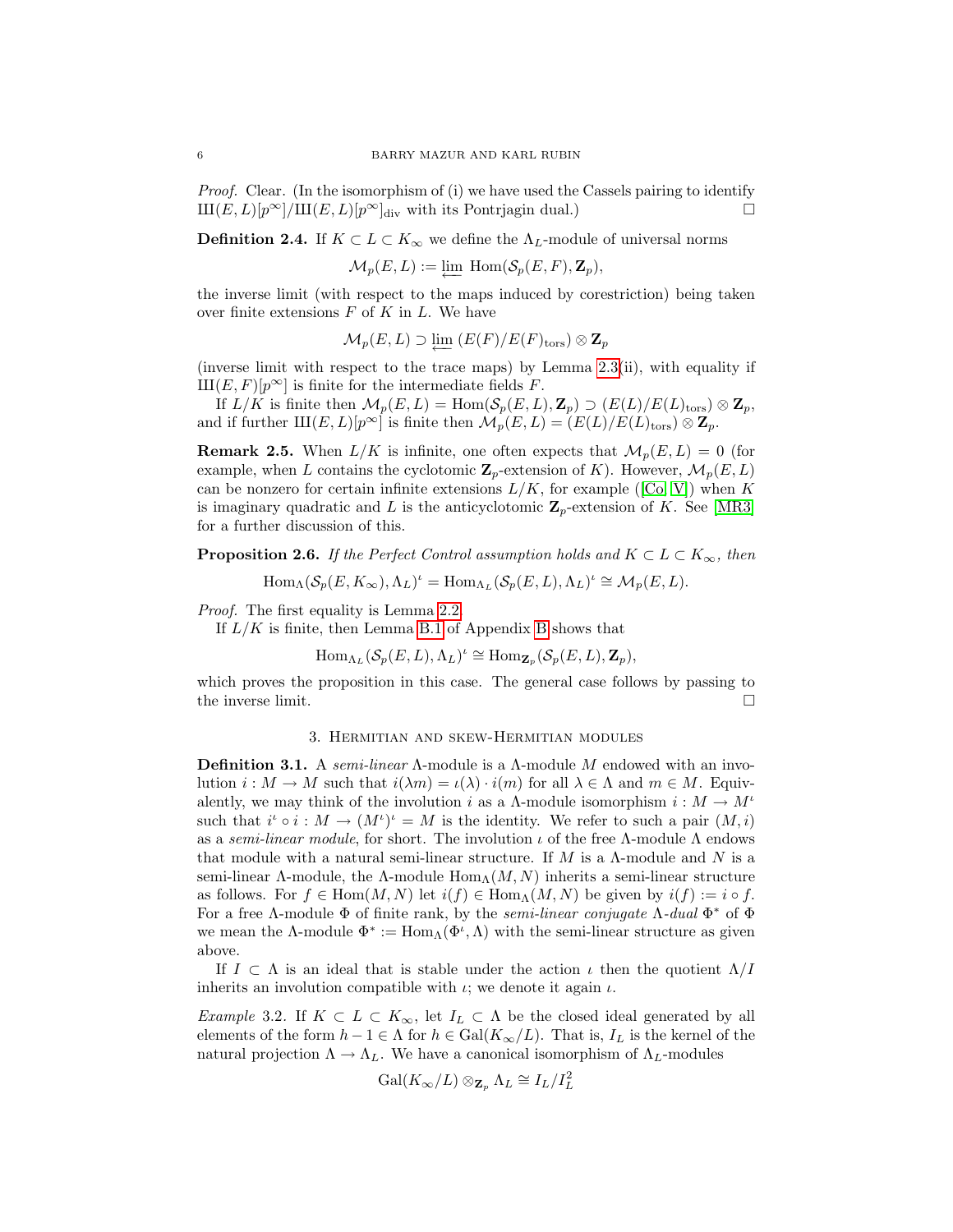characterized by the property that the element  $h \otimes 1$  is sent to  $h-1$  modulo  $I_L^2$  for all  $h \in \text{Gal}(K_{\infty}/L)$ .

<span id="page-6-0"></span>**Definition 3.3.** If  $\Phi$  is a Λ-module, and M a semi-linear Λ-module, a pairing

$$
h: \Phi \otimes_{\Lambda} \Phi^{\iota} \to M
$$

is called Hermitian if

$$
h(a\otimes b) = +i(h(b\otimes a)),
$$

and skew-Hermitian if

$$
h(a\otimes b) = -i(h(b\otimes a)).
$$

A skew-Hermitian Λ-module is a free Λ-module of finite rank with a skew-Hermitian  $Λ$ -valued pairing, where we view  $Λ$  as semi-linear  $Λ$ -module via its involution  $ι$ .

### 4. Derived pairings

<span id="page-6-3"></span>Suppose from now on that  $\Phi$  is a skew-Hermitian  $\Lambda$ -module as in Definition [3.3,](#page-6-0) with a nondegenerate  $\Lambda$ -valued skew-Hermitian pairing  $h : \Phi \otimes \Phi^{\iota} \to \Lambda$ . Such a pairing corresponds to an injective Λ-homomorphism (which we will also denote by  $h)$ 

$$
h:\Phi\longrightarrow \Phi^*
$$

and the skew-Hermitian property of the pairing is then equivalent to the fact that the induced map

$$
\Phi^\iota = \mathrm{Hom}(\Phi^*,\Lambda) \ \xrightarrow{h^*} \ \mathrm{Hom}(\Phi,\Lambda) = (\Phi^*)^\iota
$$

is identified with  $-h$  under the canonical isomorphism

$$
\operatorname{Hom}\nolimits_\Lambda(\Phi,\Phi^*)=\operatorname{Hom}\nolimits_\Lambda(\Phi^\iota,(\Phi^*)^\iota).
$$

Let  $S$  denote the cokernel of  $h$ , so that

<span id="page-6-2"></span>
$$
0 \longrightarrow \Phi \stackrel{h}{\longrightarrow} \Phi^* \longrightarrow S \longrightarrow 0 \tag{4.1}
$$

is a free resolution of the  $\Lambda$ -module  $S$ , giving, in particular that the  $A$ -modules Tor<sup>i</sup><sub>A</sub>(S, A) and Ext<sup>i</sup><sub>A</sub>(S, A) vanish for every A-algebra A and every  $i > 1$ . If  $K \subset$  $L \subset K_{\infty}$ , put

$$
M(L) := \operatorname{Tor}^1_{\Lambda}(S, \Lambda_L) = \ker(h \otimes \Lambda_L),
$$
  

$$
S(L) := S \otimes_{\Lambda} \Lambda_L = \operatorname{coker}(h \otimes \Lambda_L)
$$

(the letter  $M$  is chosen to remind us of *Mordell-Weil*, while the letter  $S$  is chosen to remind us of Selmer; see §[7\)](#page-15-0). These definitions give us an exact sequence of  $\Lambda_L$ -modules

<span id="page-6-1"></span>
$$
0 \longrightarrow M(L) \longrightarrow \Phi \otimes_{\Lambda} \Lambda_L \xrightarrow{h \otimes \Lambda_L} \Phi^* \otimes_{\Lambda} \Lambda_L \longrightarrow S(L) \longrightarrow 0. \tag{4.2}
$$

We have that  $h^* = -h$  on  $\Phi^t$ , and using this along with [\(4.2\)](#page-6-1) (for the upper exact sequence) and [\(4.1\)](#page-6-2) (for the lower exact sequence) gives a commutative diagram of A-modules,

$$
0 \longrightarrow M(L)^{\iota} \longrightarrow \Phi^{\iota} \otimes \Lambda_L \longrightarrow^{h*} (\Phi^*)^{\iota} \otimes \Lambda_L \longrightarrow S(L)^{\iota} \longrightarrow 0
$$
  
\n
$$
\downarrow \cong \qquad \qquad \downarrow \cong
$$
  
\n
$$
0 \to \text{Hom}_{\Lambda}(S, \Lambda_L) \to \text{Hom}(\Phi^*, \Lambda_L) \longrightarrow^{h*} \text{Hom}(\Phi, \Lambda_L) \to \text{Ext}^1_{\Lambda}(S, \Lambda_L) \to 0.
$$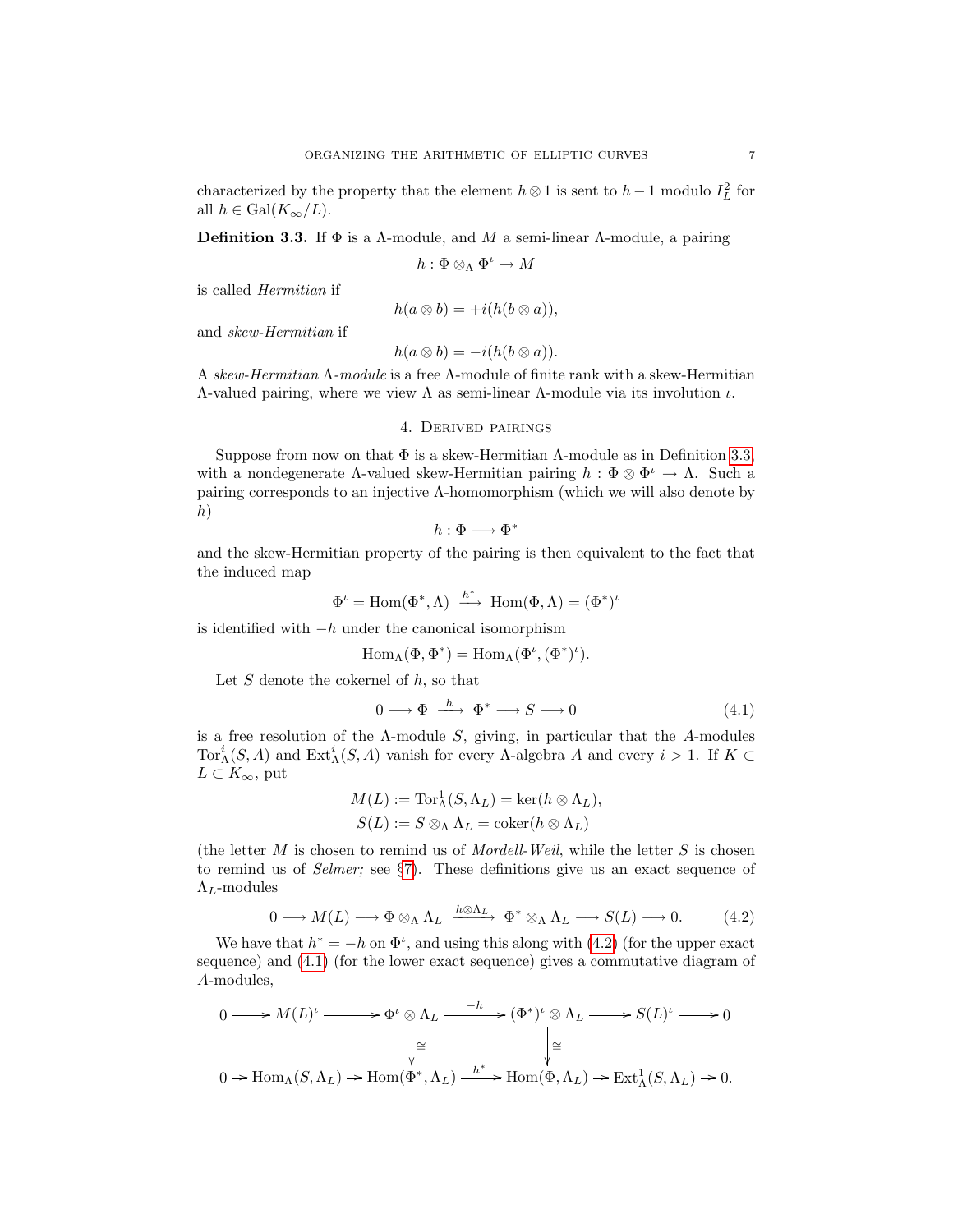Thus we obtain canonical isomorphisms

$$
M(L)^{\iota} \cong \text{Hom}_{\Lambda}(S, \Lambda_L), \tag{4.3}
$$

<span id="page-7-2"></span><span id="page-7-0"></span>
$$
S(L)^{\iota} \cong \text{Ext}_{\Lambda}^{1}(S, \Lambda_{L}). \tag{4.4}
$$

Recall (Example [3.2\)](#page-5-0) that  $I_L$  is the kernel of the map  $\Lambda \rightarrow \Lambda_L$ . Tensoring the exact sequence

$$
0 \longrightarrow I_L \longrightarrow \Lambda \longrightarrow \Lambda_L \longrightarrow 0
$$

with  $S$  gives a canonical injection

$$
0 \longrightarrow \operatorname{Tor}^1_{\Lambda}(S, \Lambda_L) \longrightarrow I_L \otimes_{\Lambda} S
$$

and composing this with the natural pairing

$$
(I_L \otimes_{\Lambda} S) \otimes_{\Lambda} \text{Hom}_{\Lambda}(S, \Lambda_L) \longrightarrow I_L \otimes_{\Lambda} \Lambda_L = I_L / I_L^2
$$

we get the pairing

$$
\operatorname{Tor}^1_{\Lambda}(S,\Lambda_L)\otimes_{\Lambda_L} \operatorname{Hom}_{\Lambda}(S,\Lambda_L) \longrightarrow I_L/I_L^2.
$$

Now, using the definition of  $M(L)$  and  $(4.3)$ , we obtain the pairing:

<span id="page-7-1"></span>
$$
M(L) \otimes_{\Lambda_L} M(L)^{\iota} \longrightarrow I_L/I_L^2 \cong \text{Gal}(K_{\infty}/L) \otimes \Lambda_L. \tag{4.5}
$$

The pairing [\(4.5\)](#page-7-1) is skew-Hermitian with respect to the involution on  $I_L/I_L^2$ induced by  $\iota$ . The identification  $I_L/I_L^2 \cong \text{Gal}(K_\infty/L) \otimes \Lambda_L$  sends this involution to  $-1 \otimes \iota$  on Gal $(K_\infty/L) \otimes \Lambda_L$ . By Proposition [B.2](#page-29-2) of Appendix [B,](#page-29-1) if  $L/K$  is finite then the pairing  $(4.5)$  induces a *symmetric* pairing

<span id="page-7-3"></span>
$$
M(L) \otimes_{\mathbf{Z}_p} M(L) \to \text{Gal}(K_{\infty}/L). \tag{4.5'}
$$

<span id="page-7-4"></span>**Remark 4.1.** Here is a more direct description of the pairing [\(4.5\)](#page-7-1). Let  $\langle , \rangle$ denote the skew-Hermitian pairing corresponding to h, and if  $m \in M(L) \subset \Phi/I_L\Phi$ let  $\tilde{m} \in \Phi$  denote any choice of lifting of m. Then, from the definition of  $M(L)$ , we have  $\langle \tilde{m}, x \rangle \in I_L \subset \Lambda$  for every  $x \in \Phi$ . If  $m_1, m_2 \in M(L)$  we see that the value  $\langle \tilde{m}_1, \tilde{m}_2 \rangle \in I_L$ , when taken modulo  $I_L^2$ , is dependent only upon the elements  $m_1, m_2 \in M(L)$  and independent of the choices of liftings  $\tilde{m}_1, \tilde{m}_2 \in \Phi$ . Then the  $\Lambda_L$ -bilinear pairing [\(4.5\)](#page-7-1) is defined by the rule

$$
m_1 \otimes m_2 \mapsto \langle \tilde{m}_1, \tilde{m}_2 \rangle \pmod{I_L^2} \in I_L/I_L^2.
$$

Let  $\mathcal{K}_L$  denote the total ring of fractions of  $\Lambda_L$ . If M is a  $\Lambda_L$ -module,  $M_{\text{tors}}$ will denote the kernel of the natural map  $M \to M \otimes \mathcal{K}_L$  (the set of elements of M annihilated by a non-zero-divisor of  $\Lambda_L$ ).

Applying the functor  $\text{Hom}_{\Lambda}(S, \cdot)$  to the exact sequence of  $\Lambda$ -modules

$$
0 \to \Lambda_L \to \mathcal{K}_L \to \mathcal{K}_L/\Lambda_L \to 0,
$$

we obtain an exact sequence

$$
\text{Hom}_{\Lambda_L}(S(L), \mathcal{K}_L) \to \text{Hom}_{\Lambda_L}(S(L), \mathcal{K}_L/\Lambda_L) \to \text{Ext}^1_{\Lambda}(S, \Lambda_L) \to \text{Ext}^1_{\Lambda}(S, \mathcal{K}_L).
$$

The kernel of the right-hand map contains  $\text{Ext}^1_{\Lambda}(S,\Lambda_L)_{\text{tors}},$  and the cokernel of the left-hand map is contained in  $\text{Hom}_{\Lambda_L}(S(L)_{\text{tors}}, \mathcal{K}_L/\Lambda_L)$ . Thus using [\(4.4\)](#page-7-2) we get an injection

$$
S(L)^{\iota}_{\operatorname{tors}}\cong \operatorname{Ext}_\Lambda^1(S,\Lambda_L)_{\operatorname{tors}} \hookrightarrow \operatorname{Hom}_{\Lambda_L}(S(L)_{\operatorname{tors}}, \mathcal{K}_L/\Lambda_L)
$$

and hence a  $\Lambda$ -bilinear pairing

$$
S(L)_{\text{tors}} \otimes_{\Lambda_L} S(L)_{\text{tors}}^{\iota} \longrightarrow \mathcal{K}_L/\Lambda_L. \tag{4.6}
$$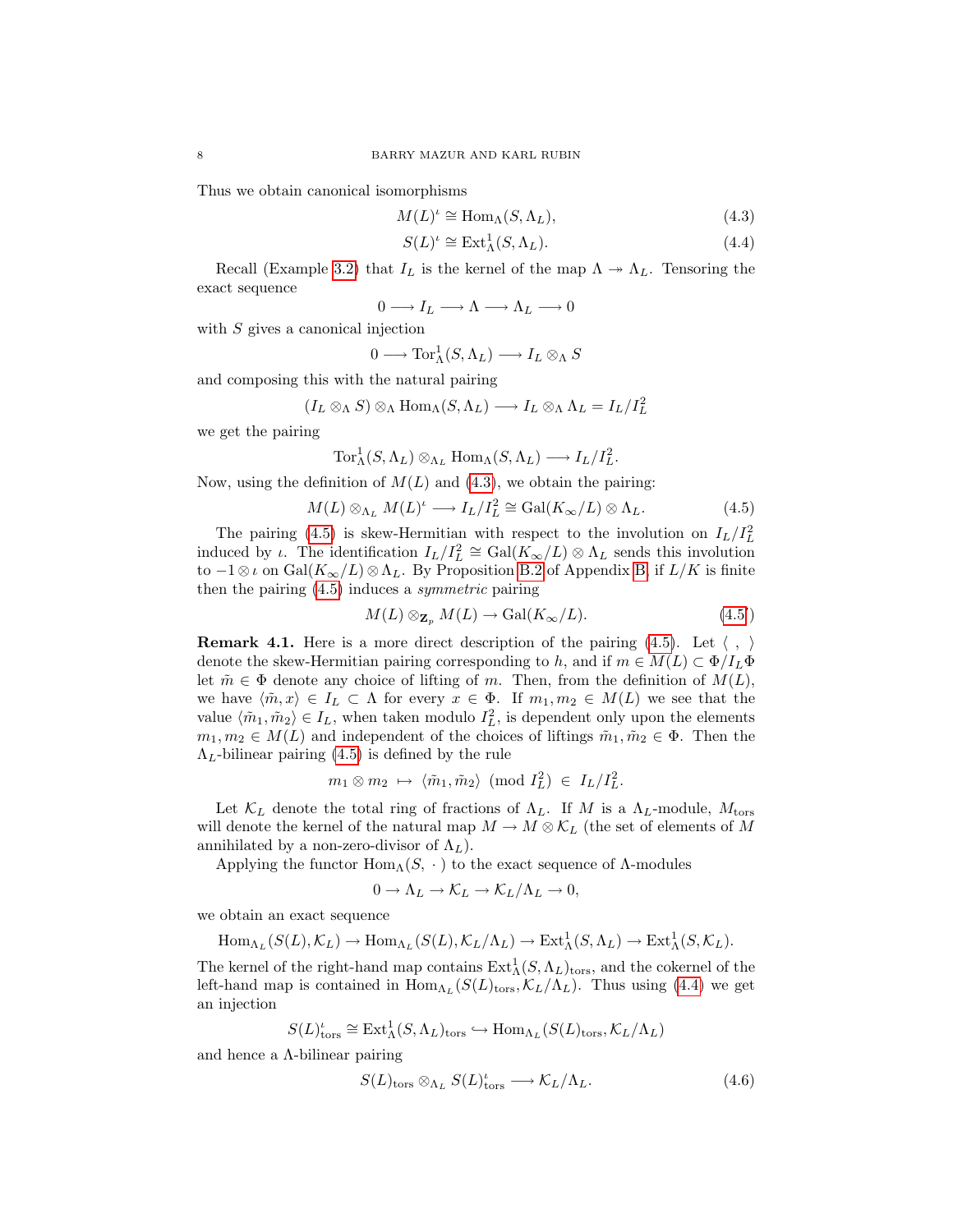The pairing [\(4.6\)](#page-7-3) is skew-Hermitian with respect to the involution on  $\mathcal{K}_L/\Lambda_L$ induced by *ι*. If  $L/K$  is finite, the identification  $\mathcal{K}_L/\Lambda_L \cong \mathbf{Q}_p/\mathbf{Z}_p \otimes \Lambda_L$  sends this involution to  $1 \otimes \iota$  on  $\mathbf{Q}_p/\mathbf{Z}_p \otimes \Lambda_L$ . By Proposition [B.2](#page-29-2) of Appendix [B,](#page-29-1) the pairing [\(4.6\)](#page-7-3) induces a skew-symmetric pairing

$$
S(L)_{\text{tors}} \otimes_{\mathbf{Z}_p} S(L)_{\text{tors}} \to \mathbf{Q}_p/\mathbf{Z}_p. \tag{4.6'}
$$

Remark 4.2. Here is a more direct description of the pairing [\(4.6\)](#page-7-3). Suppose  $s \in S(L)_{\text{tors}}$ , say  $as = 0$  with a non-zero-divisor  $a \in \Lambda_L$ . From the definition [\(4.2\)](#page-6-1) of  $S(L)$ , we can choose  $\tilde{s} \in \Phi \otimes \Lambda_L$  and  $\tilde{s}^* \in \Phi^* \otimes \Lambda_L$  such that  $\tilde{s}^*$  lifts s (under [\(4.2\)](#page-6-1)) and  $\tilde{s}$  lifts  $a\tilde{s}^*$ . Similarly, if  $t \in S(L)_{\text{tors}}^{\iota}$  and  $bt = 0$  we can lift to  $\tilde{t} \in \Phi^{\iota} \otimes \Lambda_L$ whose image in  $(\Phi^*)^{\iota} \otimes \Lambda_L$  is b times a lift of t.

Let  $\langle , \rangle_L$  denote the skew-Hermitian pairing  $(\Phi \otimes \Lambda_L) \otimes (\Phi^t \otimes \Lambda_L) \to \Lambda_L$  induced by  $h$ . Then the pairing  $(4.6)$  is given by

$$
s \otimes t \mapsto (ab)^{-1} \langle \tilde{s}, \tilde{t} \rangle_L \pmod{\Lambda_L} \in \mathcal{K}_L/\Lambda_L.
$$

This is independent of all the choices that were made.

In summary, given a skew-Hermitian module  $\Phi$  over  $\Lambda$ , with the hypotheses above, for every extension L of K in  $K_{\infty}$  we get a  $\Lambda_L$ -bilinear pairing [\(4.5\)](#page-7-1) on  $M(L)$  with values in  $I_L/I_L^2$  and a  $\Lambda_L$ -bilinear pairing [\(4.6\)](#page-7-3) on  $S(L)_{\text{tors}}$  with values in  $\mathcal{K}/\Lambda_L$ .

### 5. Complexes

<span id="page-8-0"></span>Fix a noetherian local ring R with maximal ideal m and residue field  $k = R/m$ . We will be interested in the case where  $R = \Lambda$ , but the results of this section are more general.

**Definition 5.1.** By a *complex* of R-modules we mean an infinite *co-complex*, i.e., a sequence of R-modules and R-homomorphisms

$$
C^{\bullet}: \quad \dots C^{-n} \to C^{1-n} \to \dots \to C^n \to C^{n+1} \to \dots
$$

with (co-)boundary operators raising degrees by 1 and such that the composition of any two successive coboundaries vanishes. For an integer k, the complex  $C^{\bullet}[k]$ will denote the complex  $C^{\bullet}$  shifted by k

$$
\dots (C')^{-n} \to (C')^{1-n} \to \dots \to (C')^{n} \to (C')^{n+1} \to \dots
$$

where  $(C')^m := C^{m+k}$ .

If  $C^{\bullet}$  is a complex, its R-dual Hom $(C^{\bullet}, R)$  is again a complex, where, as usual the gradation on  $Hom(C^{\bullet}, R)$  is given by  $Hom(C^{\bullet}, R)^n := Hom(C^{-n}, R)$ .

If all of the modules  $C^n$  are free of finite rank over  $R$ , then the natural identification of a free R-module of finite rank with its double R-dual,

$$
M \xrightarrow{\sim} \text{Hom}(\text{Hom}(M, R), R)
$$
 by  $m \mapsto {\phi \mapsto \phi(m)}$ 

extends to a natural identification of  $C^{\bullet}$  with its double R-dual.

Let  $C = C(R)$  denote the category of complexes of R-modules, where morphisms are morphisms (of degree zero) of complexes of R-modules. A quasi-isomorphism  $f: C^{\bullet} \to D^{\bullet}$  of complexes is a morphism that induces an isomorphism on cohomology  $H^*(f) : H^*(C^{\bullet}) \stackrel{\sim}{\longrightarrow} H^*(D^{\bullet}).$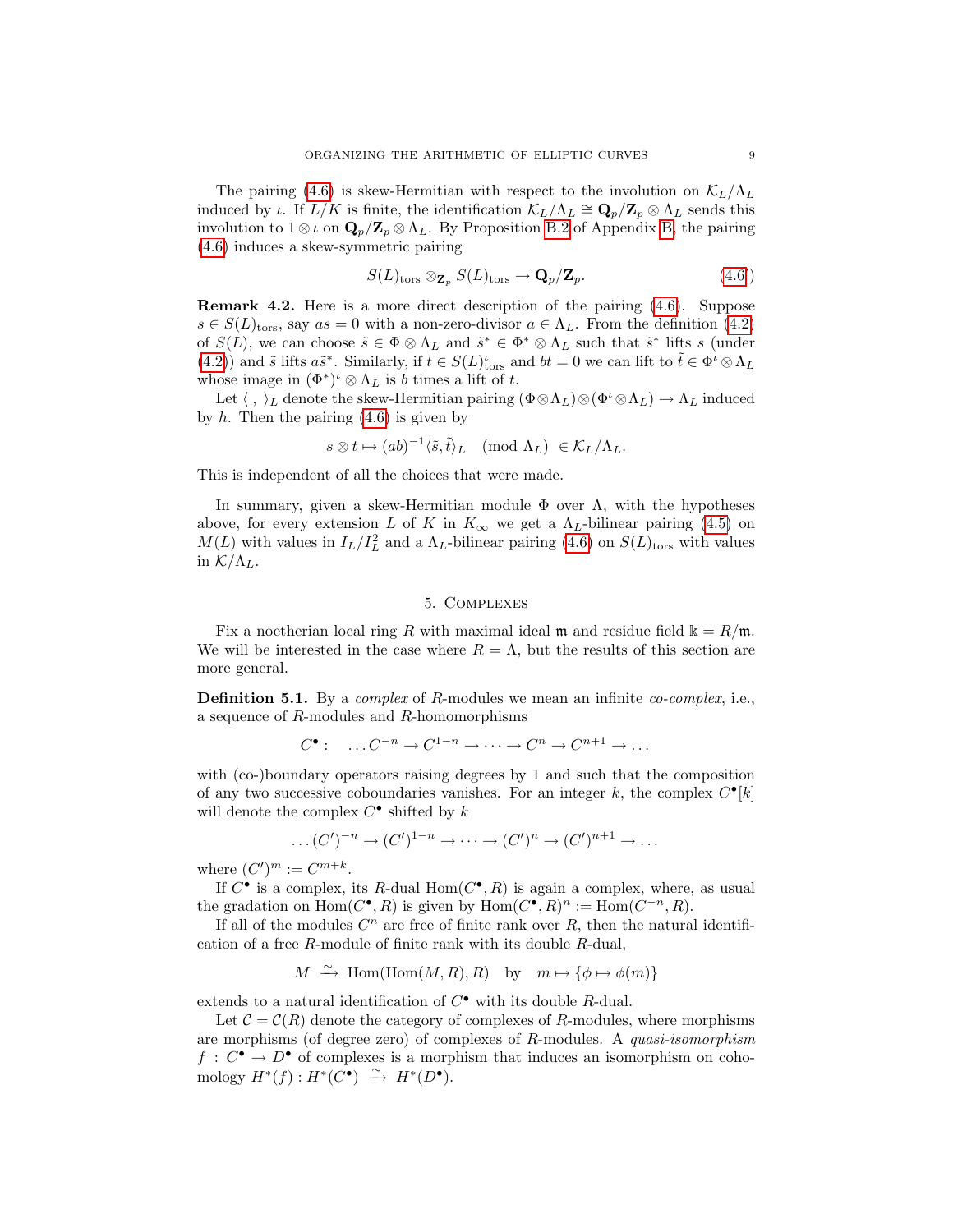**Definition 5.2.** A two-term complex of free R-modules of finite rank,  $F^{\bullet}$ , concentrated in degrees 1 and 2

$$
\cdots \to 0 \to F^1 \stackrel{\partial}{\to} F^2 \to 0 \to \cdots
$$

will be called a *basic complex* if the coboundary homomorphism  $\partial$  is injective and if, when we form the short exact sequence of  $R$ -modules,

$$
0 \to F^1 \to F^2 \to H \to 0,
$$

the induced homomorphism  $F^2 \otimes_R \mathbb{k} \to H \otimes_R \mathbb{k}$  is an isomorphism. (The latter condition is equivalent to requiring that the image of  $F^1$  is contained in  $mF^2$ .)

Such a basic complex has cohomology concentrated in degree 2 with  $H^2(F^{\bullet}) =$ H.

<span id="page-9-1"></span>**Lemma 5.3.** Suppose that  $C^{\bullet}$  is a complex of free R-modules concentrated in degrees 1 and 2, with injective coboundary map  $C^1 \stackrel{\partial}{\rightarrow} C^2$ . Then  $C^{\bullet}$  is quasiisomorphic to a basic complex.

*Proof.* Let  $H = H^2(C^{\bullet})$  and consider the exact sequence

$$
C^1\otimes \Bbbk\ \xrightarrow{\ \partial \otimes \Bbbk\ } \ C^2\otimes \Bbbk\longrightarrow H\otimes \Bbbk\longrightarrow 0.
$$

Let  $\bar{\Sigma}_2$  be a k-basis for image $(\partial \otimes \mathbb{k}) = \ker(C^2 \otimes \mathbb{k} \to H \otimes \mathbb{k})$ . Pull each element of  $\bar{\Sigma}_2$  back to  $C^1 \otimes \mathbb{k}$  via  $\partial \otimes \mathbb{k}$  and then lift each of these elements to  $C^1$ . Denote the resulting sets by  $\bar{\Sigma}_1 \subset C^1 \otimes \Bbbk$  and  $\Sigma_1 \subset C^1$ , and let  $\Sigma_2 := \partial(\Sigma_1) \subset C^2$ , a set lifting  $\bar{\Sigma}_2$ .

For  $i = 1, 2$  let  $D^i \subset C^i$  be the A-module generated by  $\Sigma_i$ , and let  $B^i := C^i/D^i$ . Complete  $\bar{\Sigma}_i$  to a k-basis  $\bar{\Sigma}_i \cup \bar{\Sigma}'_i$  of  $C^i \otimes \mathbb{k}$ , and lift  $\bar{\Sigma}'_i$  to  $\Sigma'_i \subset C^i$ . By Nakayama's Lemma  $\Sigma_i \cup \Sigma'_i$  generates  $C^i$ , and since  $C^i$  is free (of rank  $\dim_k(C^i \otimes \Bbbk))$   $\Sigma_i \cup \Sigma'_i$ must be a  $\Lambda$ -basis of  $C^i$ . Hence  $\Sigma'_i$  projects to a  $\Lambda$ -basis of  $B^i$ , and in particular  $B^i$  is free over  $\Lambda$ .

The map  $\partial: C^1 \to C^2$  induces an injection  $B^1 \to B^2$  with cokernel equal to H. Since by definition  $D^2 \otimes \mathbb{k}$  and  $C^1 \otimes \mathbb{k}$  have the same image in  $C^2 \otimes \mathbb{k}$ , the induced map  $B^1 \otimes \mathbb{k} \to B^2 \otimes \mathbb{k}$  is the zero map. Thus if we set  $B^i := 0$  for  $i \neq 1, 2$  then  $B^{\bullet}$ is a basic complex, and the projection map  $C^{\bullet} \to B^{\bullet}$  is a quasi-isomorphism.  $\square$ 

<span id="page-9-0"></span>**Lemma 5.4.** Suppose that  $F^{\bullet}$  and  $G^{\bullet}$  are basic complexes, and  $f : H^2(F^{\bullet}) \to$  $H^2(G^{\bullet})$  is an R-homomorphism.

- (i) There is a morphism of complexes  $\phi : F^{\bullet} \to G^{\bullet}$  such that  $H^2(\phi) = f$ , and any two such morphisms of complexes are homotopic.
- (ii) If f is an isomorphism then the morphism  $\phi$  of (i) is an isomorphism of complexes.

Proof. We are given a diagram

$$
0 \longrightarrow F^1 \longrightarrow F^2 \longrightarrow H^2(F^{\bullet}) \longrightarrow 0
$$
  
\n
$$
\downarrow
$$
  
\n
$$
0 \longrightarrow G^1 \longrightarrow G^2 \longrightarrow H^2(G^{\bullet}) \longrightarrow 0.
$$

Since  $F^2$  is free we can pull f back to a map  $\phi_2 : F^2 \to G^2$ , which in turn restricts to a map  $\phi_1: F^1 \to G^1$ . This gives a morphism of complexes  $\phi: F^{\bullet} \to G^{\bullet}$  with  $H^2(\phi) = f$ , and it is clear that any two such morphisms are homotopic.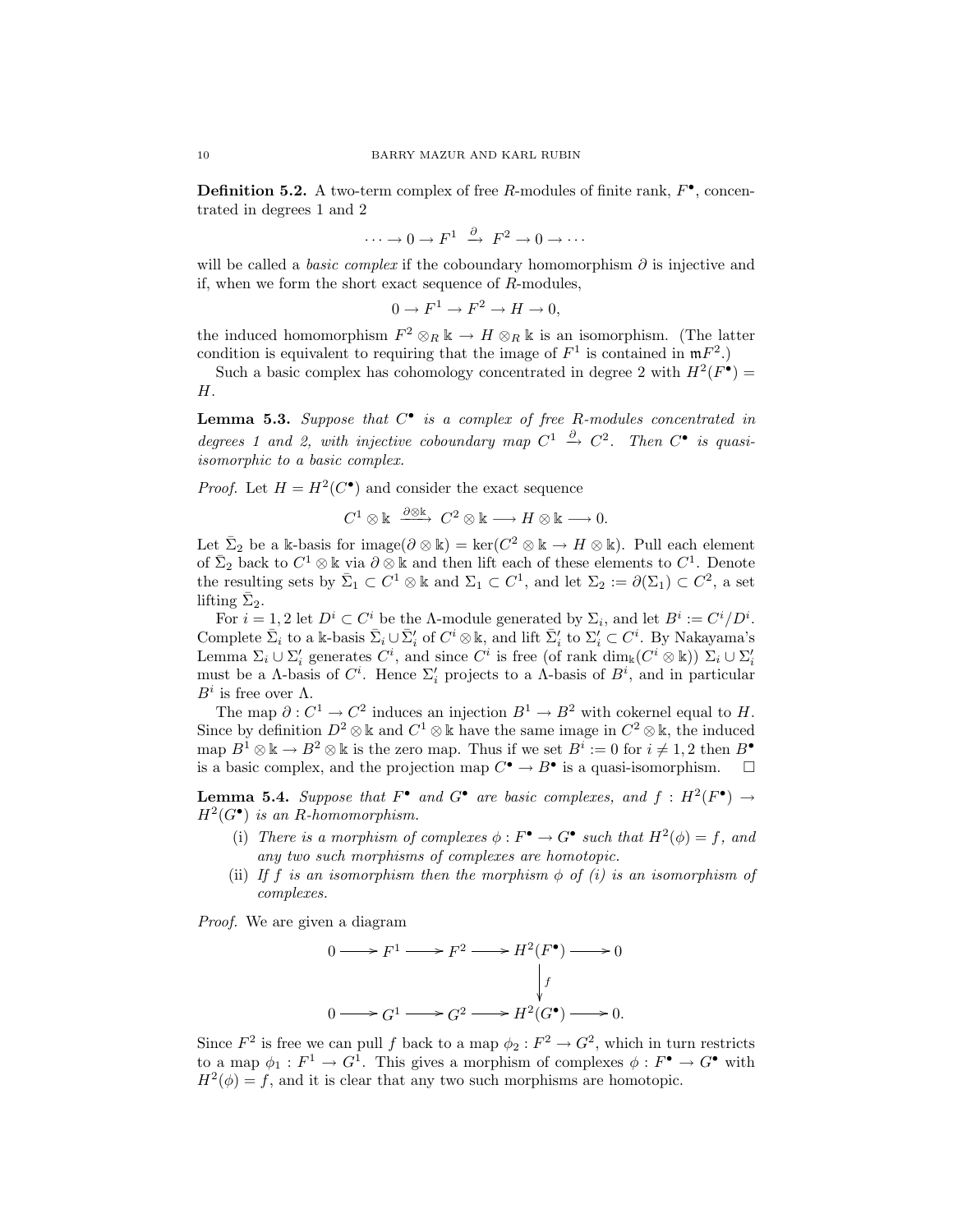Using the definition of basic complex we see that  $\ker(\phi_2 \otimes \mathbb{k}) = \ker(f \otimes \mathbb{k})$  and coker( $\phi_2 \otimes \mathbb{k}$ ) = coker( $f \otimes \mathbb{k}$ ). Thus if f is an isomorphism then so is  $\phi_2 \otimes \mathbb{k}$ , and by Nakayama's Lemma so is  $\phi_2$  (and therefore  $\phi_1$  as well). This proves (ii).

**Definition 5.5.** Let  $\mathcal{D} = \mathcal{D}(R)$  denote the derived category of complexes of Rmodules. That is,  $\mathcal{D}(R)$  is the category usually denoted  $D(A)$  where A is the abelian category of R-modules (see for example [\[Hart\]](#page-31-8)).

Recallthat D is constructed as follows (Hart) Chapter I). Let  $\mathcal{K} = \mathcal{K}(A)$  be the category whose objects are complexes of R-modules, and whose morphisms are homotopy classes of morphisms of complexes. The category  $\mathcal D$  is obtained from  $\mathcal K$ by "localizing quasi-isomorphisms." That is, every morphism in  $K$  that induces an isomorphism on cohomology groups becomes an isomorphism in the category D. The categories  $K$  and  $D$  are triangulated categories.

<span id="page-10-0"></span>Corollary 5.6. Suppose that  $F^{\bullet}$  and  $G^{\bullet}$  are basic complexes, and  $\psi : F^{\bullet} \to G^{\bullet}$ is an isomorphism in the derived category D. Then there is an isomorphism of complexes (i.e., in the category C)  $\phi$ :  $F^{\bullet} \cong G^{\bullet}$  that gives rise to  $\psi$ . The isomorphism  $\phi$  is unique up to homotopy.

*Proof.* The D-isomorphism  $\psi$  induces an isomorphism  $f: H^2(F^{\bullet}) \to H^2(G^{\bullet})$ . The desired isomorphism of complexes is then provided by Lemma [5.4.](#page-9-0)

#### 6. Skew-Hermitian structures on complexes

Keep the noetherian local ring  $R$  of §[5,](#page-8-0) and suppose further that  $R$  possesses an involution  $\iota: R \to R$ . Denote by  $M \mapsto M^{\iota}$  the induced involution on the categories of R-modules, complexes of R-modules, etc.

**Definition 6.1.** Suppose  $C^{\bullet}$  is an R-complex of free R-modules of finite rank.

A skew-Hermitian, degree n, perfect pairing in the category  $\mathcal C$  on  $C^{\bullet}$  is an isomorphism

$$
\phi: C^{\bullet} \to \text{Hom}_{R}(C^{\bullet}, R)^{\iota}[-n]
$$

of R-complexes such that after the natural identification of the complex  $C^{\bullet}$  with its R-double dual, the morphism  $\text{Hom}_R(\phi^t)$ , which may be viewed as a morphism

$$
\operatorname{Hom}_R(\phi^{\iota}): C^{\bullet} \to \operatorname{Hom}_R(C^{\bullet}, R)^{\iota}[-n],
$$

is equal to  $-\phi$ .

A skew-Hermitian, degree n, perfect pairing in the category  $D$  on  $C^{\bullet}$  is an isomorphism

$$
\phi: C^{\bullet} \to \text{Hom}_{R}(C^{\bullet}, R)^{\iota}[-n]
$$

in  $D$  such that after the natural identification of the complex  $C^{\bullet}$  with its R-double dual, the morphism  $\text{Hom}_R(\phi^{\iota})$  is equal in  $\mathcal D$  to  $-\phi$ .

We have the evident notion of *equivalence* of skew-Hermitian, degree  $n$ , perfect pairings, for each of the two categories  $\mathcal C$  and  $\mathcal D$ .

<span id="page-10-1"></span>An isomorphism  $C^{\bullet} \to E^{\bullet}$  in either of the two categories transports–in the evident manner-skew-Hermitian, degree n, perfect pairings on  $C^{\bullet}$  to skew-Hermitian, degree *n*, perfect pairings on  $E^{\bullet}$ .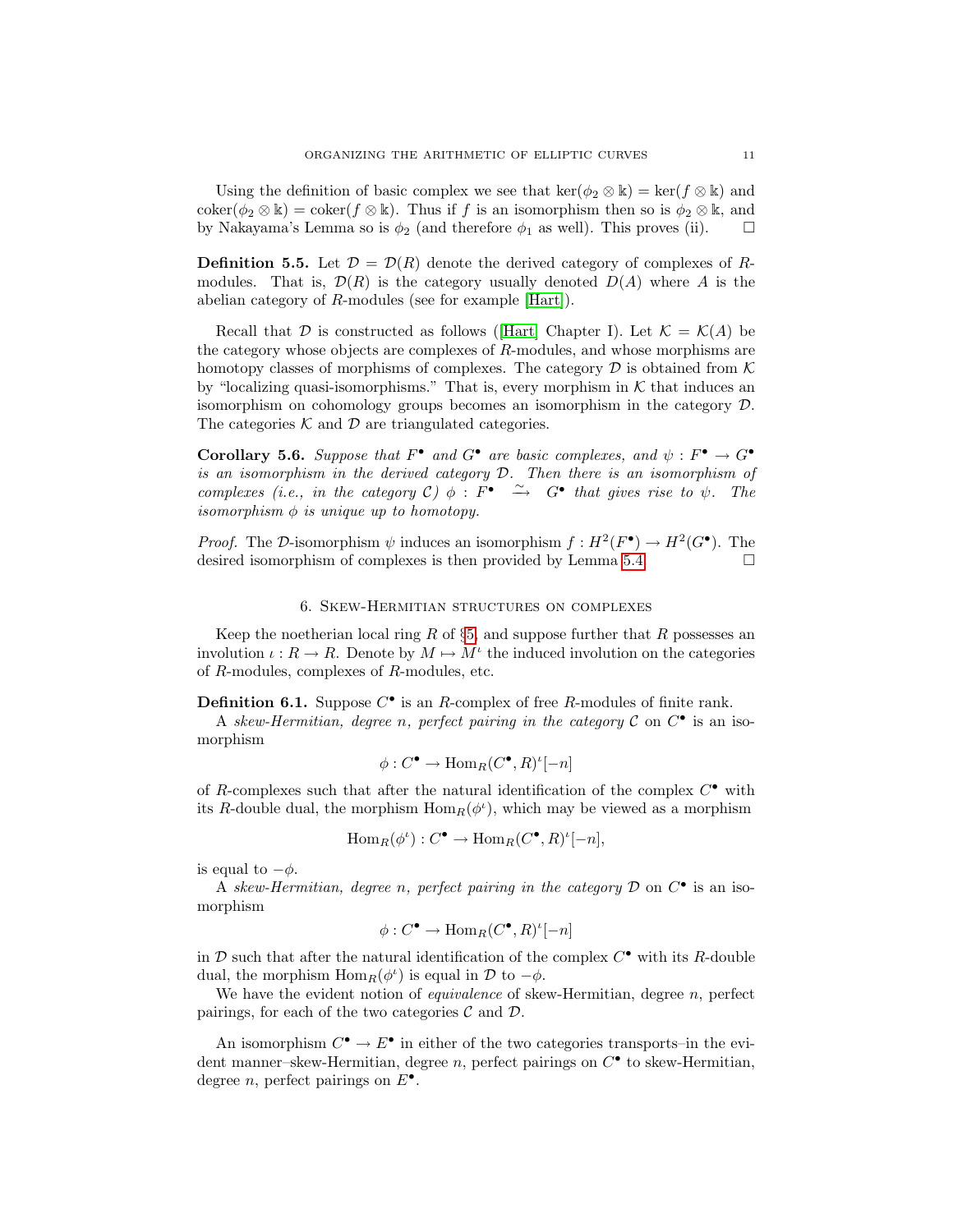Corollary 6.2. If a basic complex  $F^{\bullet}$  possesses a skew-Hermitian degree 3 perfect pairing

$$
\psi: F^{\bullet} \to \text{Hom}_{R}(F^{\bullet}, R)^{\iota}[-3]
$$

in the category  $D$  then there is a degree 3 perfect pairing

 $\phi: F^{\bullet} \to \text{Hom}_R(F^{\bullet}, R)^{\iota}[-3]$ 

in the category C of R-complexes, inducing  $\psi$ , such that the morphisms  $\text{Hom}_R(\phi^{\iota})$ and  $-\phi$  in C are homotopic. The degree 3 perfect pairing  $\phi$  with these properties is unique up to homotopy.

*Proof.* If  $F^{\bullet}$  is a basic complex, then so is  $\text{Hom}_R(F^{\bullet}, R)^t[-3]$ . Thus the corollary is immediate from Corollary [5.6.](#page-10-0)

Let  $\Phi$  be a skew-Hermitian R-module as defined in Definition [3.3](#page-6-0) (for the case  $R = \Lambda$ ). Thus  $\Phi$  is a free R-module of finite rank, endowed with a skew-Hermitian pairing, i.e., an R-homomorphism

$$
h:\Phi\to\operatorname{Hom}_R(\Phi^\iota,R)
$$

such that the induced homomorphism  $Hom(h^{\iota})$  is identified with

$$
-h:\Phi\to\operatorname{Hom}_R(\Phi^\iota,R)
$$

when we identify  $\text{Hom}_R(\text{Hom}_R(\Phi, R), R) \cong \Phi$ . Recall that  $\Phi^* := \text{Hom}_R(\Phi^*, R) =$  $\text{Hom}_R(\Phi, R)^t$ , and let  $h^* := \text{Hom}(h^t)$ . We have natural identifications of "doubleduals"  $\Phi^{**} = \Phi$  and  $h^{**} = h$ .

<span id="page-11-0"></span>**Definition 6.3.** Given a skew-Hermitian R-module  $\Phi$ , we form a complex  $\Phi^{\bullet}$ , concentrated in degrees 1 and 2, by putting  $\Phi^1 := \Phi$ ,  $\Phi^2 := \Phi^*$ , and setting the coboundary  $\partial : \Phi^1 \to \Phi^2$  to be  $h : \Phi \to \Phi^*$ .

We will say that  $\Phi$  is a *basic skew-Hermitian module* if h is injective, and  $h \otimes \mathbb{k} = 0$ (or equivalently, if h is injective and  $h(\Phi) \subset \mathfrak{m}\Phi^*$ ). Thus  $\Phi$  is basic if and only if Φ • is a basic complex.

For example, if R is an integral domain, then  $\Phi$  is basic if and only if

- the skew-Hermitian pairing over the field of fractions of  $R$  obtained from  $\Phi$  is nondegenerate,
- there are no unimodular pieces that can be split off from  $\Phi$  (i.e.,  $\Phi$  is minimal for our purposes).

Suppose  $\Phi$  is a basic skew-Hermitian module, and let  $N^{\bullet} := \text{Hom}_{R}(\Phi^{\bullet}, R)^{\iota}[-3]$ . We have canonical identifications

$$
N^1 = \text{Hom}_R(\text{Hom}_R(\Phi, R), R) \cong \Phi, \quad N^2 = \text{Hom}_R(\Phi, R)^t \cong \Phi^*
$$

where the coboundary is given by  $h^* = -h$ . The isomorphism of basic complexes  $j : \Phi^{\bullet} \to N^{\bullet}$  given by putting  $j^{1} = -1$  and  $j^{2} = +1$  (after the identifications we have just made) is a skew-Hermitian degree 3 perfect pairing of the basic R-complex  $\Phi^\bullet$ .

<span id="page-11-1"></span>**Definition 6.4.** A skew-Hermitian, degree 3, perfect pairing on a complex  $C^{\bullet}$  in the category D comes from the basic skew-Hermitian R-module  $\Phi$  if  $\Phi$  is a basic skew-Hermitian R-module and there is an isomorphism in the derived category  $D$ 

$$
\Phi^\bullet\;\xrightarrow{\,\sim\,}\;C^\bullet
$$

such that the skew-Hermitian, degree 3, perfect pairing on  $C^{\bullet}$  is the one obtained by transport of structure from the pairing on  $\Phi^{\bullet}$ .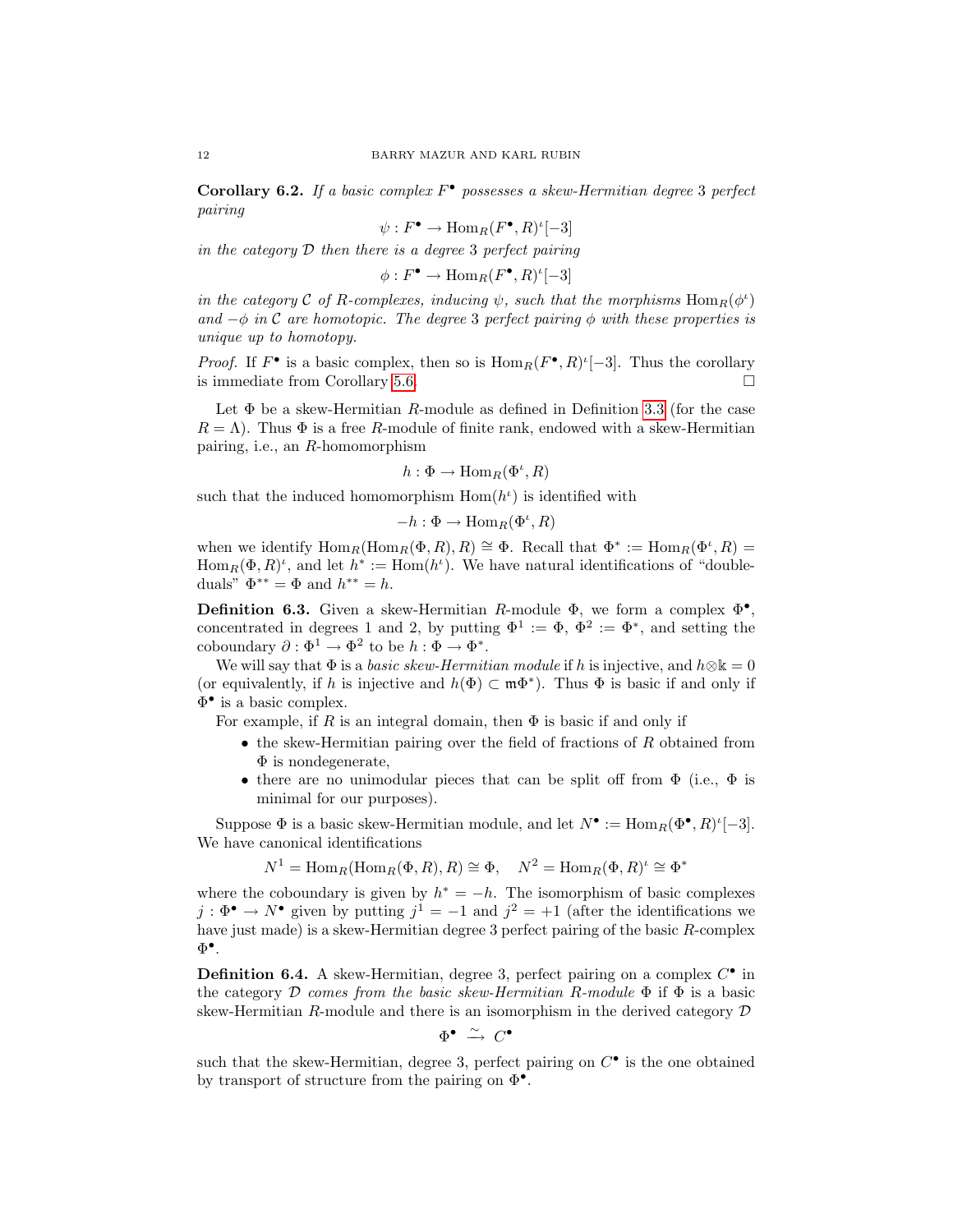<span id="page-12-1"></span>**Proposition 6.5.** Suppose that the residual characteristic of R is not 2, that  $C^{\bullet}$ is a complex of free R-modules concentrated in degrees 1 and 2, and the coboundary map  $C^1 \rightarrow C^2$  is injective. Then every skew-Hermitian, degree 3, perfect pairing on  $C^{\bullet}$  in the category  $\mathcal D$  comes from a basic skew-Hermitian R-module  $\Phi$ .

*Proof.* By Lemma [5.3,](#page-9-1)  $C^{\bullet}$  is isomorphic in  $D$  to a basic complex  $F^{\bullet}$ , so we may as well assume that  $C^{\bullet}$  is a basic complex in the statement of the proposition. By Corollary [6.2](#page-10-1) we can lift the skew-Hermitian degree 3 pairing on  $C^{\bullet}$  in  $\mathcal D$  to a skew-Hermitian degree 3 pairing on  $C^{\bullet}$  in  $\mathcal{C}$ , so in particular we get isomorphisms  $\alpha$  and  $\beta$  in a commutative diagram

$$
C1 \xrightarrow{\partial} C2 \n\alpha \downarrow \qquad \qquad \downarrow \beta \n(C2)^* \xrightarrow{\partial^*} (C1)^*
$$

Passing to the dual, we get the diagram

$$
C^{1} \xrightarrow{\partial} C^{2}
$$
  
\n
$$
\beta^* \downarrow \qquad \qquad \downarrow \alpha^*
$$
  
\n
$$
(C^2)^* \xrightarrow{\partial^*} (C^1)^*
$$

The definition of skew-Hermitian pairing in  $\mathcal C$  shows that these two maps of complexes are homotopic (after replacing  $(\alpha, \beta)$  by  $(-\alpha, -\beta)$ ) in the first diagram), so there exists an R-homomorphism  $w: C^2 \to (C^2)^*$  such that

$$
\alpha^* = -\beta + \partial^* w \quad \text{and} \quad \beta^* = -\alpha + w\partial.
$$

This implies (among other things) that w is Hermitian, i.e.,  $w^* = w$ .

If the residual characteristic of  $R$  is different from 2, we can modify the morphism of complexes  $(\alpha, \beta)$  by a homotopy, replacing  $(\alpha, \beta)$  by  $(\alpha', \beta')$  where

$$
\alpha' := \alpha - w\partial/2
$$
 and  $\beta' := \beta - \partial^*w/2$ .

Since  $\alpha^* + \beta = \partial^* w$ , we get that

$$
(\alpha')^* + \beta' = \partial^* w - (w\partial)^* / 2 - \partial^* w / 2 = 0.
$$

It follows that the perfect degree 3 skew-Hermitian pairing in the derived category  $D$  comes from the pairing on  $C^{\bullet}$  in the category  $C$  described by the diagram

$$
C^{1} \longrightarrow C^{2}
$$
  
\n
$$
\alpha' \downarrow \qquad \qquad \downarrow -(\alpha')
$$
  
\n
$$
(C^{2})^{*} \longrightarrow^{\alpha^{*}} (C^{1})^{*}
$$

∗

Now put  $\Phi := C^1$ , and consider the homomorphism

$$
h := (\alpha')^* \circ \partial : \Phi \to \Phi^*.
$$

We have that  $h^* = -h$ , giving  $\Phi$  the structure of a basic skew-Hermitian R-module. The basic complex  $\Phi^{\bullet}$  is isomorphic to the basic complex  $C^{\bullet}$  by the mapping

$$
(1, (\alpha')^*) : C^{\bullet} \to \Phi^{\bullet}
$$

<span id="page-12-0"></span>and this isomorphism respects skew-Hermitian structures.  $\hfill \Box$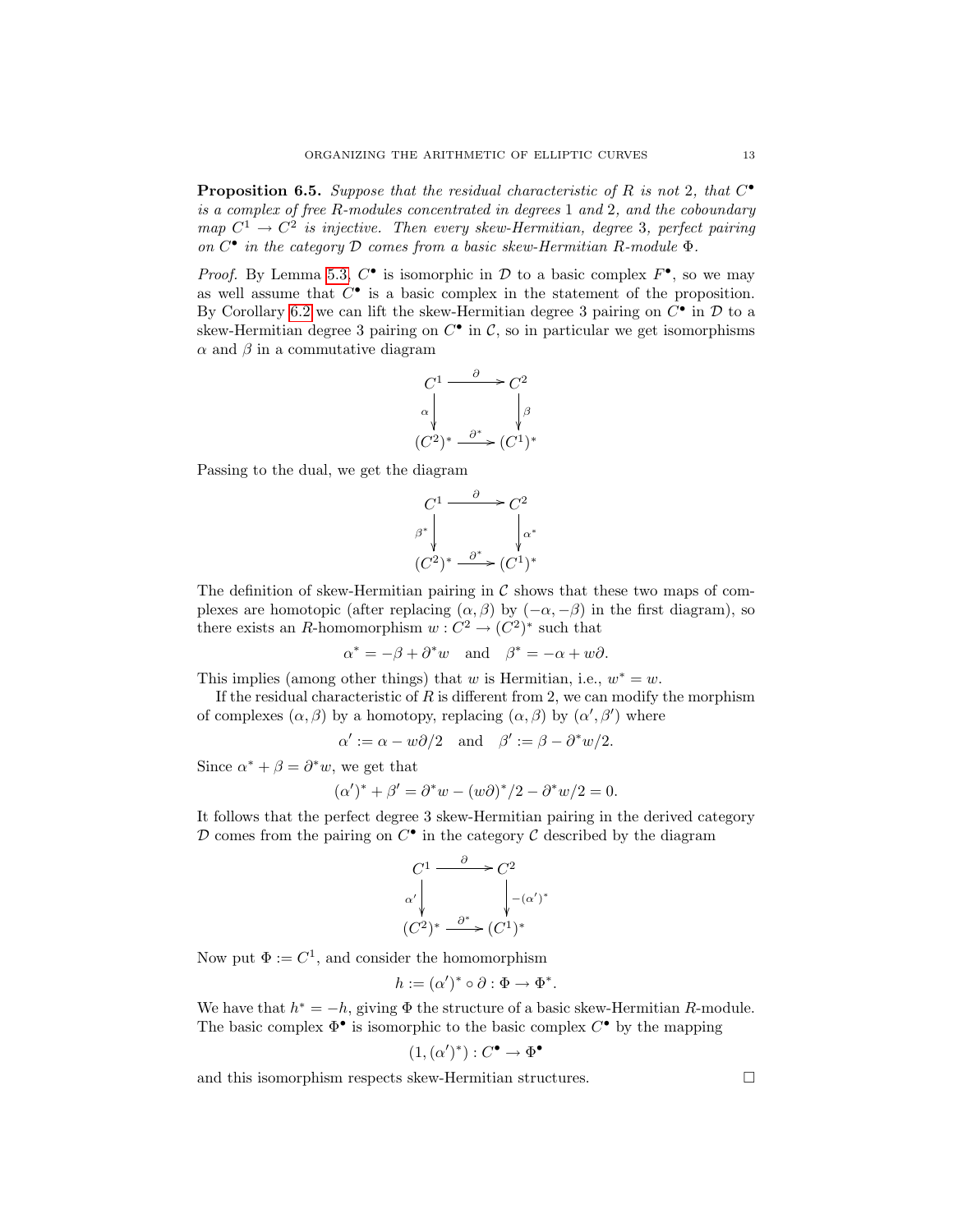**Proposition 6.6.** Suppose that the residual characteristic of R is not 2. Suppose further that  $\Phi$  and  $\Psi$  are basic skew-Hermitian modules, and there is an isomorphism  $\Phi^{\bullet} \stackrel{\sim}{\to} \Psi^{\bullet}$  in the derived category D that induces an equivalence of degree 3 perfect skew-Hermitian pairings. Then  $\Phi$  and  $\Psi$  are isomorphic as skew-Hermitian modules.

In other words, if a skew-Hermitian, degree 3, perfect pairing on a complex  $C^{\bullet}$  in D comes from a basic skew-Hermitian module  $\Phi$ , then  $\Phi$  (with its skew-Hermitian structure) is unique up to (noncanonical) isomorphism.

*Proof.* By Corollary [5.6](#page-10-0) there is an actual isomorphism of complexes  $\Phi^{\bullet} \stackrel{\sim}{\rightarrow} \Psi^{\bullet}$ giving rise to the isomorphism in  $\mathcal{D}$ . In other words there is a commutative diagram



with isomorphisms  $\alpha$ ,  $\beta$ . Further, since the isomorphism in D induces an equivalence of skew-Hermitian pairings, there is a homotopy between this diagram and the "dual diagram" (after replacing  $h^* = -h$  and  $g^* = -g$  by h and g)

$$
\Phi \xrightarrow{h} \Phi^*
$$
\n
$$
\beta^* \downarrow \qquad \qquad \downarrow \alpha^*
$$
\n
$$
\Psi \xrightarrow{g} \Psi^*
$$

Thus there is a map  $w : \Phi^* \to \Psi$  such that

<span id="page-13-1"></span>
$$
(\beta^*)^{-1} = \alpha + wh \text{ and } (\alpha^*)^{-1} = \beta + gw. \tag{6.1}
$$

In particular, since  $\Phi$  and  $\Psi$  are basic skew-hermitian modules, we have  $h(\Phi) \subset \mathfrak{m}\Phi^*$ and  $g(\Psi) \subset m\Psi^*$  and so

$$
\alpha \beta^* \equiv 1_{\Phi} \pmod{\mathfrak{m} \operatorname{Hom}(\Phi, \Phi)}.
$$

Suppose now that

<span id="page-13-0"></span>
$$
\alpha \beta^* \equiv 1_{\Phi} \pmod{\mathfrak{m}^k \text{ Hom}(\Phi, \Phi)}
$$
(6.2)

for some  $k \geq 1$ . We will show that we can replace the isomorphism of complexes  $(\alpha, \beta)$  by a homotopic one, congruent to  $(\alpha, \beta)$  modulo  $\mathfrak{m}^k$ , and satisfying [\(6.2\)](#page-13-0) with  $k$  replaced by  $2k$ .

Let  $\alpha' = \alpha + wh/2$ ,  $\beta' = \beta + gw/2$ . Then

$$
\alpha'(\beta')^* = (\alpha + wh/2)(\beta^* + (gw)^*/2)
$$
  
=  $\alpha\beta^* + wh\beta^*/2 + \alpha(gw)^*/2 + wh(gw)^*/4.$ 

By  $(6.1)$  we have

$$
\alpha \beta^* + wh\beta^* = 1_{\Phi} = (1_{\Phi^*})^* = (\beta \alpha^* + g w \alpha^*)^* = \alpha \beta^* + \alpha (gw)^*
$$

so  $wh\beta^* = \alpha(gw)^*$  and

$$
\alpha'(\beta')^* = 1_{\Phi} + wh(gw)^*/4.
$$

By [\(6.1\)](#page-13-1) and [\(6.2\)](#page-13-0) we see that  $wh \in \mathfrak{m}^k$  Hom $(\Phi, \Psi)$  and  $gw \in \mathfrak{m}^k$  Hom $(\Phi^*, \Psi^*)$ , so  $\alpha'(\beta')^* \equiv 1_{\Phi} \pmod{\mathfrak{m}^{2k} \operatorname{Hom}(\Phi, \Phi)}$ .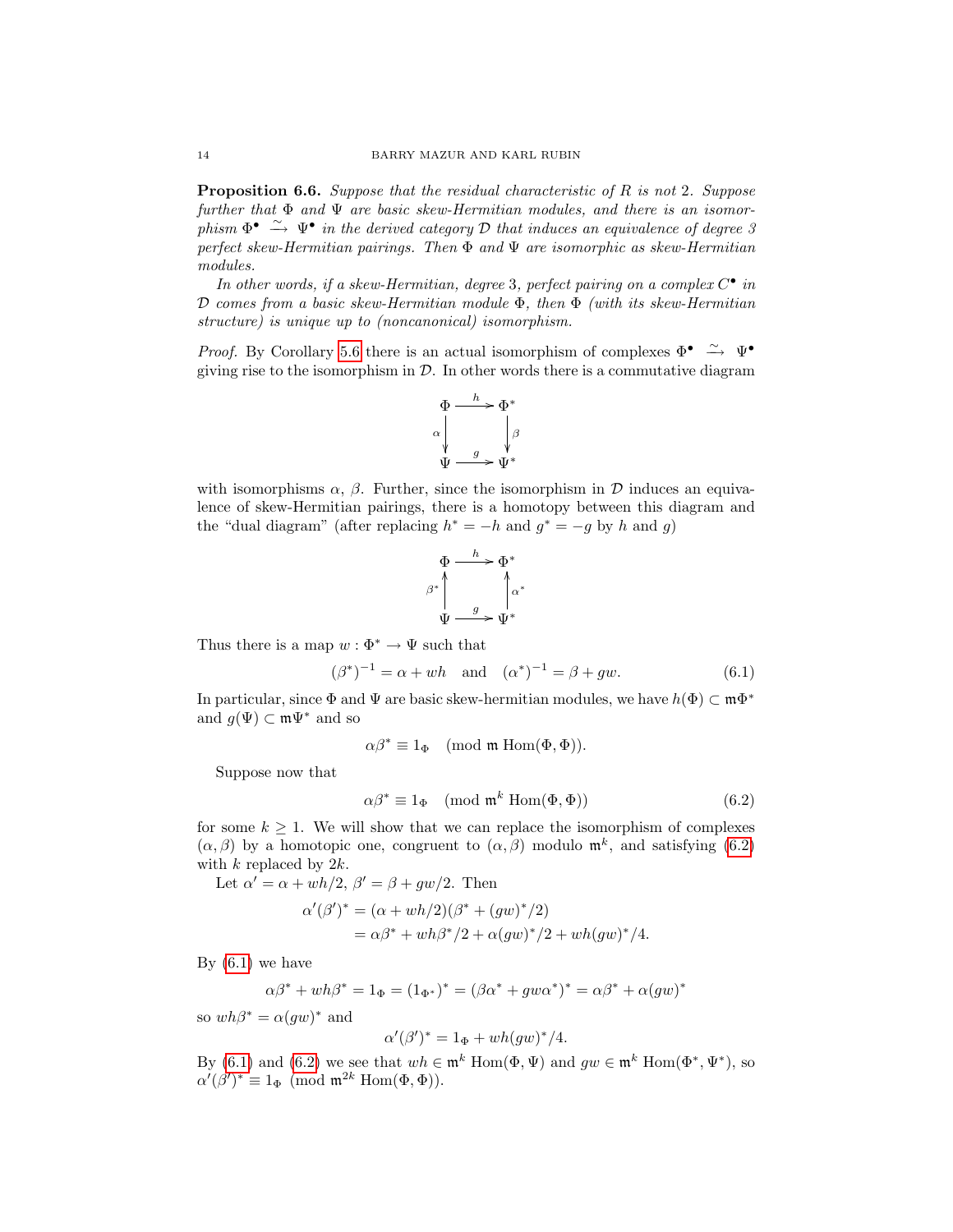Proceeding by induction and passing to the limit, we may assume that  $\beta^* =$  $\alpha^{-1}$ . In other words, the isomorphism of complexes (with skew-Hermitian pairings)  $(\alpha, \beta) : \Phi^{\bullet} \stackrel{\sim}{\to} \Psi^{\bullet}$  is induced by the isomorphism  $\alpha : \Phi \stackrel{\sim}{\to} \Psi$ .

Although we will not need it, we have the following corollary.

Corollary 6.7. Suppose that  $\Phi$  and  $\Psi$  are basic skew-Hermitian modules, with pairings  $h_{\Phi}$  and  $h_{\Psi}$ , and let  $\mathcal{L} \subset \Lambda$  be the ideal generated by the determinant of  $h_{\Phi}$ with respect to any  $\Lambda$ -bases of  $\Phi$  and  $\Phi^*$ . If  $\Phi$  and  $\Psi$  are equivalent modulo  $\mathcal{L}^2$ , then they are equivalent.

In other words, if there is an isomorphism  $\tilde{\rho}: \Psi \otimes (\Lambda/\mathcal{L}^2) \longrightarrow \Phi \otimes (\Lambda/\mathcal{L}^2)$  such that  $\tilde{h}_{\Psi} = \tilde{\rho}^* \tilde{h}_{\Phi} \tilde{\rho}$  (where  $\tilde{h}_{\Phi} = h_{\Phi} \otimes (\Lambda / \mathcal{L}^2)$  and  $\tilde{h}_{\Psi} = h_{\Psi} \otimes (\Lambda / \mathcal{L}^2)$ ), then there is an isomorphism  $\rho : \Psi \stackrel{\sim}{\longrightarrow} \Phi$  such that  $h_{\Psi} = \rho^* h_{\Phi} \rho$ .

*Proof.* Since  $\Phi$  and  $\Psi$  are free over  $\Lambda$ , we can lift  $\tilde{\rho}$  to a map  $\alpha : \Psi \to \Phi$ . Nakayama's Lemma shows that  $\alpha$  is an isomorphism, and we have

$$
h_{\Psi} \equiv \alpha^* h_{\Phi} \alpha \pmod{\mathcal{L}^2 \operatorname{Hom}(\Psi, \Psi^*)}.
$$

Let  $\lambda \in \Lambda$  be a generator of  $\mathcal{L}$ . Since  $\mathcal{L}$  is the determinant of  $h_{\Phi}$  and  $\alpha, \alpha^*$  are isomorphisms, there is a homomorphism  $g: \Psi^* \to \Psi$  such that  $(\alpha^* h_{\Phi} \alpha) g = \lambda \cdot id_{\Psi^*}$ and  $g(\alpha^* h_{\Phi} \alpha) = \lambda \cdot id_{\Psi}$ . Thus

$$
h_{\Psi} g \equiv (\alpha^* h_{\Phi} \alpha) g = \lambda \cdot \mathrm{id}_{\Psi^*} \pmod{\mathcal{L}^2 \operatorname{Hom}(\Psi^*, \Psi^*)},
$$

so we see that  $\lambda^{-1}h_{\Psi}g \in \text{Hom}(\Psi^*, \Psi^*)$  and  $\lambda^{-1}h_{\Psi}g \equiv \text{id}_{\Psi^*} \pmod{\mathcal{L} \text{ Hom}(\Psi^*, \Psi^*)}$ . Let  $\beta = (\lambda^{-1} h_{\Psi} g) \alpha^* \in \text{Hom}(\Phi^*, \Psi^*)$ . Then

<span id="page-14-1"></span>
$$
\beta \equiv \alpha^* \pmod{\mathcal{L} \operatorname{Hom}(\Phi^*, \Psi^*)}
$$
\n(6.3)

and

<span id="page-14-0"></span>
$$
\beta h_{\Phi} \alpha = (\lambda^{-1} h_{\Psi} g)(\alpha^* h_{\Phi} \alpha) = h_{\Psi}.
$$
\n(6.4)

Using the fact that  $h_{\Phi}$  and  $h_{\Psi}$  are skew-Hermitian, we obtain from [\(6.4\)](#page-14-0) two isomorphisms of complexes  $\Phi^{\bullet} \stackrel{\sim}{\longrightarrow} \Psi^{\bullet}$ 

$$
\Phi \xrightarrow{h_{\Phi}} \Phi^* \qquad \Phi \xrightarrow{h_{\Phi}} \Phi^* \qquad (6.5)
$$
\n
$$
\alpha^{-1} \downarrow \qquad \qquad \beta \qquad \qquad \beta^{*-1} \downarrow \qquad \qquad \downarrow \alpha^* \qquad \qquad \psi \xrightarrow{h_{\Psi}} \Psi^* \qquad \qquad \Psi \xrightarrow{h_{\Psi}} \Psi^* \qquad \qquad \psi
$$

It follows from [\(6.3\)](#page-14-1) that these two morphisms induce the same isomorphism

$$
\mathrm{coker}(h_\Phi) \; \xrightarrow{\sim} \; \mathrm{coker}(h_\Psi),
$$

so by Lemma [5.4\(](#page-9-0)i) they are homotopic. It follows that  $\Phi^{\bullet}$  and  $\Psi^{\bullet}$  are isomorphic in  $\mathcal D$  as complexes with skew-Hermitian, degree 3, perfect pairings, and so the corollary follows from Proposition [6.6.](#page-12-0)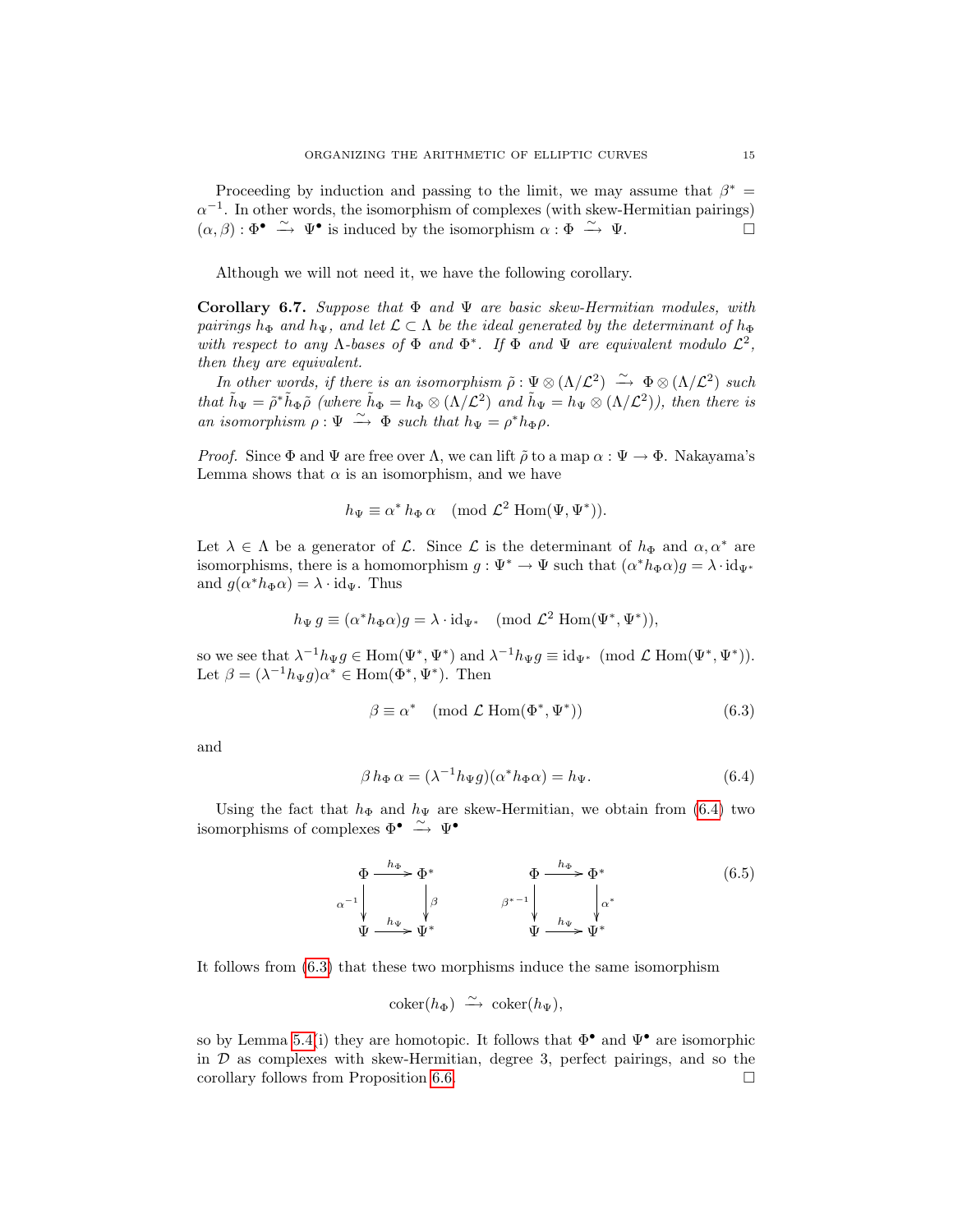## 16 BARRY MAZUR AND KARL RUBIN

### <span id="page-15-7"></span><span id="page-15-5"></span><span id="page-15-4"></span><span id="page-15-3"></span><span id="page-15-2"></span>7. Organization

We now return to the elliptic curve  $E/K$  and  $\mathbf{Z}_{p}^{d}$ -extension  $K_{\infty}/K$ , and we take R to be the Iwasawa algebra  $\Lambda$ . We will make the following hypotheses:

| $p > 2$ and E has good ordinary reduction at all primes above p, | (7.1) |
|------------------------------------------------------------------|-------|
| $\mathcal{S}_p(E, K_\infty)$ is a torsion $\Lambda$ -module,     | (7.2) |
| $E(K)[p] = 0,$                                                   | (7.3) |

for every prime v of bad reduction,  $p \nmid [E(K_v) : E_0(K_v)],$  (7.4)

the Perfect Control assumption holds (7.5)

(recall that  $[E(K_v):E_0(K_v)]$  is the Tamagawa number in the Birch and Swinnerton-Dyer conjecture for  $E/K$ ).

<span id="page-15-1"></span>**Definition 7.1.** Let  $C_{\text{Nek}}^{\bullet}$  be Nekovář's *Selmer complex* in the derived category  $\mathcal{D}$ , the complex denoted  $\overline{\mathbf{R}\Gamma}_{f,\mathrm{Iw}}(K_{\infty}/K,T_p(E))$  in [\[N\]](#page-32-2) §9.7.1, where  $T_p(E) := \varprojlim E[p^n]$ is the  $p$ -adic Tate module of  $E$ .

**Remark 7.2.** Let S be a finite set of places of K and let  $G_{K,S}$  denote the Galois group of  $K$  unramified outside  $S$ . For the general definition of "Nekovář-Selmer complexes" (of complexes of  $G_{K,S}$ -modules  $X^{\bullet}$  with local conditions  $\Delta(X^{\bullet})$  =  ${\{\Delta(X^{\bullet})_v\}}_{v\in S}$  imposed) see §6 of [\[N\]](#page-32-2). These Nekovář-Selmer complexes are canonical complexes in the appropriate derived category that compute the cohomology of X<sup>•</sup> subject to specified local conditions  $\Delta(X^{\bullet})$ . The classical Selmer module of an abelian variety over a number field, with ordinary reduction above p, falls into this rubric (see the preparation for this, in particular "control theorems," discussed in §7 of [\[N\]](#page-32-2), and the study of such modules in the context of Iwasawa theory in [\[N\]](#page-32-2) §8. Section 9 of [\[N\]](#page-32-2) defines the complexes we call  $C_{\rm Nek}^{\bullet}$  (Definition [7.1](#page-15-1) above) with a close study of the self-dualities such complexes enjoy; the relationship between this self-duality and the various derived self-pairings obtained from the the self-duality on the level of complexes is studied in  $[N] \S 10$  (where the classical Cassels-Tate pairing is treated) and §11 (for the classical p-adic height pairing).

Nekovář's complex  $C_{\text{Nek}}^{\bullet}$  is a canonical complex in  $\mathcal{D}$ , with a skew-Hermitian pairing in  $\mathcal{D}$ , and with second cohomology

$$
H^2(C_{\text{Nek}}^{\bullet}) = \mathcal{S}_p(E, K_{\infty})
$$

(see [\[N\]](#page-32-2) §9.6.7 and §9.7). Under our hypotheses above  $C_{\text{Nek}}^{\bullet}$  has the following additional useful properties.

<span id="page-15-6"></span>**Theorem 7.3** (Nekovář). Suppose that hypotheses [\(7.1-](#page-15-2)4) hold. Then  $C_{\text{Nek}}^{\bullet}$  can be represented by a complex concentrated in degrees 1 and 2, with free Λ-modules  $C^1, C^2$  of finite rank and an injective coboundary map  $C^1 \rightarrow C^2$ . Further,  $C_{\text{Nek}}^{\bullet}$ has a canonical skew-Hermitian, degree 3, perfect pairing in the derived category.

*Proof.* By Proposition 9.7.7(iii) of  $[N]$ , our hypotheses  $(7.1)$ ,  $(7.3)$ , and  $(7.4)$  imply that  $C_{\text{Nek}}^{\bullet}$  can be represented by a complex concentrated in degrees 1 and 2, with free $\Lambda$ -modules  $C^1, C^2$  of finite rank. The additional hypothesis [\(7.2\)](#page-15-5) ensures ([\[N\]](#page-32-2) Proposition 9.7.7(iv)) that the coboundary map  $C^1 \to C^2$  is injective.

By [\[N\]](#page-32-2) Proposition 9.7.3(ii),  $C_{\text{Nek}}^{\bullet}$  has a degree three pairing in the derived category, and by  $[N]$  Propositions 9.7.3(iv) and 9.7.7(ii), respectively, the pairing is perfect and skew-Hermitian.

<span id="page-15-0"></span>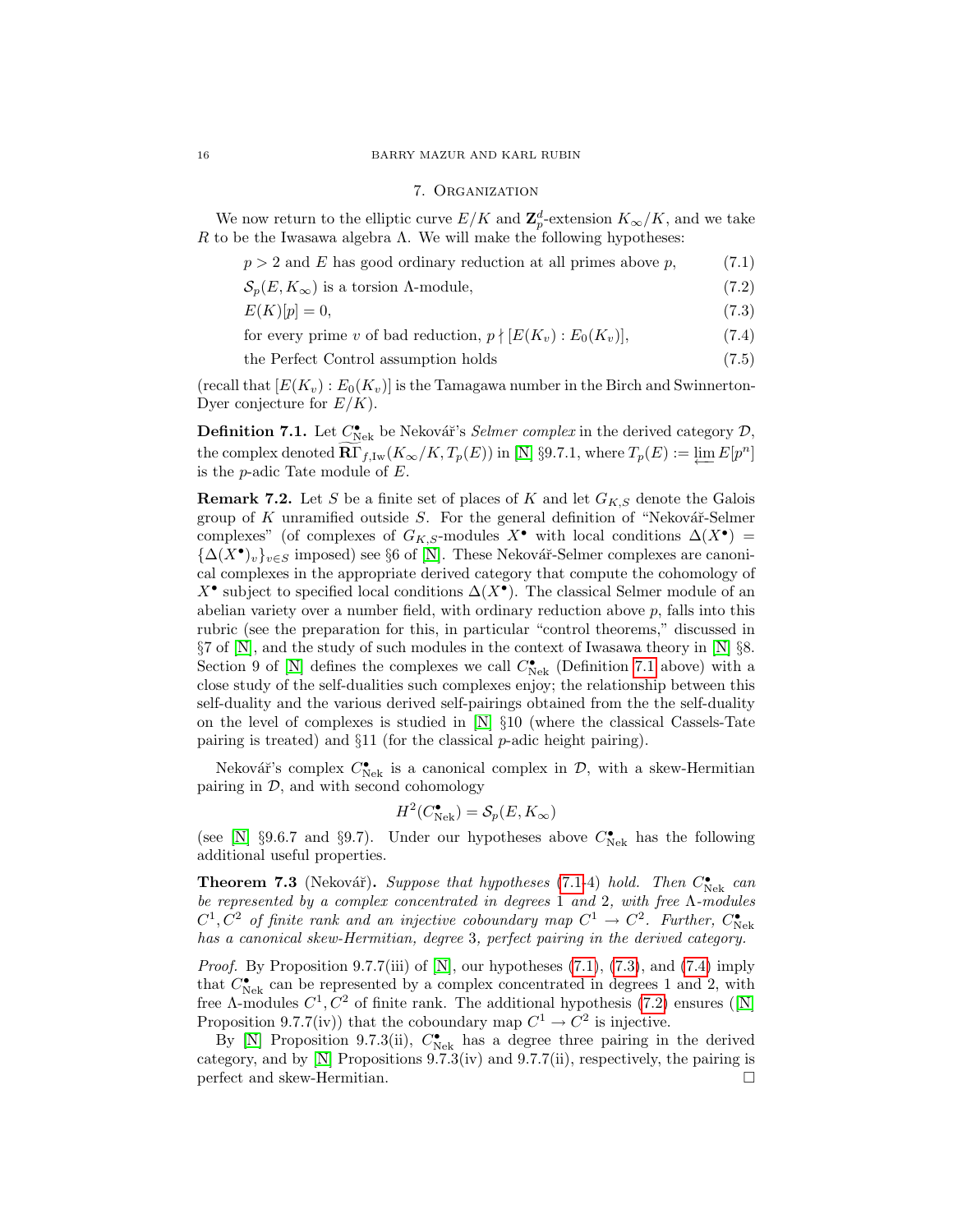**Definition 7.4.** Suppose that  $\Phi$  is a basic skew-Hermitian  $\Lambda$ -module as in Defi-nition [6.3.](#page-11-0) Thus  $\Phi$  is free over  $\Lambda$  of finite rank, with an injective  $\Lambda$ -valued skew-Hermitian pairing

$$
h:\Phi\longrightarrow\Phi^*
$$

that is the zero map after tensoring with the residue field  $\Lambda/\mathfrak{m}$ . We will say that  $\Phi$ organizes the arithmetic of E over  $K_{\infty}$  if the complex  $C_{\rm Nek}^{\bullet}$ , with its skew-Hermitian pairing, comes from  $\Phi$  in the sense of Definition [6.4:](#page-11-1) i.e., if there is an isomorphism  $C_{\text{Nek}}^{\bullet} \stackrel{\sim}{\longrightarrow} \Phi^{\bullet}$  in  $\mathcal D$  preserving the skew-Hermitian structures. In this case we will call  $\Phi$  an *organizing module*.

<span id="page-16-0"></span>Theorem 7.5. Suppose that hypotheses [\(7.1-](#page-15-2)4) hold. Then there is a basic skew-Hermitian module  $\Phi$  that organizes the arithmetic of E over  $K_{\infty}$ .

If  $\Psi$  is another organizing module for E over  $K_{\infty}$ , then there is a (noncanonical) isomorphism  $\Phi \stackrel{\sim}{\to} \Psi$  which takes the skew-Hermitian pairing on  $\Phi$  to the one on Ψ.

Proof. The existence of an organizing module is immediate from Theorem [7.3](#page-15-6) and Proposition [6.5.](#page-12-1) The uniqueness is Proposition [6.6.](#page-12-0)  $\Box$ 

Remark 7.6. Although the organizing module is not unique up to canonical equivalence, there is a canonical rank-one Λ-module, containing a canonical discriminant, defined as follows. If  $\Phi$  is an organizing module let  $\Delta_{\Phi}$  be the free, rank-one  $\Lambda$ module

$$
\Delta_\Phi:=\mathrm{det}_\Lambda \Phi^{-1}=\textstyle\bigwedge^{\mathrm{rank}_\Lambda\Phi}\mathrm{Hom}(\Phi,\Lambda)
$$

and disc( $\Phi$ ) the discriminant

$$
\mathrm{disc}(\Phi):=\mathrm{det}_\Lambda h_\Phi\in \mathrm{Hom}(\mathrm{det}_\Lambda \Phi,\mathrm{det}_\Lambda \Phi^*)=\mathrm{det}_\Lambda \Phi^{-1}\otimes_\Lambda \mathrm{det}_\Lambda \Phi^*=\Delta_\Phi\otimes_\Lambda \Delta_\Phi^{\iota}.
$$

Note that disc( $\Phi$ ) is the determinant of the complex  $\Phi^{\bullet}$  as defined in §4 of [\[D\]](#page-31-9). In particular disc( $\Phi$ ) ≅ det( $C_{\text{Nek}}^{\bullet}$ ) is independent of the organizing module  $\Phi$ . (Concretely, if  $\Psi$  is another organizing module, then the noncanonical isomorphism of Theorem [7.5](#page-16-0) induces a *canonical* isomorphism  $\Delta_{\Phi} \otimes_{\Lambda} \Delta_{\Phi}^{\iota} \stackrel{\sim}{\longrightarrow} \Delta_{\Psi} \otimes_{\Lambda} \Delta_{\Psi}^{\iota}$  which sends disc( $\Phi$ ) to disc( $\Psi$ ).)

<span id="page-16-1"></span>Theorem 7.7. Suppose that that hypotheses [\(7.1-](#page-15-2)5) hold and that the basic skew-Hermitian module  $\Phi$  organizes the arithmetic of E over  $K_{\infty}$ . Let

$$
S = \operatorname{coker}(\Phi \stackrel{h}{\to} \Phi^*) = H^2(\Phi^{\bullet}).
$$

(i) There are natural isomorphisms

$$
S \cong \mathcal{S}_p(E, K_{\infty}),
$$

and for every intermediate field  $K \subset L \subset K_{\infty}$ 

$$
S\otimes \Lambda_L\cong \mathcal{S}_p(E,L),\qquad \text{Tor}^1_\Lambda(S,\Lambda_L)\cong \mathcal{M}_p(E,L),
$$

where  $\mathcal{M}_p(E, L)$  is the universal norm module of Definition [2.4.](#page-5-1)

(ii) If L is a finite extension of K in  $K_{\infty}$  then the isomorphisms of (i) induce a surjection and injection, respectively

$$
\mathrm{III}(E,L)[p^{\infty}] \twoheadrightarrow (S \otimes \Lambda_L)_{\mathrm{tors}},
$$
  

$$
(E(L) \otimes \mathbf{Z}_p) \hookrightarrow \mathrm{Tor}^1_{\Lambda}(S, \Lambda_L),
$$

which are isomorphisms if  $III(E, L)[p^{\infty}]$  is finite.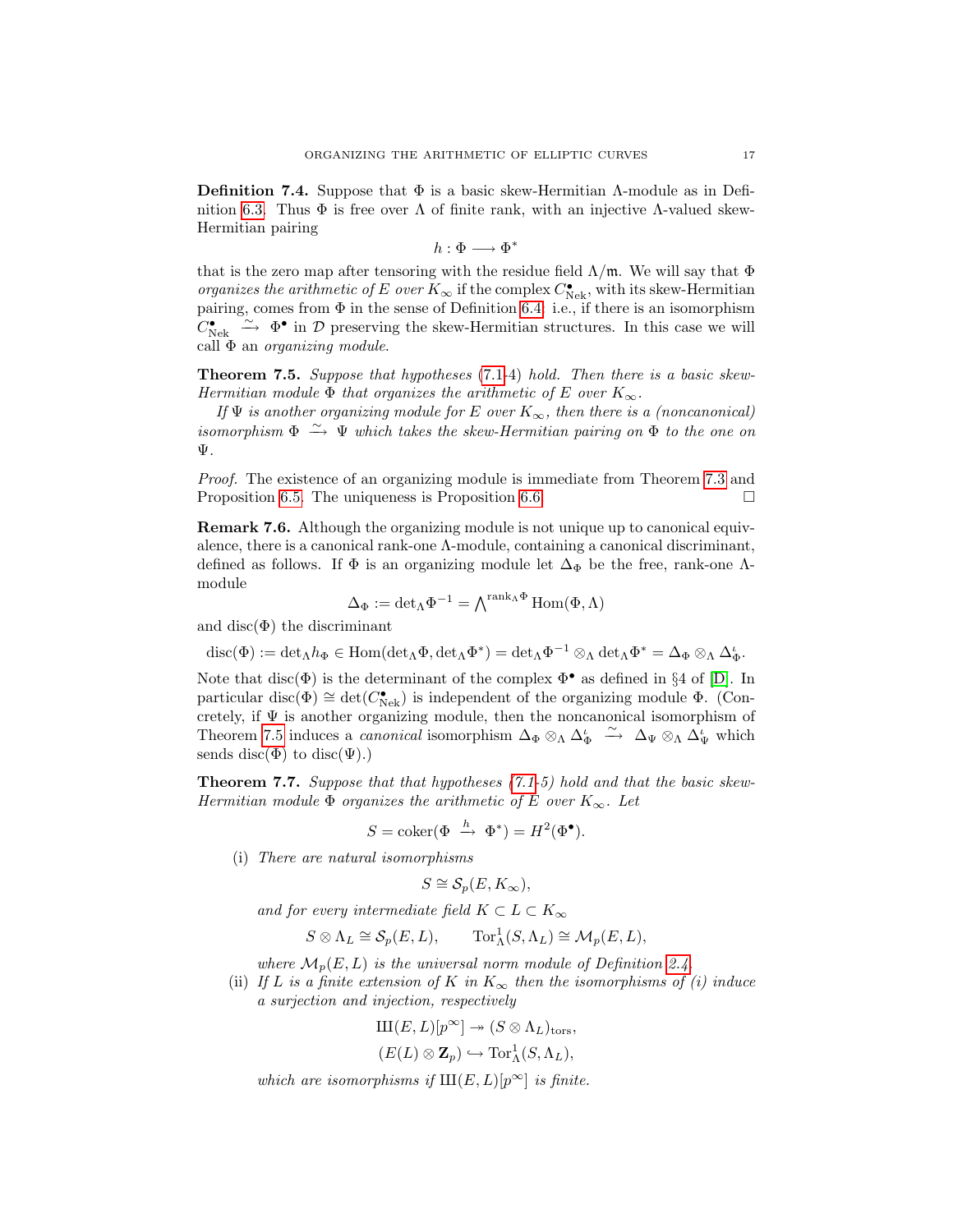(iii) If L is a finite extension of K in  $K_{\infty}$  then the pairings

$$
\text{III}(E,L)[p^{\infty}] \otimes \text{III}(E,L)[p^{\infty}] \longrightarrow \mathbf{Q}_p/\mathbf{Z}_p,
$$
  

$$
(E(L) \otimes \mathbf{Z}_p) \otimes (E(L) \otimes \mathbf{Z}_p) \longrightarrow \text{Gal}(K_{\infty}/L),
$$

obtained by combining the derived pairings  $(4.6')$  $(4.6')$  $(4.6')$  and  $(4.5')$  with the maps of  $(ii)$ , coincide (up to sign) with the classical Cassels and p-adic height pairing, respectively.

*Proof.* We have  $S = H^2(\Phi^{\bullet}) \cong H^2(C_{\text{Nek}}^{\bullet}) \cong \mathcal{S}_p(E, K_{\infty})$ . This gives the first isomorphism of (i), the second follows by Lemma [2.2,](#page-4-1) and the third by Proposition [2.6](#page-5-2) and [\(4.3\)](#page-7-0).

The first map of (ii) comes from (i) and Lemma  $2.3(i)$ , and the second comes from (i) and the inclusion  $(E(L)/E(L)<sub>tors</sub>) \otimes \mathbb{Z}_p \subset \mathcal{M}_p(E, L)$ .

For assertion (iii), we need to check two things. The first is that our derived pairings [\(4.5\)](#page-7-1) and [\(4.6\)](#page-7-3), defined directly from the basic skew-Hermitian module  $\Phi$ , coincide (up to sign) with the corresponding pairings made by Nekovář via the skew-Hermitian degree three perfect duality enjoyed by the basic complex Φ• obtained from Φ. The second is to relate these derived pairings to the corresponding (various) classical pairings.

For every intermediate field extension  $L/K$  in  $K_{\infty}/K$  the Iwasawa algebra  $\Lambda_L$ is a quotient of a (complete) regular noetherian local ring by an ideal generated by a regular sequence, and so is a Gorenstein ring. For each of the intermediate fields L we identify the dualizing complex  $\omega_{\Lambda_L}^{\bullet}$  of the ring  $\Lambda_L$  with the complex concentrated in degree zero, and given in degree zero by the free  $\Lambda_L$ -module of rank one,  $\Lambda_L$  itself.

Suppose  $X^{\bullet}$  and  $Y^{\bullet}$  are complexes of  $\Lambda$ -modules with cohomology of finite type equipped with a morphism of complexes

$$
\eta: X^\bullet \otimes_\Lambda Y^\bullet \longrightarrow \omega_\Lambda^\bullet[-3].
$$

Consider the following two pairings of cohomology of  $X^{\bullet}$  and  $Y^{\bullet}$ . First, for all intermediatefields L we have  $([N] \ 2.10.14)$  $([N] \ 2.10.14)$  $([N] \ 2.10.14)$  the morphism defined via cup-product

<span id="page-17-1"></span>
$$
H^2(X^{\bullet} \otimes_{\Lambda} \Lambda_L)_{\text{tors}} \otimes_{\Lambda_L} H^2(Y^{\bullet} \otimes_{\Lambda} \Lambda_L)_{\text{tors}} \to H^0(\omega_{\Lambda_L}^{\bullet}) \otimes_{\Lambda_L} \mathcal{K}_L) / \Lambda_L = \mathcal{K}_L / \Lambda_L \tag{7.6}
$$

where  $\mathcal{K}_L$  is the field of fractions of  $\Lambda_L$ .

Second, we have the "derived  $(1, 1)$  cup-product"

$$
H^1(X^{\bullet} \otimes_{\Lambda} \Lambda_L) \otimes_{\Lambda_L} H^1(Y^{\bullet} \otimes_{\Lambda} \Lambda_L) \longrightarrow H^0(\omega_{\Lambda_L}^{\bullet}) \otimes_{\Lambda_L} I_L/I_L^2. \tag{7.7}
$$

This pairing can be defined in the following elementary way. For cohomology classes  $(a, b) \in H^1(X^{\bullet} \otimes_{\Lambda} \Lambda_L) \times H^1(Y^{\bullet} \otimes_{\Lambda} \Lambda_L)$ , choose 1-cochains  $(x, y) \in X^1 \times Y^1$  such that the projection  $(\tilde{x}, \tilde{y}) \in (X^1 \otimes_A \Lambda_L) \times (Y^1 \otimes_A \Lambda_L)$  is a pair of 1-cocycles representing the pair of cohomology classes  $(a, b)$ . Note that  $\partial x \in I_L X^2$  and  $\partial y \in I_L Y^2$ . So  $\eta(x, \partial y) = -\eta(\partial x, y) \in \Lambda$  projects to zero in  $\Lambda_L$ , and hence lies in  $I_L$ . Let  $\pi_L: I_L \to I_L^2$  be the natural projection, and put

<span id="page-17-0"></span>
$$
\langle a, b \rangle := \pi_L(\eta(x, \partial y)) = -\pi_L(\eta(\partial x, y)) \in I_L/I_L^2.
$$
 (7.8)

To show that this is well-defined, first note that if  $e \in I_L X^1$  then  $\eta(e, \partial y) \in I_L^2$  (and, if  $e \in I_L Y^1$  then  $\eta(\partial x, e) \in I_L^2$  which tells us that  $\pi_L(\eta(x, \partial y)) = -\pi_L(\eta(\partial x, y))$ depends only on  $(\tilde{x}, \tilde{y})$ . Next, if  $\tilde{x} = \partial \tilde{v}$  for  $\tilde{v} \in X^0 \otimes_{\Lambda} \Lambda_L$  lifting  $\tilde{v}$  to  $v \in X^0$ and taking  $x = \partial v$  to be our lifting of  $\tilde{x}$  gives us that  $\pi_L(\eta(x, \partial y)) = \pi_L(\eta(\partial v, \partial y))$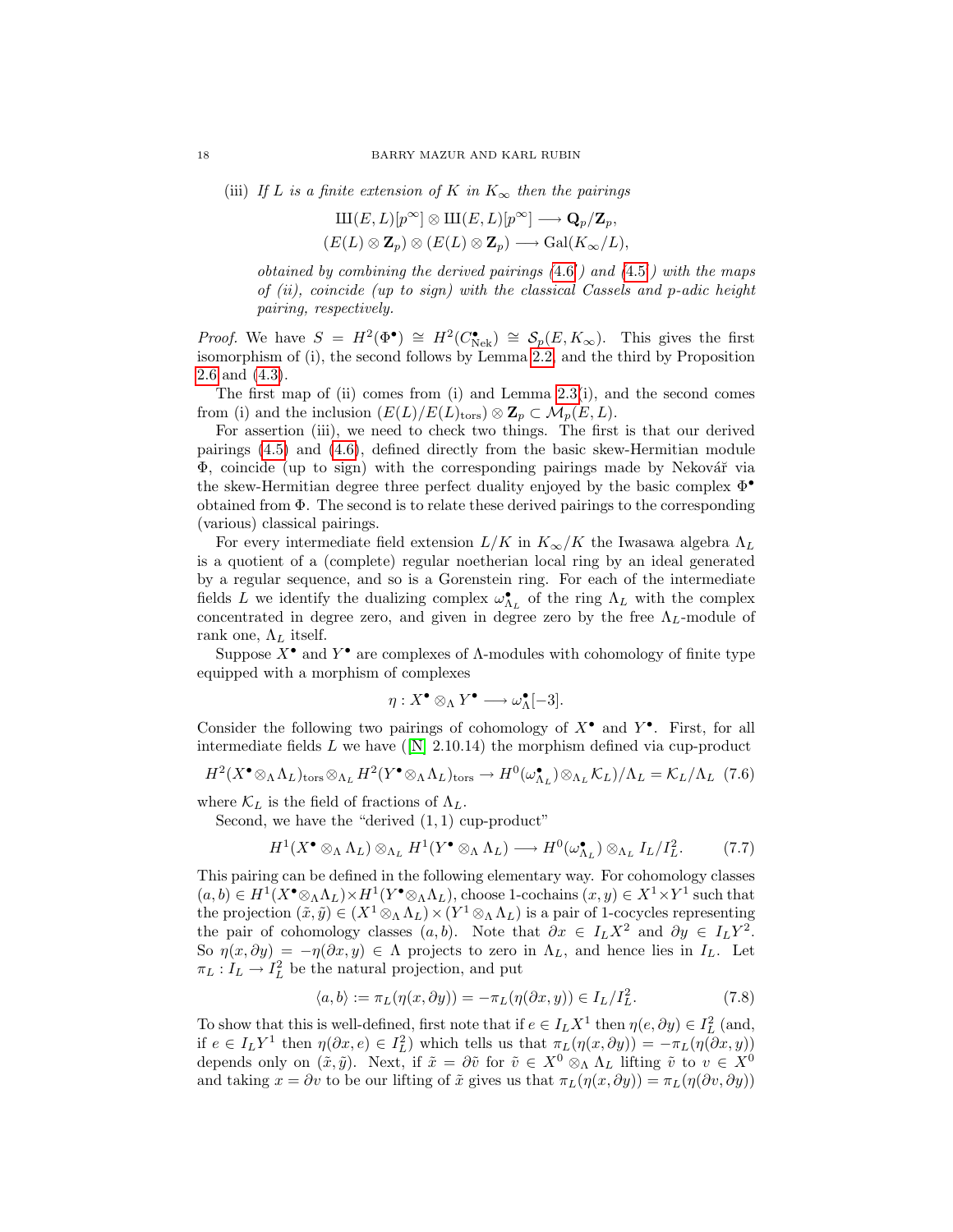vanishes; this, and the symmetrical argument when  $y = \partial w$ , gives us that the pairing [\(7.8\)](#page-17-0) is well-defined.

The basic complex  $\Phi^{\bullet}$  associated to  $\Phi$  has a skew-Hermitian pairing

<span id="page-18-0"></span>
$$
\Phi^{\bullet} \otimes_{\Lambda} (\Phi^{\bullet})^{\iota} \to \omega_{\Lambda}^{\bullet}[-3], \tag{7.9}
$$

so for each intermediate field  $L$  we have the induced pairing

$$
(\Phi^\bullet\otimes_\Lambda \Lambda_L)\otimes_\Lambda (\Phi^\bullet\otimes_\Lambda \Lambda_L)^\iota\longrightarrow \omega^\bullet_{\Lambda_L}[-3].
$$

In the notation of §[4](#page-6-3) we have  $S(L) = H^2(\Phi^{\bullet} \otimes_{\Lambda} \Lambda_L)$  and  $M(L) = H^1(\Phi^{\bullet} \otimes_{\Lambda} \Lambda_L)$ , so the cup-product pairing [\(7.6\)](#page-17-1) obtained from [\(7.9\)](#page-18-0) may be written

<span id="page-18-1"></span>
$$
S(L)_{\text{tors}} \otimes_{\Lambda_L} S(L)_{\text{tors}}^{\iota} \longrightarrow \mathcal{K}_L/\Lambda_L, \tag{7.10}
$$

and the derived  $(1, 1)$  pairing may be written

<span id="page-18-2"></span>
$$
M(L) \otimes_{\Lambda_L} M(L)^t \longrightarrow I_L/I_L^2. \tag{7.11}
$$

It is straightforward to compute that the pairing [\(4.6\)](#page-7-3) is, up to sign, equal to the pairing [\(7.10\)](#page-18-1) and the pairing [\(4.5\)](#page-7-1) is, up to sign, equal to the pairing [\(7.11\)](#page-18-2).

Now, using the equivalence in the derived category  $\mathcal D$  between the perfect degree three skew-Hermitian self-dualities on  $C^{\bullet}_{\rm Nek}$  and  $\Phi^{\bullet}$ , one can check that the pairing [\(7.10\)](#page-18-1) is, up to sign, equal to the ("Cassels-Tate") pairing

$$
\cup_{\bar{\pi},0,2,2}: H^2(C_{\text{Nek}}^{\bullet} \otimes_{\Lambda} \Lambda_L)_{\text{tors}} \otimes_{\Lambda_L} H^2(C_{\text{Nek}}^{\bullet} \otimes_{\Lambda} \Lambda_L)_{\text{tors}}^{\iota} \to H^0(\omega_{\Lambda_L}^{\bullet}) \otimes_{\Lambda_L} \mathcal{K}_L/\Lambda_L
$$

of  $[N] \S 10.3.3.3$ , and that  $(7.11)$  is, up to sign, equal to the ("height") pairing

$$
\tilde{h}_{\pi,L/K,1,1}:H^1(C_{\mathrm{Nek}}^{\bullet}\otimes_{\Lambda}\Lambda_L)\otimes_{\Lambda_L}H^1(C_{\mathrm{Nek}}^{\bullet}\otimes_{\Lambda}\Lambda_L)^{\iota}\to H^0(\omega_{\Lambda_L}^{\bullet})\otimes_{\Lambda_L}I_L/I_L^2
$$

of [\[N\]](#page-32-2)  $(11.1.7.5)$  (see also [N]  $\S$  $11.1.4$ ,11.1.7,11.1.8).

Finally, assertion (iii) follows from the discussion in  $\S 10$  and  $\S 11$  of  $[N]$  that makes the connection between the Cassels-Tate and height pairings defined there and the classical pairings of the same name.  $\square$ 

Remark 7.8. There are indeed many different approaches to defining what may be called the classical p-adic height pairing and the somewhat ample discussion in [\[N\]](#page-32-2) is a welcome addition to the literature comparing some of these approaches. The next step that remains to be done is a systematic expository account of all this.

**Remark 7.9.** Note that because  $\Phi$  is a basic skew-Hermitian module, we have

 $\text{rank}_{\Lambda}(\Phi) = \dim_{\mathbf{F}_p} (\text{Sel}_p(E, K)[p]) = \text{rank}_{\mathbf{Z}}(E(K)) + \dim_{\mathbf{F}_p} \text{III}(E, K)[p].$ 

If we choose a basis of the organizing module  $\Phi$  then the pairing h is equivalent to a skew-Hermitian matrix  $H$  with entries in  $\Lambda$ . We then have that the characteristic ideal char $(\mathcal{S}_p(E, K_\infty)) = \det(H)\Lambda$ , and the matrix H contains complete information about the Selmer modules  $\mathcal{S}_p(E, L)$  and the Cassels and p-adic height pairings on  $\text{III}(E, L)[p^{\infty}]$  and  $E(L) \otimes \mathbb{Z}_p$ , for every finite extension L of K in  $K_{\infty}$ .

<span id="page-18-3"></span>Remark 7.10. Thanks to the Perfect Control assumption (see Lemma [2.2\)](#page-4-1), if  $\mathcal{S}_p(E,L)$  is a torsion  $\Lambda_L$ -module for some  $\mathbb{Z}_p^d$ -extension L of K with  $d \geq 0$ , then  $\mathcal{S}_p(E, K_\infty)$  is a torsion Λ-module. In particular

• if  $\text{Sel}_p(E, K)$  is finite (i.e., if  $E(K)$  is finite, since we are assuming that  $\text{III}(E, K)[p^{\infty}]$  is finite) then  $\mathcal{S}_p(E, K_{\infty})$  is a torsion  $\Lambda$ -module,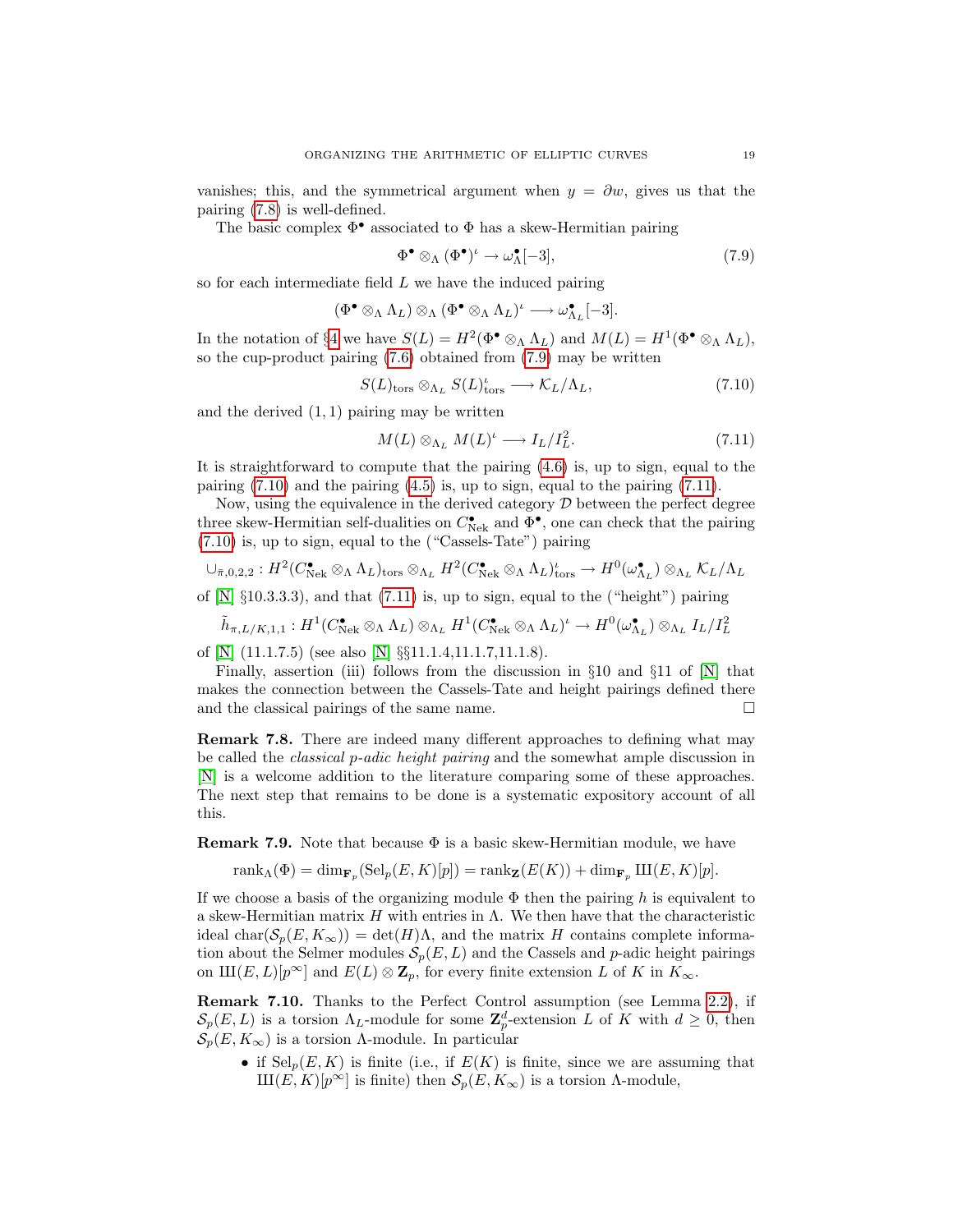• if E is defined over Q and  $K/\mathbf{Q}$  is abelian, then by work of Kato [\[Ka\]](#page-32-4)  $\mathcal{S}_p(E, K\mathbf{Q}_{\infty})$  is a torsion  $\Lambda_{K\mathbf{Q}_{\infty}}$ -module, where  $K\mathbf{Q}_{\infty}$  denotes the cyclotomic  $\mathbf{Z}_p$ -extension of K, so  $\mathcal{S}_p(E, K_\infty)$  is a torsion  $\Lambda$ -module.

<span id="page-19-0"></span>Remark 7.11. Corollary [A.3](#page-28-0) shows that the Perfect Control assumption follows from hypotheses [\(7.3\)](#page-15-3), [\(7.4\)](#page-15-4) along with the additional assumption that  $E(k_v)[p] = 0$ for every prime v of K above p, where  $k_v$  is the residue field at v.

The following proposition, which combines some of the observations above, allows us to verify hypotheses [\(7.1-](#page-15-2)5) in many interesting cases.

<span id="page-19-1"></span>**Proposition 7.12.** Suppose that E is defined over  $Q$  and K is a finite abelian extension of  $Q$ . Suppose p is a rational prime such that

- (i) for every prime v of K above p, E has good reduction at v and  $\#E(k_v) \neq 0$ or 1 (mod p) where  $k_v$  is the residue field at v,
- (ii) for every prime v of K where E has bad reduction, p does not divide the Tamagawa number  $[E(K_v):E_0(K_v)]$ , and
- (iii) p is unramified in  $K/\mathbf{Q}$ .

Then hypotheses [\(7.1-](#page-15-2)5) hold.

*Proof.* If (i) holds then p cannot be 2, and further E has good ordinary reduction at each  $v$  dividing  $p$ . This is  $(7.1)$ , and (ii) is  $(7.4)$ .

Fix a prime v of K above p. It follows from (iii) that  $K_v^{\text{unr}}$  has no p-th roots of unity, so [\(7.3\)](#page-15-3) follows from Lemma [A.6.](#page-29-3) Now the Perfect Control assumption [\(7.5\)](#page-15-7) follows from (i) and Corollary [A.3,](#page-28-0) as in Remark [7.11,](#page-19-0) and then [\(7.2\)](#page-15-5) follows as in Remark [7.10.](#page-18-3)  $\Box$ 

For example, we have the following Corollary mentioned in the introduction.

**Corollary 7.13.** Suppose that E is defined over  $Q$ , with conductor  $N_E$  and minimal discriminant  $\Delta_E$ . Suppose further that K is a finite abelian extension of Q with discriminant  $D_K$  prime to  $N_E$ , and p is a rational prime such that

- (i)  $p \nmid 3N_E D_K \prod_{\ell|N_E} \text{ord}_{\ell}(\Delta_E)$ ,
- (ii)  $a_p \not\equiv 0$  and  $a_p^{[K:\mathbf{Q}]} \not\equiv 1 \pmod{p}$ , where as usual  $a_p = 1 + p \#E(\mathbf{Z}/p\mathbf{Z})$ .

Then there is a basic skew-Hermitian module  $\Phi$ , unique up to (noncanonical) isomorphism, that organizes the arithmetic of E over  $K_{\infty}$ . We can recover from  $\Phi$ as in Theorem [7.7](#page-16-1) the Selmer modules, p-adic height pairings, and Cassels pairings over every finite extension of K in  $K_{\infty}$ .

Proof. We will verify that the hypotheses of Proposition [7.12](#page-19-1) hold. Proposition [7.12\(](#page-19-1)iii) holds since  $p \nmid D_K$ .

Suppose first that v is a prime of K above p. Since  $p \nmid N_E$ , E has good reduction at v. Further, if  $\alpha_p$  and  $\beta_p$  are the roots of the Frobenius polynomial  $x^2 - a_p x + p$ , and  $f = [k_v : \mathbf{F}_p]$ , then

#E(kv) = 1 + p <sup>f</sup> − α <sup>f</sup> − β <sup>f</sup> ≡ 1 − (α + β) <sup>f</sup> = 1 − a f p (mod p)

Since  $f \mid [K : \mathbf{Q}]$  and  $a_p^{[K:\mathbf{Q}]} \not\equiv 0, 1 \pmod{p}$ , Proposition [7.12\(](#page-19-1)i) holds.

Next suppose  $v$  is a prime of K where E has bad reduction, and let  $\ell$  be the rational prime below  $v$ . If  $E$  has either additive or nonsplit multiplicative reduction at v then  $[E(K_v): E_0(K_v)]$  divides 12 (see [\[T\]](#page-32-13)), but condition (i) rules out  $p=3$ and condition (ii) rules out  $p = 2$ , so  $p \nmid [E(K_v) : E_0(K_v)]$ . On the other hand, if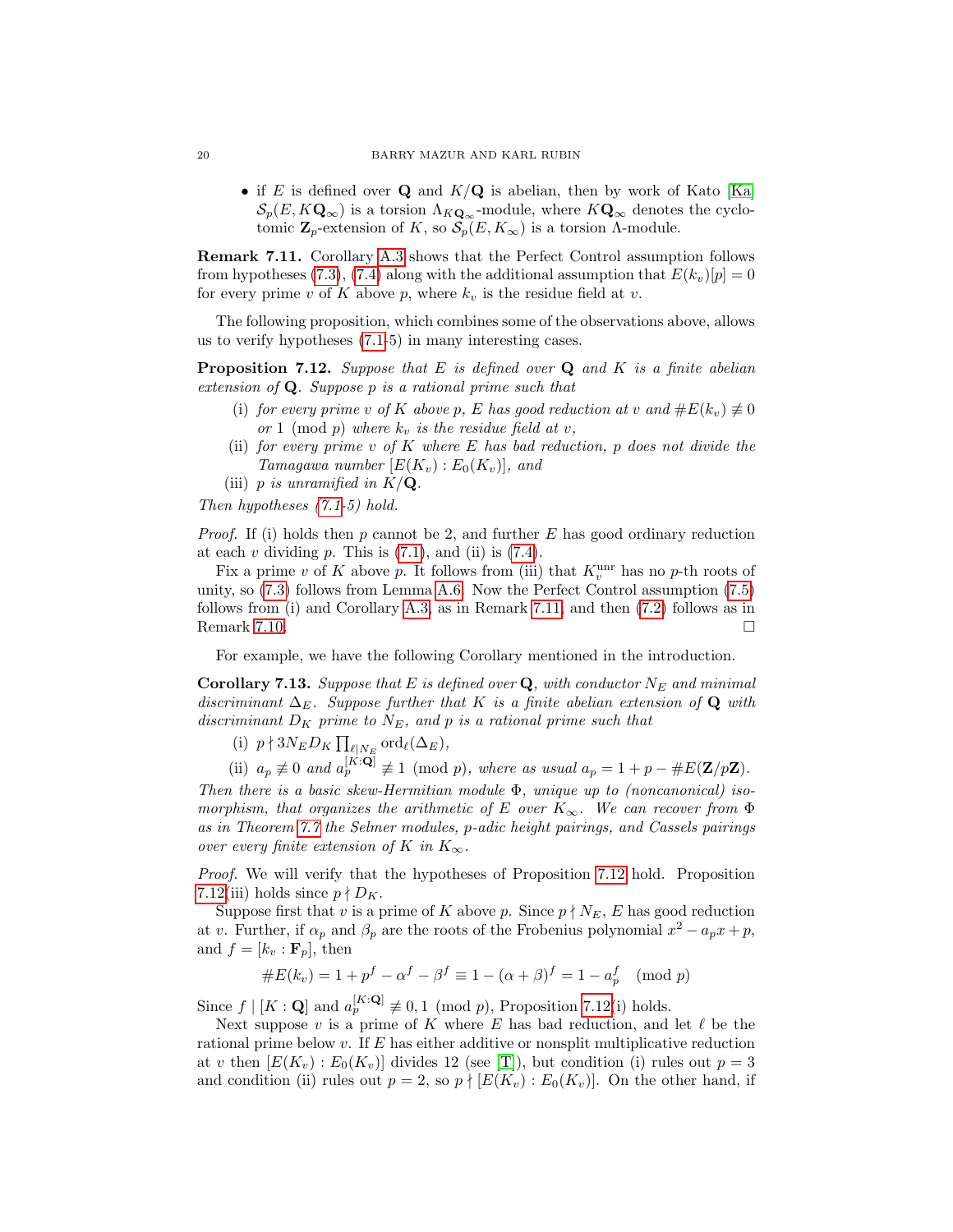E has multiplicative reduction at v then  $[E(K_v): E_0(K_v)]$  is the order at v of the discriminant of  $E/K$  ([\[T\]](#page-32-13) step 2). Since by assumption  $\ell$  is unramified in  $K/Q$ , we have  $[E(K_v): E_0(K_v)] = \text{ord}_{\ell}(\Delta_E)$  which is prime to p. Thus Proposition [7.12\(](#page-19-1)ii) holds.

Now by Proposition [7.12,](#page-19-1) hypotheses [\(7.1-](#page-15-2)5) hold. Thus the existence and uniqueness of  $\Phi$  follow from Theorem [7.5,](#page-16-0) and that fact that we can recover the arithmetic of E over finite extensions of K in  $K_{\infty}$  follows from Theorem [7.7\(](#page-16-1)iii).  $\square$ 

### 8. A generic example

<span id="page-20-2"></span>In the next three sections we consider several families of examples where we can give some information about the organizing module. We first consider the "generic" situation where  $\text{III}(E/K)[p] = 0$ , so that  $\text{Sel}_p(E/K) = E(K) \otimes \mathbf{Q}_p/\mathbf{Z}_p$ .

Suppose that E is an elliptic curve defined over K, and let  $r = \text{rank}(E(K))$ . Let p be a rational prime for which hypotheses  $(7.1-5)$  are satisfied (see for ex-ample Proposition [7.12\)](#page-19-1), and suppose in addition that  $III(E/K)[p] = 0$ . (Conjecturally this last condition is satisfied for all but finitely many  $p$ .) Then we have  $\text{Sel}_p(E, K) \cong (\mathbf{Q}_p/\mathbf{Z}_p)^r$ , and by Theorem [7.5](#page-16-0) there is a basic skew-Hermitian  $\Lambda$ module  $\Phi$ , free of rank r, that organizes the arithmetic of  $E/K_{\infty}$ .

If  $r = 0$  then  $\Phi$  is trivial, the Selmer modules over all intermediate fields are trivial, and there is nothing more to study. Suppose, then, that  $r > 0$ . We want to describe the  $r \times r$  skew-Hermitian matrix H for the pairing h corresponding to a suitable basis of Φ.

Let I denote the augmentation ideal  $I_K \subset \Lambda$ , and identify  $\Lambda_K = \Lambda/I = \mathbb{Z}_p$ . The skew-Hermitian pairing  $h$  induces an exact sequence

<span id="page-20-1"></span>
$$
\Phi \otimes_{\Lambda} \mathbf{Z}_{p} \xrightarrow{h \otimes \mathbf{Z}_{p}} \Phi^{*} \otimes_{\Lambda} \mathbf{Z}_{p} \to \text{Hom}(E(K), \mathbf{Z}_{p}) \to 0 \tag{8.1}
$$

in which the first three  $\mathbb{Z}_p$ -modules are all free of rank r. It follows that the map  $\Phi^* \otimes_{\Lambda} \mathbf{Z}_p \to \text{Hom}(E(K), \mathbf{Z}_p)$  is an isomorphism, and using the identification

$$
\Phi^* \otimes_{\Lambda} \mathbf{Z}_p \cong \text{Hom}(\Phi/I\Phi, \mathbf{Z}_p)
$$

we obtain an isomorphism

$$
\Phi/I\Phi \cong (E(K)/E(K)_{\text{tors}}) \otimes \mathbf{Z}_p.
$$

Thus we can take the organizing module  $\Phi$  to be  $(E(K)/E(K)_{tors}) \otimes_{\mathbf{Z}} \Lambda$ .

It also follows from  $(8.1)$  that the matrix H has entries in I. In addition, the image of H in  $M_r(I/I^2)$  is the p-adic height pairing matrix for a basis of  $(E(K)/E(K)<sub>tors</sub>) \otimes \mathbb{Z}_p$  corresponding to the chosen basis of  $\Phi$ . Hence we can view H as a lift of the  $(I/I^2$ -valued) p-adic height pairing on  $(E(K)/E(K)_{\text{tors}}) \otimes \mathbb{Z}_p$  to an I-valued skew-Hermitian pairing on  $\Phi \otimes_{\Lambda} \Phi^{\iota}$ , with  $\Phi = (E(K)/E(K)_{\text{tors}}) \otimes \Lambda$ .

## 9. Examples over Q

<span id="page-20-0"></span>For this section we take  $K = \mathbf{Q}$ . Fix a generator  $\gamma$  of  $\Gamma = \text{Gal}(\mathbf{Q}_{\infty}/\mathbf{Q})$  and let  $\theta := \gamma - \gamma^{-1}$ . Then we have  $\Lambda = \mathbf{Z}_p[[\gamma - 1]] = \mathbf{Z}_p[[\theta]],$  and the augmentation ideal  $I = \theta \Lambda$ . If we write  $\Lambda^{\pm}$  for the  $\pm 1$  eigenspaces of  $\iota$  on  $\Lambda$ , then  $\Lambda_{+} = \mathbb{Z}_{p}[[\theta^{2}]]$  and  $\Lambda_- = \theta \Lambda_+.$ 

Fix an elliptic curve E defined over Q.

**Definition 9.1.** We say that a prime p is *admissible* if it satisfies the following two conditions: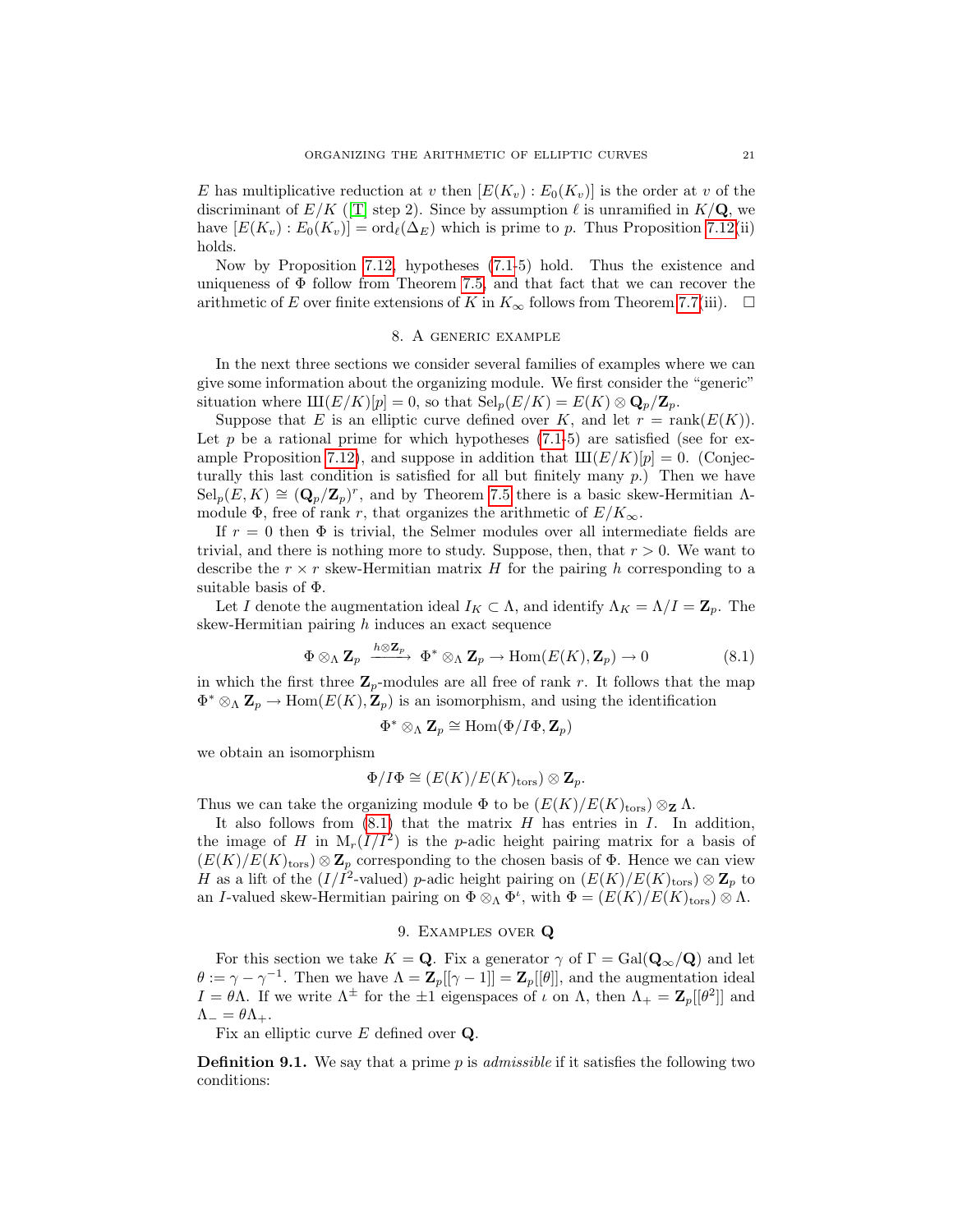#### 22 BARRY MAZUR AND KARL RUBIN

- E has good reduction at  $p, p$  does not divide the order of the torsion subgroup of  $E(Q)$ , and p does not divide any of the Tamagawa numbers of  $E$  over  $Q$ ,
- E has ordinary and non-anomalous reduction at p (i.e.,  $\#E(\mathbf{F}_p) \neq 1$  $(\text{mod } p)$  and  $\#E(\mathbf{F}_p) \not\equiv 0 \pmod{p}$ ,

Note that the first condition rules out only a finite set of primes, and the second only rules out a set of Dirichlet density  $1/2$  or 0 depending upon whether E has CM (over  $\bar{Q}$ ) or not.

<span id="page-21-1"></span>9.1. The case  $\text{III}(E, \textbf{Q})[p] = 0$ . Suppose now that p is admissible, and suppose further that  $III(E, Q)[p] = 0$ . (If the Shafarevich-Tate group of E is finite, then this is true for all but finitely many admissible primes.) Then we are in the situation of §[8,](#page-20-2) and there is a skew-Hermitian pairing on  $\Phi := (E(\mathbf{Q})/E(\mathbf{Q})_{\text{tors}}) \otimes \Lambda$  so that  $\Phi$ organizes the arithmetic of  $E/\mathbf{Q}_{\infty}$ .

Let  $r = \text{rank}(E(\mathbf{Q}))$ . We want to describe the  $r \times r$  skew-Hermitian matrix H for the pairing h corresponding to a suitable basis of  $\Phi$ . As discussed in §[8,](#page-20-2) H has entries in  $I = \theta \Lambda$  and H is a lift to  $M_r(I)$  of the height pairing matrix in  $M_r(I/I^2)$ for  $E(\mathbf{Q}) \otimes \mathbf{Z}_p$ . Let

$$
H' := \theta^{-1} H \in M_r(\Lambda),
$$

so H' is a Hermitian matrix in  $M_r(\Lambda)$  and its reduction in  $M_r(\Lambda/I) = M_r(\mathbf{Z}_p)$  is a symmetric matrix describing the height pairing (divided by  $\theta$ )

$$
\eta: (E(\mathbf{Q}) \otimes \mathbf{Z}_p) \otimes (E(\mathbf{Q}) \otimes \mathbf{Z}_p) \longrightarrow I/I^2 \xrightarrow{\theta^{-1}} \Lambda/I \xrightarrow{\sim} \mathbf{Z}_p.
$$

<span id="page-21-2"></span>**Definition 9.1.1.** Choose a  $\mathbf{Z}_p$ -basis  $\mathbf{b} := \{e_1, e_2, \ldots, e_r\}$  of  $(E(\mathbf{Q})/E(\mathbf{Q})_{\text{tors}}) \otimes \mathbf{Z}_p$ and compute the discriminant of  $\eta$ , i.e.,

$$
\operatorname{disc}(\eta, \mathbf{b}) = \det(\eta(e_i, e_j)) \in \mathbf{Z}_p.
$$

This discriminant is well-defined, independent of the chosen basis b up to multiplication by the square of an element in  $\mathbf{Z}_p^{\times}$ . In particular, if disc $(\eta, \mathbf{b})$  does not vanish (i.e., if the p-adic height pairing is nondegenerate), then we can define two numerical invariants

- a nonnegative integer  $\rho := \text{ord}_p(\text{disc}(\eta, \mathbf{b}))$ , the *irregularity* of  $\eta$ ,
- the Legendre symbol  $\left(\frac{p^{-\rho}\text{disc}(\eta,\mathbf{b})}{n}\right)$  $\frac{\mathrm{sc}(\eta,\mathbf{b})}{p}) \in {\{\pm 1\}}$ , the sign of  $\eta$ .

If the irregularity of  $h$  is zero, we will say that  $p$  is regular for  $E$ . If it ever happens that disc( $\eta$ , b) = 0, we will just say then that the irregularity is  $\infty$  (and not try to ascribe a "sign" to  $\eta$ ).

Note that the irregularity of  $\eta$  depends only on  $\Phi$  and its skew-Hermitian pairing. The same is true of  $sign(\eta)$  if r is even, but if r is odd then  $sign(\eta)$  also depends on the choice of  $\gamma$ .

<span id="page-21-0"></span>**Proposition 9.1.2.** If p is regular for E, then  $\Phi$  has a basis for which the matrix  $H'$  is diagonal with all but the last entry equal to 1, and the last entry can be taken to be any  $u \in \mathbb{Z}_p^{\times}$  with  $\left(\frac{u}{p}\right) = \text{sign}(\eta)$ . In particular if  $\text{sign}(\eta) = +1$  then H' can be take to be the identity matrix.

*Proof.* Let h' denote the Hermitian pairing  $\theta^{-1}h$  on  $\Phi$ . Since p is regular, h' is a perfect pairing.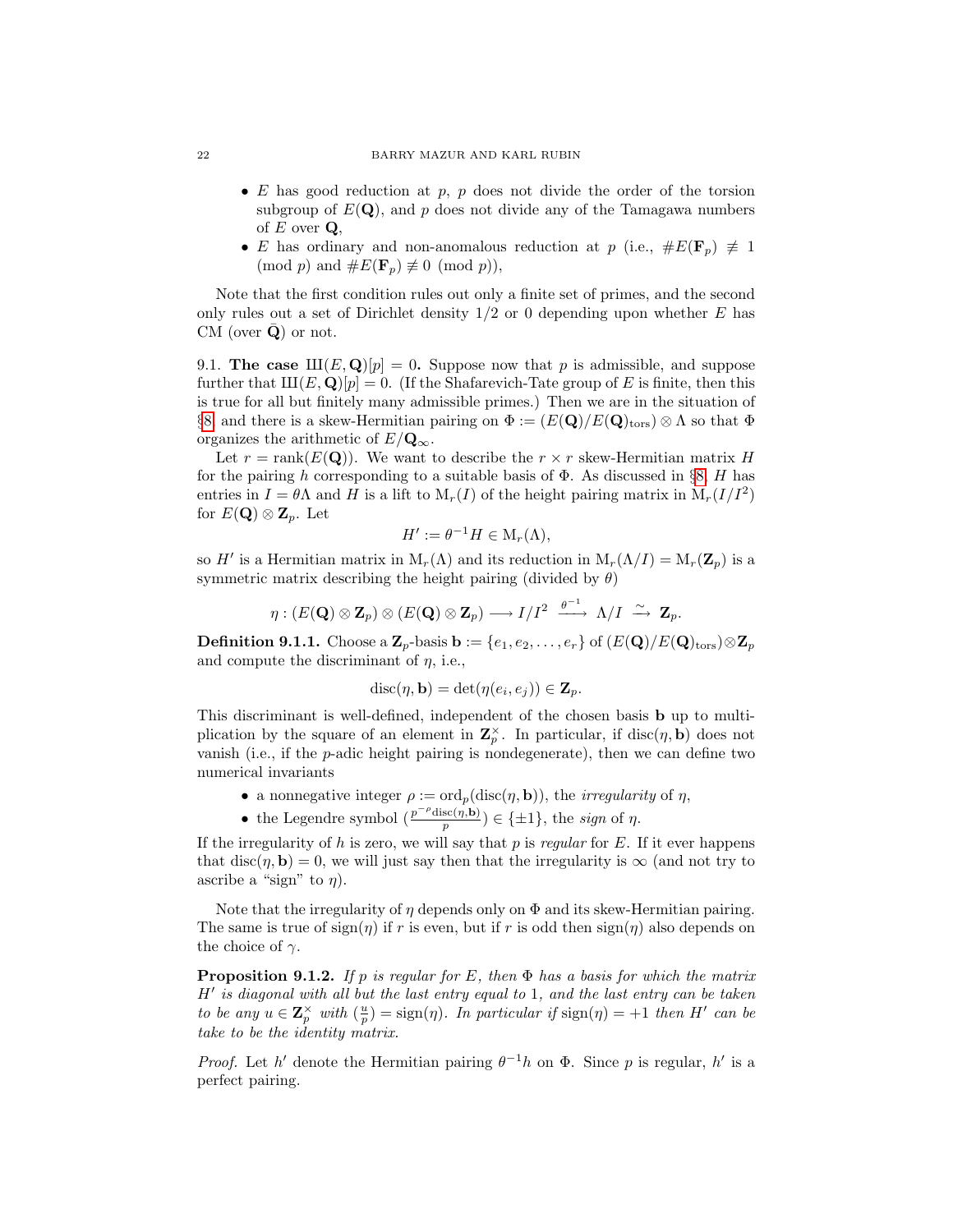If rank<sub>Λ</sub> $\Phi > 1$ , then h' represents a square in  $\Lambda^{\times}$ , i.e., we can choose  $x \in \Phi$  such that  $h'(x,x) = \beta^2$  with  $\beta \in \Lambda^\times$ . Since h' is Hermitian, we have  $(\beta^2)^t = \beta^2$ , so  $\beta^{\iota} = \pm \beta$ . But  $\beta \notin \Lambda^-$  since  $\beta$  is a unit, so  $\beta \in \Lambda^+$ . Replacing x by  $x_1 = \beta^{-1}x$  we have  $h'(x_1, x_1) = 1$ .

Let  $M_1 = \Lambda x_1$  and let  $N_1 \subset \Phi$  be the orthogonal complement of  $M_1$ . Then  $M_1 \oplus N_1 = \Phi$ . Continuing by induction we get a basis  $\{x_1, \ldots, x_{r-1}, x_r\}$  of  $\Phi$  such that  $h'(x_i, x_j) = 0$  if  $i \neq j$ , and  $h'(x_i, x_i) = 1$  if  $i < r$ . We have  $h'(x_r, x_r) \in \Lambda^+$ , and we may change it by any square in  $\Lambda^+$ . In this way we obtain the desired basis of  $\Phi$ .

It would be interesting to gather numerical data for particular elliptic curves  $E$ to learn something about the distribution, among admissible primes, of sign and irregularity.

<span id="page-22-3"></span>*Example* 9.1.3. Let E be the elliptic curve  $y^2 + xy + y = x^3 + 2$ , 1058C1 in Cremona's tables [\[Cr\]](#page-31-6). For this curve we have  $E(\mathbf{Q}) \cong \mathbf{Z}^2$ , the Tamagawa numbers at the bad primes 2 and 23 are 2 and 1, respectively, and the Birch and Swinnerton-Dyer conjecture predicts that  $III(E, Q) = 0$ .

Using the basis  $\mathbf{b} = \{(-1, 1), (0, 1)\}\$ for  $E(\mathbf{Q})$ , William Stein (using methods described in a forthcoming paper by Stein, Tate, and the first author [\[MST\]](#page-32-14)) computed disc( $\eta$ , b) for the 337 admissible primes  $p < 2400$ . The computation shows that all of these primes are regular, and 175 have sign  $= +1$  and 162 have sign  $= -1$ .

For example, if  $p = 5$  and we take  $\gamma$  to be the generator of  $\Gamma$  satisfying  $\epsilon(\gamma) = 6$ , where  $\epsilon : \Gamma \stackrel{\sim}{\rightarrow} 1+5\mathbb{Z}_5$  is the cyclotomic character, then the height pairing matrix for the basis b above is

$$
H' \equiv \begin{pmatrix} 33 & 105 \\ 105 & 83 \end{pmatrix} \mod (5^3 + I).
$$

Thus the sign is  $+1$ , so by Proposition [9.1.2](#page-21-0) we can choose a new basis with

<span id="page-22-4"></span>
$$
H = \begin{pmatrix} \theta & 0 \\ 0 & \theta \end{pmatrix}.
$$
 (9.1)

<span id="page-22-1"></span>9.2. The case rank $(E(Q)) = 0$ . At the opposite extreme from §[9.1,](#page-21-1) we consider here a case where  $E(Q)$  has rank zero so that the Selmer group is the Shafarevich-Tate group. We will make some additional assumptions so that we can analyze this example in detail.

Suppose that rank $(E(\mathbf{Q})) = 0$ , p is admissible, and  $\text{III}(E,\mathbf{Q})[p^{\infty}] \cong (\mathbf{Z}/p\mathbf{Z})^2$ . Suppose further that  $\mathcal{S}_p(E, \mathbf{Q}_{\infty})$  has  $\mathbf{Z}_p$ -rank 2. In this case we have an organizing module  $\Phi$  with rank $\Lambda(\Phi) = 2$ .

<span id="page-22-2"></span>**Proposition 9.2.1.** There is a basis of  $\Phi$  such that the corresponding skew-Hermitian matrix has the form  $\begin{pmatrix} \theta & -p \\ p & \alpha \theta \end{pmatrix}$  with  $\alpha \in \mathbf{Z}_p[[\theta^2]]^{\times}$ .

Sketch of proof. Fix a basis of  $\Phi$  and let  $f \in \Lambda_+ = \mathbb{Z}_p[[\theta^2]]$  be the determinant of the corresponding skew-Hermitian matrix. Write  $f = a_0 + a_2\theta^2 + \cdots$  with  $a_i \in \mathbf{Z}_p$ .

We have  $f\Lambda = \text{char}(\mathcal{S}_p(E, \mathbf{Q}_\infty))$ . Thus

<span id="page-22-0"></span>
$$
a_0 \in p^2 \mathbf{Z}_p^{\times}, \quad a_2 \in \mathbf{Z}_p^{\times} \tag{9.2}
$$

because  $\mathcal{S}_p(E, \mathbf{Q})$  has order  $p^2$  and  $\text{rank}_{\mathbf{Z}_p}(\mathcal{S}_p(E, \mathbf{Q}_{\infty})) = 2$ , respectively. If  $x, y \in \Phi$  let  $\langle x, y \rangle$  denote  $h(x \otimes y)$ .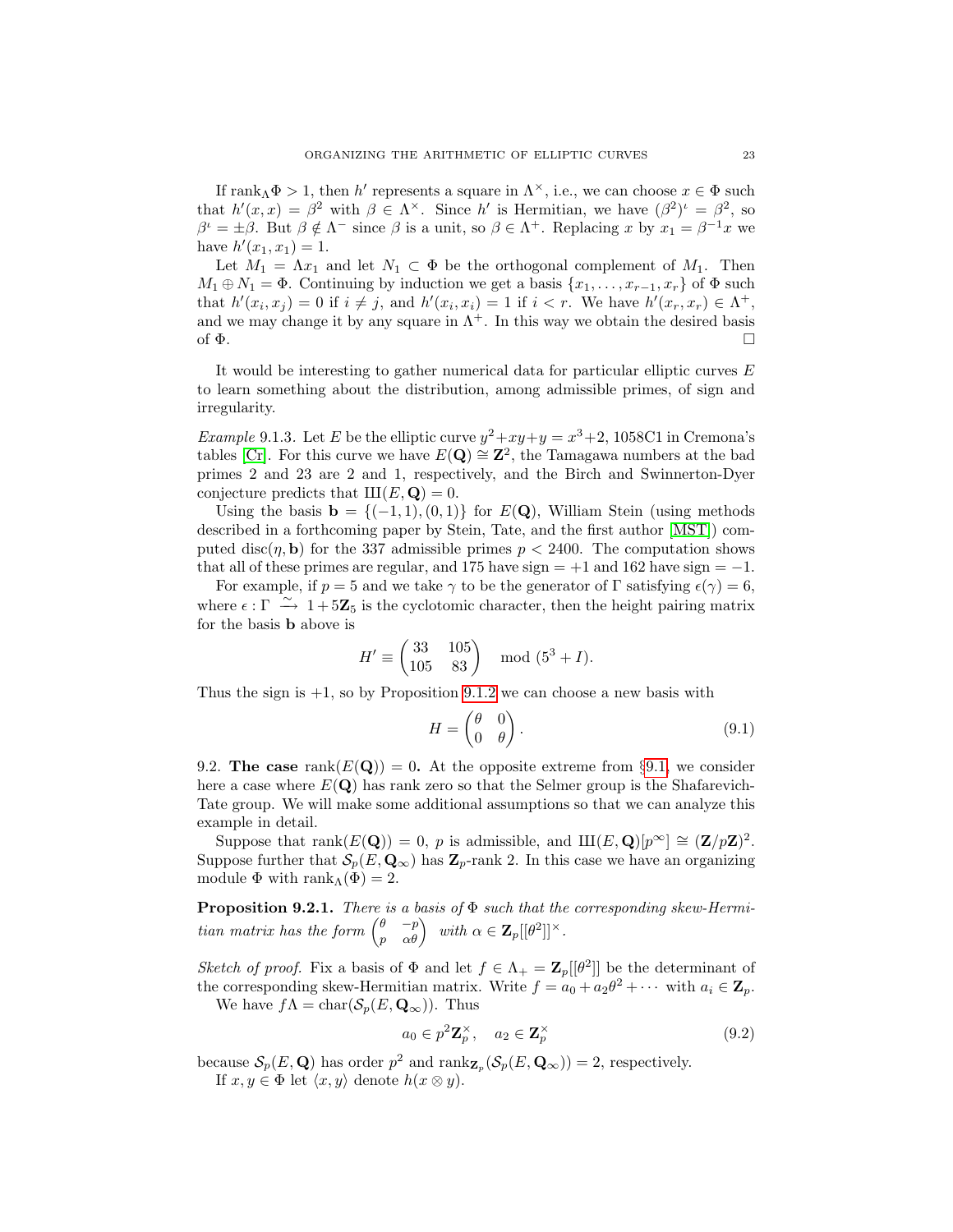We first claim that there is an  $x \in \Phi$  such that  $\langle x, x \rangle \notin \theta \mathfrak{m}$ , where  $\mathfrak{m}$  is the maximal ideal of  $\Lambda$ . Suppose on the contrary that  $\langle x, x \rangle \in \theta \mathfrak{m}$  for every x. Then if  $\{u, v\}$  is the chosen basis of  $\Phi$ , we have modulo  $\theta$ m

$$
f = \langle u, u \rangle \langle v, v \rangle + \langle u, v \rangle \langle v, u \rangle \equiv \langle u, v \rangle \langle v, u \rangle
$$
  
=  $\frac{1}{4} (\langle u, v \rangle + \langle v, u \rangle)^2 - \frac{1}{4} (\langle u, v \rangle - \langle v, u \rangle)^2$   
=  $\frac{1}{4} (\langle u + v, u + v \rangle - \langle u, u \rangle - \langle v, v \rangle)^2 - \frac{1}{4} (\langle u, v \rangle - \langle v, u \rangle)^2$   
=  $\frac{1}{4} (\langle u, v \rangle + \langle u, v \rangle^2)^2$ 

Since  $(\langle u, v \rangle + \langle u, v \rangle) / 2 \in \Lambda_+ = \mathbb{Z}_p[[\theta^2]],$  this is incompatible with [\(9.2\)](#page-22-0). This proves the claim.

Fix a basis  $\{x, y\}$  of  $\Phi$  with  $\langle x, x \rangle \notin \theta \mathfrak{m}$ . Since  $\langle x, x \rangle \in \Lambda_- = \theta \Lambda_+$ , we have  $\langle x, x \rangle \in \theta \Lambda^{\times}_+$ . By adding a multiple of x to y we may assume that  $\langle x, y \rangle \in \mathbb{Z}_p$ , and by [\(9.2\)](#page-22-0) we must have  $\langle x, y \rangle \in p\mathbb{Z}_p^{\times}$  and  $\langle y, y \rangle \in \theta \Lambda_+^{\times}$ . Now scaling y by a unit we may assume further that  $\langle x, y \rangle = p$ .

Finally, by considering  $ax + by$  with  $a, b \in \mathbb{Z}_p$ , we can see now that there is a Finany, by considering  $ax + by$  with  $a, b \in \mathbb{Z}_p$ , we can see now that there is a  $z \in \Phi$  such that  $\langle z, z \rangle = \theta \beta$  with  $\beta$  a square in  $\Lambda^{\times}_+$ . Scaling z by  $\sqrt{\beta}$  we find that  $\langle z, z \rangle = 1$ . Repeating the argument of the previous paragraph starting with  $x = z$ proves the proposition.

<span id="page-23-2"></span>*Example* 9.2.2. Let *E* be the elliptic curve  $y^2 + xy = x^3 - x^2 - 332311x - 73733731$ , 1058D1 in Cremona's tables [\[Cr\]](#page-31-6). For this curve we have  $E(Q) = 0$ ,  $III(E, Q) \cong$  $(Z/5Z)^2$ , and all Tamagawa numbers are 1. If p is an admissible prime different from 5, then  $\Phi = 0$  is an organizing module.

Now take  $p = 5$ . Since  $\#E(\mathbf{Z}/5\mathbf{Z}) = 4$ , Proposition [7.12](#page-19-1) shows that hypotheses  $(7.1-5)$  $(7.1-5)$  are satisfied. Let  $\mathcal{L}_5(E) \in \Lambda$  denote the 5-adic L-function attached to E. The calculations below show that the  $\lambda$ -invariant of  $\mathcal{L}_5(E)$  is 2 (i.e.,  $\Lambda/\mathcal{L}_5(E)\Lambda \cong$  $\mathbb{Z}_5^2$ ). It follows from Kato's theorem [\[Ka\]](#page-32-4) that the Main Conjecture is true for E, i.e.,

<span id="page-23-0"></span>
$$
\mathcal{L}_5(E)\Lambda = \text{char}(\mathcal{S}_5(E, \mathbf{Q}_{\infty})).\tag{9.3}
$$

Thus rank $Z_5 \mathcal{S}_5(E, \mathbf{Q}_\infty) = 2$  and the assumptions at the beginning of §[9.2](#page-22-1) are satisfied.

Let H be the skew-symmetric matrix of Proposition [9.2.1.](#page-22-2) We will show that  $\alpha$ is a square in  $\Lambda_{+}$ .

By [\(9.3\)](#page-23-0) there is a  $\beta \in \Lambda^{\times}$  such that

<span id="page-23-1"></span>
$$
\mathcal{L}_5(E) = \det(H)\beta = \beta(\alpha\theta^2 + 5^2). \tag{9.4}
$$

Let 1 denote the trivial character of  $\Gamma$ ,  $\zeta \in \mu_5$  a primitive 5-th root of unity, and  $χ$  the character of Γ that sends  $γ$  to  $ζ$ . From [\(9.4\)](#page-23-1) we conclude that

$$
\mathbf{1}(\mathcal{L}_5(E)) = \mathbf{1}(\beta)5^2 \in 5^2 \mathbf{Z}_5^{\times}
$$

and in the ring  $\mathbf{Z}_5[\zeta]$  (with maximal ideal generated by  $\zeta - 1$ )

$$
\chi(\mathcal{L}_5(E)) = \chi(\beta)(\chi(\alpha)\chi(\theta)^2 + 5^2) \equiv \mathbf{1}(\beta)\chi(\alpha)(\zeta - \zeta^{-1})^2 \pmod{(\zeta - 1)^3}.
$$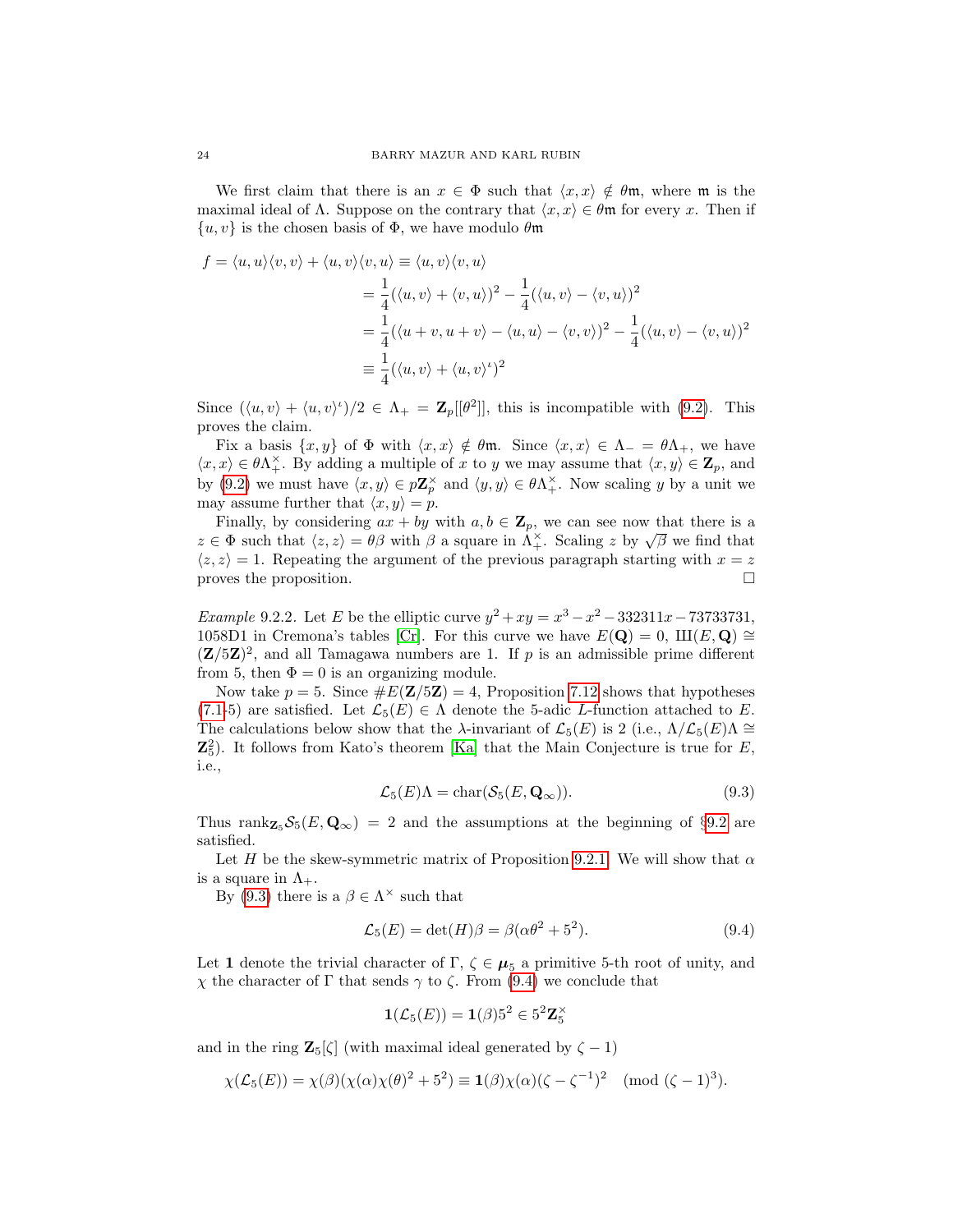On the other hand, the definition of  $\mathcal{L}_5(E)$  and a computation of  $L(E, 1)$  and  $L(E, \chi, 1)$  shows that

$$
\frac{\chi(\mathcal{L}_5(E))}{\mathbf{1}(\mathcal{L}_5(E))} = (-3\zeta^3 - 25\zeta^2 - 3\zeta)\frac{(\zeta - \zeta^{-1})^2}{25}.
$$

Thus

$$
\chi(\alpha) \equiv -3\zeta^3 - 25\zeta^2 - 3\zeta \equiv -1 \pmod{(\zeta - 1)}
$$

so  $\alpha$  is a square in  $\Lambda_+ = \mathbf{Z}_5[[\theta^2]].$ 

Fix  $\beta \in \Lambda_+$  with  $\beta^2 = \alpha$ . Replacing the basis  $\{x, y\}$  of Proposition [9.2.1](#page-22-2) by  ${x, y/\beta}$  gives a new matrix

<span id="page-24-1"></span>
$$
H' = \begin{pmatrix} \theta & -5\beta^{-1} \\ 5\beta^{-1} & \theta \end{pmatrix}.
$$
 (9.5)

With more work one can modify the basis to obtain  $H'' = \begin{pmatrix} \theta & -5b \\ 5b & \theta \end{pmatrix}$  with  $b \in \mathbb{Z}_5^{\times}$ .

9.3. A congruence. The curves of Examples [9.1.3](#page-22-3) and [9.2.2](#page-23-2) have a congruence modulo 5. More precisely, their corresponding modular forms are congruent modulo 5 (and have the same conductor). In particular, the Shafarevich-Tate group  $(Z/5Z)^2$  in Example [9.2.2](#page-23-2) is "visible" in the sense of [\[CM\]](#page-31-10) thanks to this congruence and the Mordell-Weil group  $\mathbb{Z}^2$  of Example [9.2.2.](#page-23-2)

Examples [9.1.3](#page-22-3) and [9.2.2,](#page-23-2) and in particular  $(9.1)$  and  $(9.5)$ , show that this congruence is matched by a congruence modulo 5 between the two organizing modules.

### 10. Examples over an imaginary quadratic field

<span id="page-24-0"></span>Suppose now that E is defined over  $\mathbf{Q}$ , and that K is an imaginary quadratic field in which all primes dividing the conductor of  $E$  split. Suppose  $p$  is a prime where E has good ordinary reduction, not dividing any of the Tamagawa numbers  $c_{\ell}$  for primes  $\ell$  of bad reduction. Suppose further that p is unramified in  $K/\mathbf{Q}$ ,  $a_p \neq 1$ (mod  $p$ ) where  $a_p$  is the p-th Fourier coefficient of the modular form corresponding to E, and if p is inert in K then  $a_p \neq -1 \pmod{p}$  as well. Then by Proposition [7.12,](#page-19-1) hypotheses [\(7.1-](#page-15-2)5) all hold, so we have an organizing module  $\Phi$  by Theorem [7.5.](#page-16-0)

Let  $K^{\text{anti}}$  denote the anticyclotomic  $\mathbf{Z}_p$ -extension of  $K$ , and  $\Lambda_{\text{anti}} := \Lambda_{K^{\text{anti}}}$ . Fix a topological generator  $\gamma$  of  $Gal(K_{\infty}/K^{\text{anti}}) \cong Gal(\mathbf{Q}_{\infty}/\mathbf{Q})$  and let  $\theta := \gamma - \gamma^{-1}$ , a generator of the augmentation ideal  $I_{K^{\operatorname{anti}}}\subset \Lambda.$ 

Let  $X_{\infty} = \mathcal{S}_p(E, K_{\infty})$  and  $X^{\text{anti}} := X_{\infty} \otimes_{\Lambda} \Lambda_{\text{anti}} = \mathcal{S}_p(E, K^{\text{anti}})$ . Writing  $\mathcal{U} := M(K^{\text{anti}})$  as defined in §[4,](#page-6-3) the exact sequence [\(4.2\)](#page-6-1) becomes

<span id="page-24-2"></span>
$$
0 \longrightarrow \mathcal{U} \longrightarrow \Phi \otimes_{\Lambda} \Lambda_{\text{anti}} \xrightarrow{h \otimes \Lambda_{\text{anti}}} \Phi^* \otimes_{\Lambda} \Lambda_{\text{anti}} \longrightarrow X^{\text{anti}} \longrightarrow 0 \tag{10.1}
$$

By Proposition [2.6,](#page-5-2)  $(4.3)$ , and the Perfect Control assumption, U is canonically isomorphic to the module of anticyclotomic universal norms

$$
\mathcal{M}_p(E, K^{\text{anti}}) = \varprojlim_{L} (E(L) \otimes \mathbf{Z}_p),
$$

inverse limit over finite extensions L of K in  $K^{\text{anti}}$ . Let  $r := \text{rank}_{\Lambda} \Phi$ .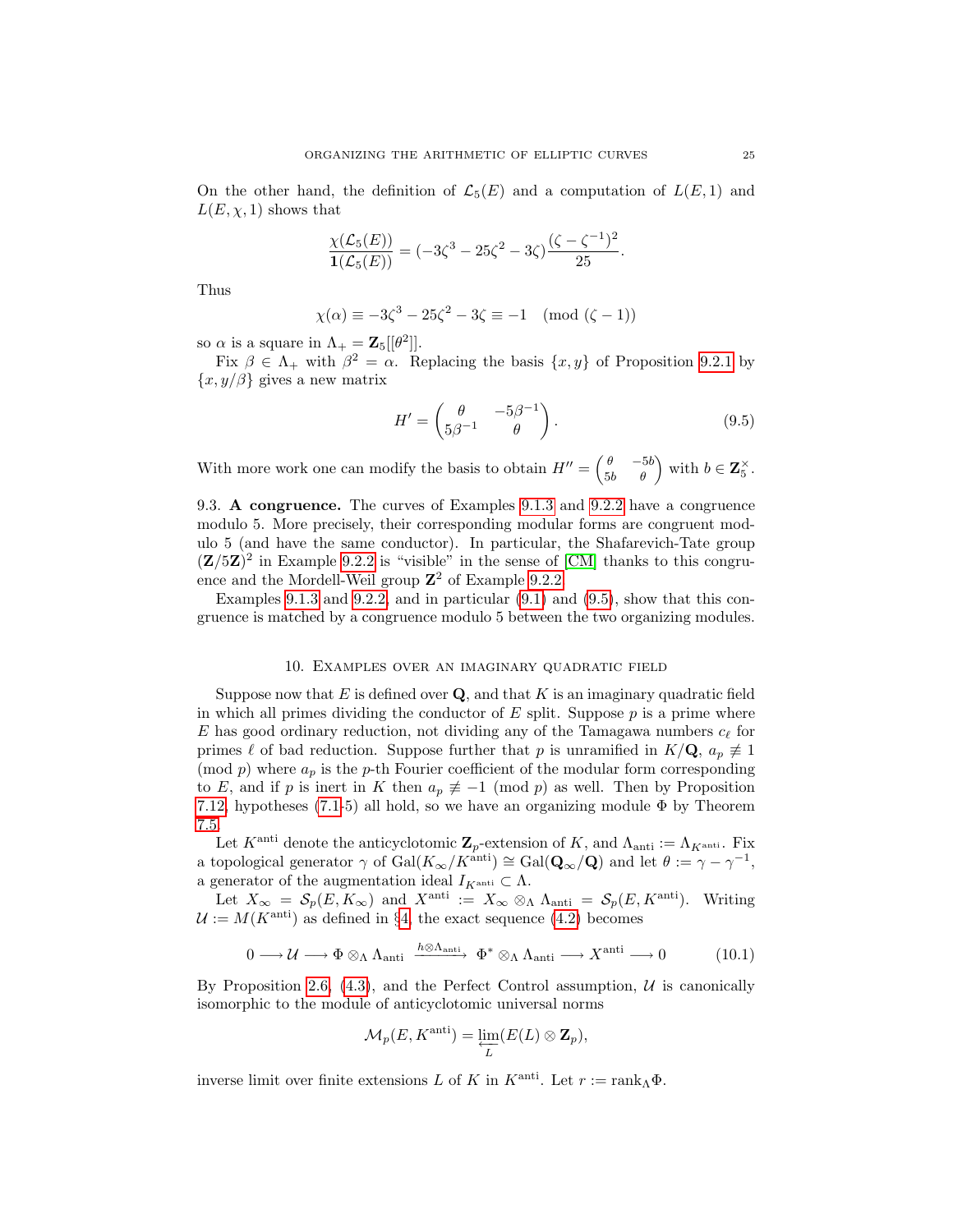It follows from the work of Cornut [\[Co\]](#page-31-2) and Vatsal [\[V\]](#page-32-9) that, under the hypotheses above on K, we have  $\text{rank}_{\Lambda_{\text{anti}}}X^{\text{anti}} = 1$ . Hence we conclude from [\(10.1\)](#page-24-2) that

U is free of rank one over  $\Lambda_{\text{anti}}$ ,

 $(\Phi \otimes \Lambda_{\text{anti}})/\mathcal{U}$  is torsion-free of rank  $r-1$  over  $\Lambda_{\text{anti}}$ ,

 $(\Phi \otimes \Lambda_{\text{anti}})/\mathcal{U}$  is free  $\iff X^{\text{anti}}$  has no nonzero finite submodules. (10.2)

Suppose first that  $(\Phi \otimes \Lambda_{\text{anti}})/\mathcal{U}$  is free. Choose a  $\Lambda$ -basis  $\{u_1, \ldots, u_r\}$  of  $\Phi$  such that  $u_1$  projects to a  $\Lambda_{\text{anti-generator}}$  of U.

With this basis, the skew-Hermitian matrix  $H$  has the form

<span id="page-25-5"></span><span id="page-25-4"></span><span id="page-25-2"></span><span id="page-25-1"></span>
$$
H = \begin{pmatrix} \theta a & \theta (\mathbf{w}^t)^{\text{tr}} \\ \theta \mathbf{w} & B \end{pmatrix} \tag{10.3}
$$

where  $a \in \Lambda$ ,  $B \in M_{r-1}(I_K)$ , and  $\mathbf{w} \in \Lambda^{r-1}$  is a column vector. (To see this, note that the left-hand column is divisible by  $\theta$  because the image of  $u_1$  in  $\Phi \otimes \Lambda_{\text{anti}}$ lies in  $\mathcal{U} = \text{ker}(h \otimes \Lambda_{\text{anti}})$ , and everything else follows from the fact that H is skew-Hermitian.)

Let  $\text{ht}_{\text{anti}}: \mathcal{U} \otimes \mathcal{U} \to I_{K^{\text{anti}}}/I_{K^{\text{anti}}}^2$  denote the derived pairing [\(4.5\)](#page-7-1). By definition of "organizing module", this is the same as the inverse limit of the p-adic height pairings over finite extensions of K in  $K^{\text{anti}}$ . We easily deduce the following:

$$
char(X_{\infty}) = det(H)\Lambda \text{ and } det(H) \equiv \theta a \det(B) \pmod{\theta^2}, \tag{10.4}
$$

$$
char(Xtorsanti) = det(B) \Lambdaanti,
$$
\n(10.5)

$$
ht_{\text{anti}}(\mathcal{U}\otimes\mathcal{U}^{\iota})=a(I_{K^{\text{anti}}}/I_{K^{\text{anti}}}^{2}),
$$
\n(10.6)

where the third assertion is immediate from the definition of the derived pairing (see Remark [4.1\)](#page-7-4).

Note that the matrix H makes it easy to compute the Fitting ideals of  $X_{\infty}$ . We see that

<span id="page-25-0"></span>
$$
Fitt_0(X_{\infty}) = \det(H)\Lambda = \text{char}(X_{\infty})
$$
  

$$
Fitt_1(X_{\infty})\Lambda_{\text{anti}} = \det(B)\Lambda_{\text{anti}} = \text{char}(X_{\text{tors}}^{\text{anti}}).
$$

<span id="page-25-6"></span>**Remark 10.1.** We will call the image in  $\Lambda$ <sub>anti</sub> of the element a of [\(10.6\)](#page-25-0) the anticyclotomic regulator of  $E/K^{\text{anti}}$ , and we will say that p is regular for  $E/K^{\text{anti}}$  if the anticyclotomic regulator is a unit (or equivalently if  $\text{ht}_{\text{anti}}(\mathcal{U}\otimes\mathcal{U}^{\iota})=I_{K^{\text{anti}}}/I_{K^{\text{anti}}}^2$ ). In Conjecture 6.1 of [\[MR2\]](#page-32-1) (see also Conjecture 6 of [\[MR1\]](#page-32-0)), we conjectured that every prime p (satisfying our hypotheses above) is regular for  $E/K^{\text{anti}}$ . This turns out to be false in general; see Example [10.10](#page-27-1) for a counterexample.

One can still hope to predict some properties of the anticyclotomic regulator. For example, the nondegeneracy of the p-adic height pairing in the cyclotomic direction over all finite extensions of K in K<sup>anti</sup> would imply that  $\chi(a) \neq 0$  for all characters  $\chi$  of finite order of Gal( $K_{\text{anti}}/K$ ).

<span id="page-25-3"></span>**Theorem 10.2.** The characteristic ideal char $(X_{\infty})$  is contained in  $I_{K^{\text{anti}}}$  and

$$
char(X_{\infty}) \equiv ht_{anti}(\mathcal{U} \otimes \mathcal{U}^{\iota})char(X_{tors}^{anti}) \pmod{I_{K^{anti}}^{2}}.
$$

*Proof.* If  $(\Phi \otimes \Lambda_{\text{anti}})/\mathcal{U}$  is free, then  $\text{char}(X_{\infty}) \subset I_{K^{\text{anti}}}$  by [\(10.4\)](#page-25-1) and the congruence of the theorem is a consequence of  $(10.4)$ ,  $(10.5)$ , and  $(10.6)$ .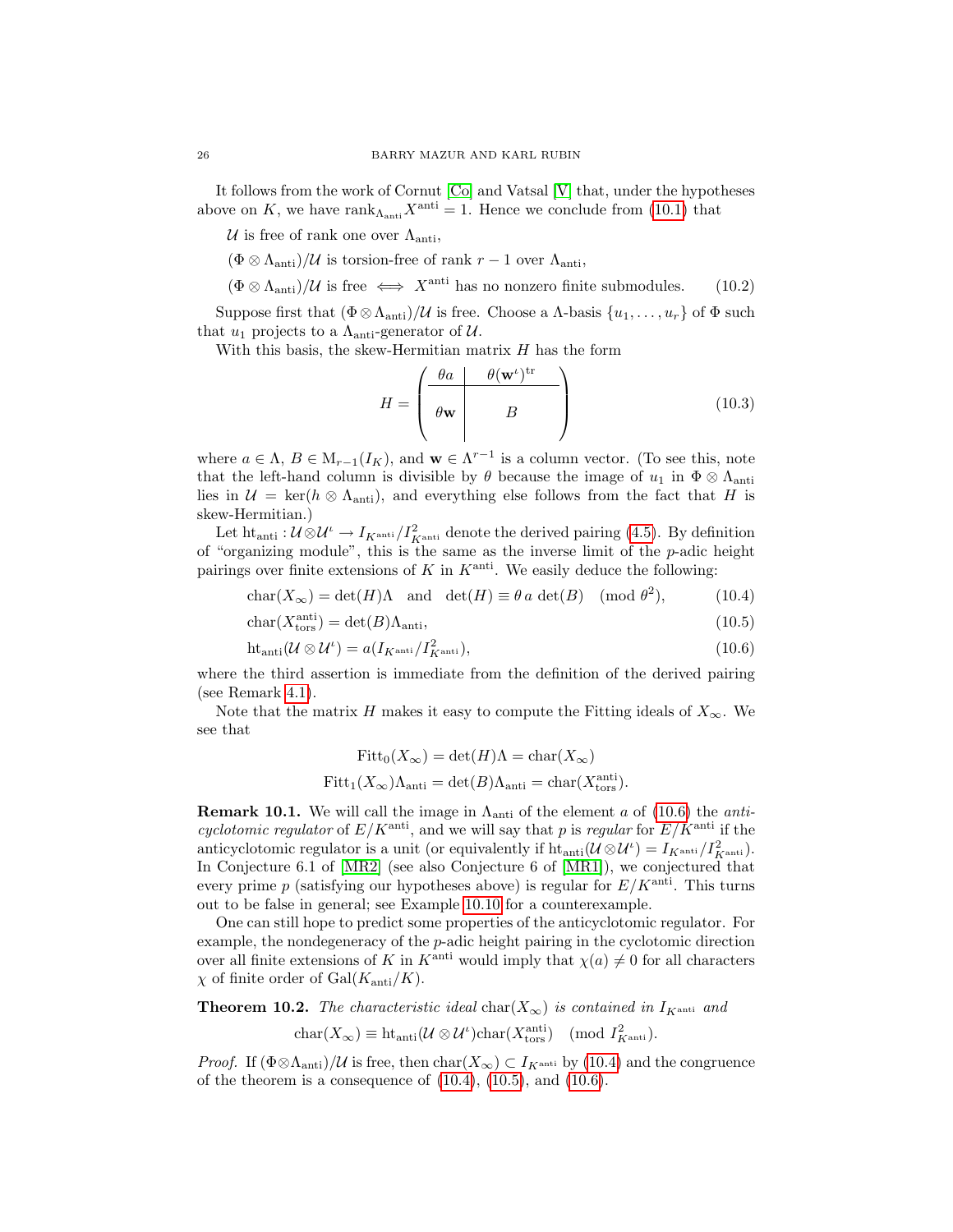If  $(\Phi \otimes \Lambda_{\text{anti}})/\mathcal{U}$  is not free, then it injects into a free module with finite cokernel. With more care, that is sufficient to follow the argument above and deduce the theorem.  $\Box$ 

The literature contains the following conjectures, and theorems concerning them.

**Conjecture 10.3** (Main Conjecture). char $(X_{\infty}) = \mathcal{L}_p(E)$ , where  $\mathcal{L}_p(E) \in \Lambda$  is the 2-variable p-adic L-function of Haran [\[Hara\]](#page-31-11), Hida [\[Hi\]](#page-31-12), and Perrin-Riou [\[PR2\]](#page-32-6).

<span id="page-26-0"></span>Conjecture 10.4. char $X_{\text{tors}}^{\text{anti}} = \text{char}(\text{ht}_{\text{anti}}(\mathcal{U}\otimes\mathcal{U}^{\iota})/\text{ht}_{\text{anti}}(\mathcal{H}\otimes\mathcal{H}^{\iota}))$  where  $\mathcal{H}\subset\mathcal{U}$ is the submodule of universal norms of Heegner points.

<span id="page-26-1"></span>**Theorem 10.5** (Howard [\[Ho2\]](#page-32-3)).  $\mathcal{L}_p(E)\Lambda_{\text{anti}} = \text{ht}_{\text{anti}}(\mathcal{H} \otimes \mathcal{H}^{\iota})$  in  $(I_{K^{\text{anti}}}/I_{K^{\text{anti}}}^2)$ .

<span id="page-26-2"></span>**Theorem 10.6** (Howard [\[Ho1\]](#page-31-5)). If the p-adic representation on  $E[p^{\infty}]$ 

 $Gal(\bar{K}/K) \longrightarrow Aut_{\mathbf{Z}_{p}}(E[p^{\infty}]) \longrightarrow GL_{2}(\mathbf{Z}_{p})$ 

is surjective, then

$$
char(X_{tors}^{anti}) \ \ divides \ \ char(ht_{anti}(\mathcal{U} \otimes \mathcal{U}^{\iota})/ht_{anti}(\mathcal{H} \otimes \mathcal{H}^{\iota})).
$$

**Corollary 10.7.** If the p-adic representation  $Gal(\bar{K}/K) \rightarrow GL_2(\mathbb{Z}_p)$  is surjective, then

 $(\theta^{-1} \text{char}(X_{\infty}))\Lambda_{\text{anti}}$  divides  $(\theta^{-1}\mathcal{L}_p(E))\Lambda_{\text{anti}}$ ,

with equality if and only if Conjecture [10.4](#page-26-0) holds.

*Proof.* Combine Howard's Theorems [10.5](#page-26-1) and [10.6](#page-26-2) with Theorem [10.2.](#page-25-3)  $\Box$ 

<span id="page-26-3"></span>**Proposition 10.8.** If  $X_{\text{tors}}^{\text{anti}} = 0$ , then  $X_{\infty}$  is a cyclic  $\Lambda$ -module, and  $\mathcal{S}_p(E, K) \cong$  $\mathbf{Z}_p$ .

*Proof.* If  $X_{\text{tors}}^{\text{anti}} = 0$  then by [\(10.2\)](#page-25-4) the Λ-module  $(\Phi \otimes \Lambda_{\text{anti}})/\mathcal{U}$  is free. Hence the organizing matrix  $H$  has the form given by [\(10.3\)](#page-25-5), and the submatrix  $B$  of (10.3) is invertible by [\(10.5\)](#page-25-2). But all the entries of H are in the maximal ideal  $\mathfrak{m}$  of  $\Lambda$ , so this is possible only if  $r = 1$ , i.e., H is a  $1 \times 1$  matrix. Thus

$$
\dim_{\mathbf{F}_p} \mathcal{S}_p(E, K) / p \mathcal{S}_p(E, K) = \dim_{\mathbf{F}_p} X_{\infty} / \mathfrak{m} X_{\infty} = 1.
$$

Since  $X^{\text{anti}}$  has positive  $\Lambda_{\text{anti-Tank}}$ ,  $\mathcal{S}_p(E, K)$  must be infinite and the proposition follows.  $\Box$ 

Example 10.9. An example of a nonzero submodule in  $X^{\text{anti}}$ . Let E be the elliptic curve

$$
y^2 + xy = x^3 + x^2 - 34x - 135,
$$

1913B1 in Cremona's tables [\[Cr\]](#page-31-6). We take  $p = 3$ , and  $K = \mathbf{Q}(\sqrt{-2})$ . Note that  $E$  has good ordinary reduction at 3, both 3 and 1913 split in  $K$ , the Tamagawa number  $c_{1913} = 2$ , and the Fourier coefficient  $a_3 = 2$ . Thus all of our hypotheses [\(7.1-](#page-15-2)5) hold. We have  $E(K) \cong \mathbf{Z} \oplus \mathbf{Z}/2\mathbf{Z}$  and  $\amalg(E, K) \cong (\mathbf{Z}/3\mathbf{Z})^2$ . Thus the organizing matrix  $H$  is  $3 \times 3$  in this case.

For every  $n \geq 0$  let  $K_n$  denote the extension of K of degree  $3^n$  inside  $K_{\infty}$ . Let  $\mathcal{H}_n \subset E(K_n) \otimes \mathbf{Z}_3$  be the  $\mathbf{Z}_3[\text{Gal}(K_n/K)]$ -submodule generated by Heegner points in  $E(K_n)$ . A computation shows that the Heegner point in  $E(K)$  is

$$
\left(-\frac{71}{18} - \frac{29}{18}\sqrt{-2}, \frac{299}{54} + \frac{145}{108}\sqrt{-2}\right)
$$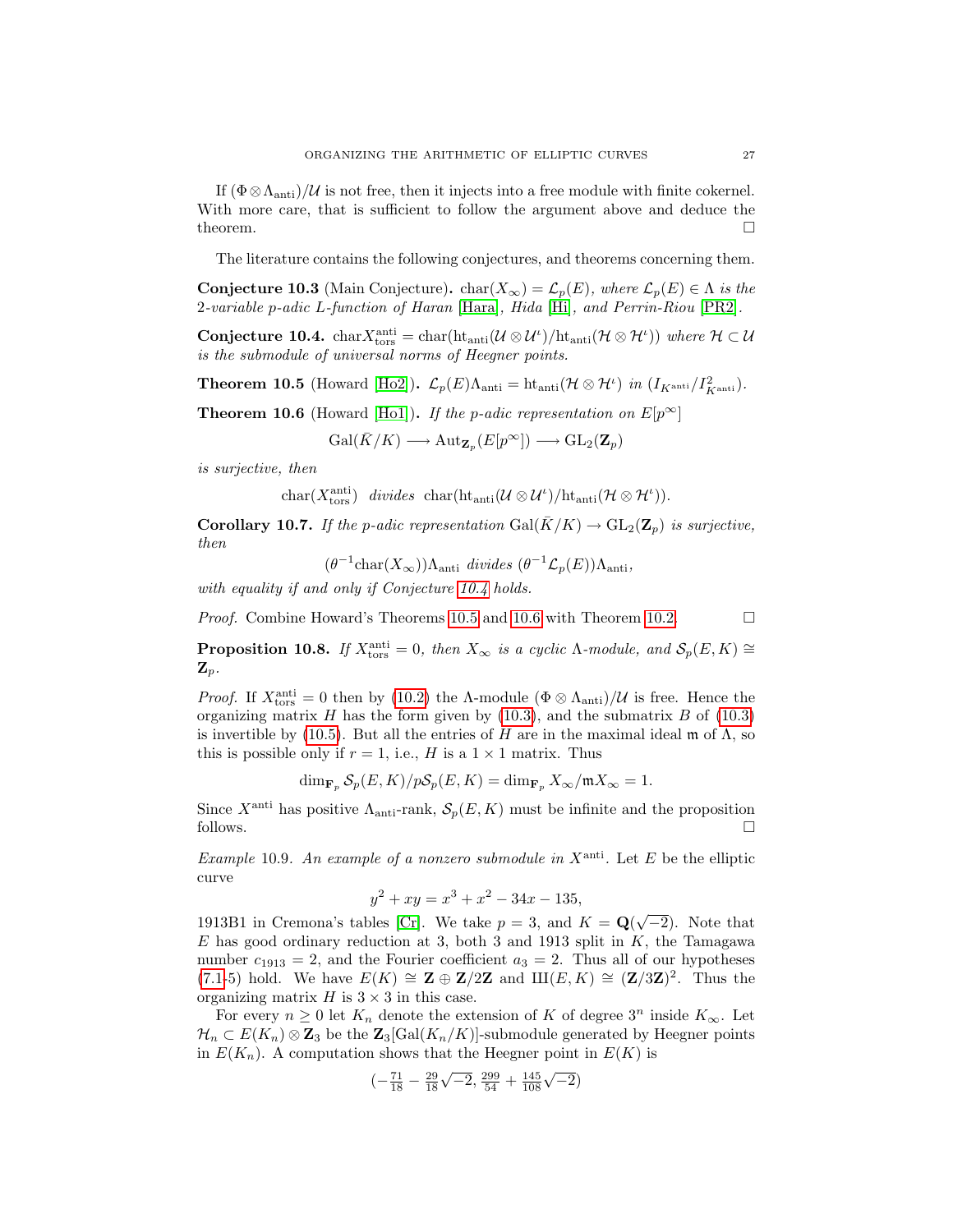and from this it follows easily that  $\mathcal{H}_0 = 3E(K) \otimes \mathbb{Z}_3$ . By computing the Heegner points in  $K_1$ , and dividing by 3 where possible, one can compute generators of  $E(K_1)/3E(K_1)$  and verify that

$$
\operatorname{Tr}_{K_1/K} E(K_1) = 3E(K).
$$

Thus the image of the projection  $\mathcal{U} \to E(K) \otimes \mathbb{Z}_3$  is  $\mathcal{H}_0$ . Since the Fourier coefficient  $a_3 = 2$ , every Heegner point is a universal norm of Heegner points (see for example [\[M1\]](#page-32-15)), so the projection  $\mathcal{H} \to \mathcal{H}_0$  is surjective. Since U is free of rank one over  $\Lambda_{\text{anti}}$ , it follows that  $\mathcal{U} = \mathcal{H}$ .

We also compute, using the techniques of [\[Se\]](#page-32-16) (especially §IV.3.2), that the 3-adic representation Gal( $K/K$ )  $\rightarrow$  GL<sub>2</sub>( $\mathbb{Z}_3$ ) is surjective, so we deduce from Howard's Theorem [10.6](#page-26-2) that  $X_{\text{tors}}^{\text{anti}}$  is finite. But  $\mathcal{S}_p(E,K) \cong \mathbf{Z} \times (\mathbf{Z}/3\mathbf{Z})^2$ , so by Proposition [10.8](#page-26-3) we cannot have  $X_{\text{tors}}^{\text{anti}} = 0$ . Thus  $X^{\text{anti}}$  has a nonzero finite submodule, namely  $X_{\text{tors}}^{\text{anti}}$ .

For related work on the possibility of nonzero finite submodules of  $X^{\text{anti}}$ , see [\[B\]](#page-31-13).

<span id="page-27-1"></span>Example 10.10. Counterexamples to one of our conjectures from [\[MR2\]](#page-32-1). Let E be the elliptic curve

$$
y^2 + y = x^3 - x,
$$

37A1 in Cremona's tables [\[Cr\]](#page-31-6). We have  $E(Q) \cong Z$ , generated by  $P := (0,0)$ , and  $\amalg(E, \mathbf{Q}) = 0.$ 

 $(L, \mathbf{Q}) = 0.$ <br>Let  $K := \mathbf{Q}(\sqrt{-3})$ . Then 37 splits in K, and  $E(K) = E(\mathbf{Q}) \cong \mathbf{Z}$ ,  $\mathbf{III}(E, K) = 0$ . If  $p > 3$ ,  $p \neq 37$ , and the Fourier coefficient  $a_p \neq 0, 1$  then all of our hypotheses [\(7.1-](#page-15-2)5) are satisfied.

Since  $\text{Sel}_p(E/K) \cong \mathbf{Q}_p/\mathbf{Z}_p$ , the skew-Hermitian organizing matrix is  $1 \times 1$ , i.e.,  $H = (\theta a)$  in [\(10.3\)](#page-25-5) for some  $a \in \Lambda$ . Arguing as in §[9.1,](#page-21-1) if  $I = I_K$  denotes the augmentation ideal of  $\Lambda$  then the image of  $\theta a$  in  $I/I^2$  is (up to a unit) the *p*-adic height of P.

Let  $h_p(P)$  denote the p-adic height of P. William Stein (using methods of [\[MST\]](#page-32-14)) has computed  $h_p(P)$  for all primes less than 100 of good ordinary reduction and with  $a_p \neq 1$ , and in all cases except  $p = 13$  and 67,  $h_p(P)$  generates (the free, rank-one  $\mathbb{Z}_p$ -module)  $\theta \Lambda / I^2 \subset I/I^2$ . In the two exceptional cases  $h_p(P)$  generates  $p(\theta \Lambda / I^2)$ . Thus 13 and 67 are irregular in the sense of Definition [9.1.1.](#page-21-2)

Recall that by [\(10.6\)](#page-25-0),  $\text{ht}_{\text{anti}}(\mathcal{U} \otimes \mathcal{U}^{\iota}) = a(I_{K^{\text{anti}}}/I_{K^{\text{anti}}}^2)$ . Thus if p is one of the 17 primes less than 100 and different from 13 and 67 where  $E$  has good ordinary reduction and  $a_p \neq 1$ , then  $a \in \Lambda^\times$  and  $\mathrm{ht}_{\mathrm{anti}}(\mathcal{U} \otimes \mathcal{U}^{\iota}) = I_{K^{\mathrm{anti}}}/I_{K^{\mathrm{anti}}}^2$ . But if  $p = 13$  or 67 then  $a \notin \Lambda^{\times}$  and  $\text{ht}_{\text{anti}}(\mathcal{U} \otimes \mathcal{U}^{\iota}) \neq I_{K^{\text{anti}}}/I_{K^{\text{anti}}}^2$  (so p is irregular for  $E/K<sup>anti</sup>$  in the sense of Remark [10.1\)](#page-25-6). These last two cases give counterexamples to Conjecture 6.1 of [\[MR2\]](#page-32-1) (see also Conjecture 6 of [\[MR1\]](#page-32-0)).

### Appendix A. Perfect Control assumption

<span id="page-27-0"></span>We keep the notation of the body of the paper. In particular  $E$  is an elliptic curve over a number field  $K$ , with good ordinary reduction at all primes above  $p$ , and  $K_{\infty}$  is the maximal  $\mathbf{Z}_p$ -power extension of K.

We will use the following theorem of Greenberg([\[G1\]](#page-31-3) §5.I).

<span id="page-27-2"></span>**Theorem A.1** (Greenberg). Suppose that F is a finite extension of K and  $L/F$ is a  $\mathbf{Z}_p$ -extension. Suppose further that

(i)  $E(F)$  has no point of order p,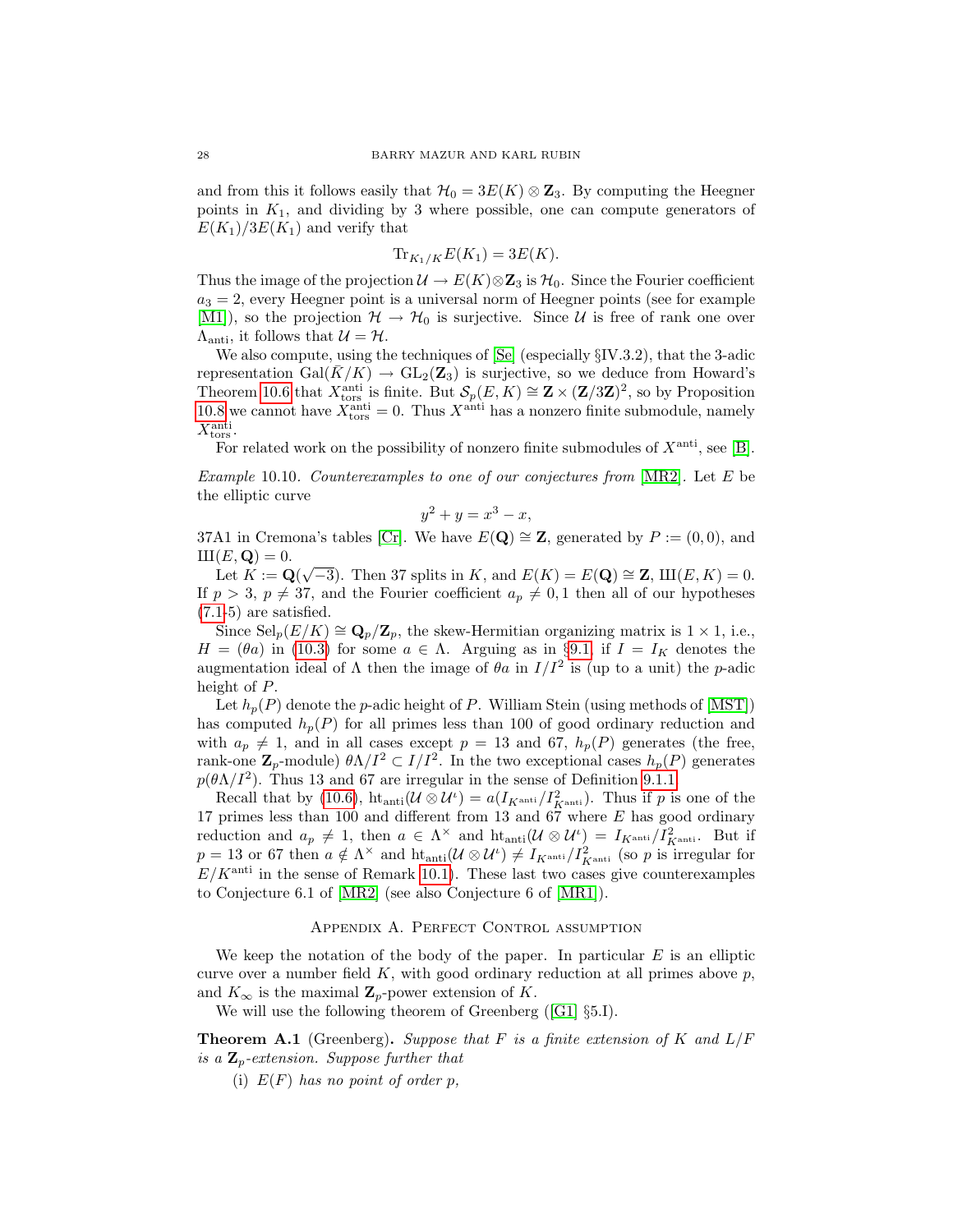- (ii) for every prime w of F above p,  $E(f_w)$  has no point of order p, where  $f_w$ is the residue field of F at w,
- (iii) for every prime w of F where E has bad reduction, either  $E(F_w)$  has no point of order p or  $E(F_w^{\text{unr}})[p^{\infty}]$  is divisible.

Then the natural map  $\text{Sel}_p(E, F) \to \text{Sel}_p(E, L)^{\text{Gal}(L/F)}$  is an isomorphism.

<span id="page-28-1"></span>**Lemma A.2.** Suppose A is an elliptic curve defined over a field  $k$ , p is a prime, and  $\ell$  is an abelian (pro-)p-extension of k. If  $A(k)$  has no point of order p then  $A(\ell)$  has no point of order p.

*Proof.* By Nakayama's Lemma, if  $A(\ell) \cap A[p] \neq 0$ , then

$$
A(k) \cap A[p] = (A(\ell) \cap A[p])^{\text{Gal}(\ell/k)} \neq 0,
$$

<span id="page-28-0"></span>Corollary A.3. Suppose

- (i)  $E(K)$  has no point of order p,
- (ii) for every prime v of K above p,  $E(k_v)$  has no point of order p, where  $k_v$ is the residue field of K at v,
- (iii) for every prime v of K where E has bad reduction, either  $E(K_v)$  has no point of order p or  $E(K_v^{\text{unr}})[p^{\infty}]$  is divisible.

If  $K \subset F \subset F' \subset K_\infty$  then the natural map  $\text{Sel}_p(E, F) \to \text{Sel}_p(E, F')^{\text{Gal}(F'/F)}$  is an isomorphism.

In particular, the Perfect Control assumption holds.

*Proof.* Suppose v is a prime of K,  $K \subset F \subset K_{\infty}$ , and w is a prime of F above v.

If  $v \nmid p$  then  $F_w^{\text{unr}} = K_v^{\text{unr}}$ , so assumption (iii) and Lemma [A.2](#page-28-1) imply assumption (iii) of Theorem [A.1](#page-27-2) for F. If v | p then the residue field  $f_w$  is a p-extension of  $k_v$ , so assumption (ii) and Lemma [A.2](#page-28-1) imply assumption (ii) of Theorem [A.1](#page-27-2) for  $F$ . Finally, assumption (i) and Lemma [A.2](#page-28-1) imply assumption (i) of Theorem [A.1](#page-27-2) for F.

It is enough to prove the corollary when  $F$  is a finite extension of  $K$ , and then pass to the limit for general  $F$ . Further, it is enough to consider the case where  $F'/F$  is cyclic, because every extension of F in  $K_{\infty}$  can be given as a finite chain of cyclic extensions.

So suppose that  $F'/F$  is cyclic. Then there is a  $\mathbb{Z}_p$ -extension L of F in  $K_{\infty}$ containing L. The hypotheses of Theorem [A.1](#page-27-2) are satisfied for F, so if  $F' = L$  then the statement of the corollary is just the conclusion of Theorem [A.1.](#page-27-2) If  $F' \neq L$ then the hypotheses of Theorem [A.1](#page-27-2) are satisfied for  $F'$  as well, and we conclude from Theorem [A.1](#page-27-2) that

$$
Selp(E, F) = Selp(E, L)Gal(L/F) = (Selp(E, L)Gal(L/F'))Gal(F'/F)
$$
  
= Sel<sub>p</sub>(E, F')<sup>Gal(F'/F)</sup>.

Remark A.4. There are a few comments to make about the hypotheses in Corollary [A.3.](#page-28-0)

For a fixed elliptic curve  $E$ , hypotheses (i) and (iii) hold for all but finitely many primes  $p$ . Condition (ii) can fail to hold; this is the *anomalous* case of [\[M1\]](#page-32-11). Condition (ii) should hold for "most"  $p$ , but it could fail for infinitely many  $p$ . However, we have the following lemma.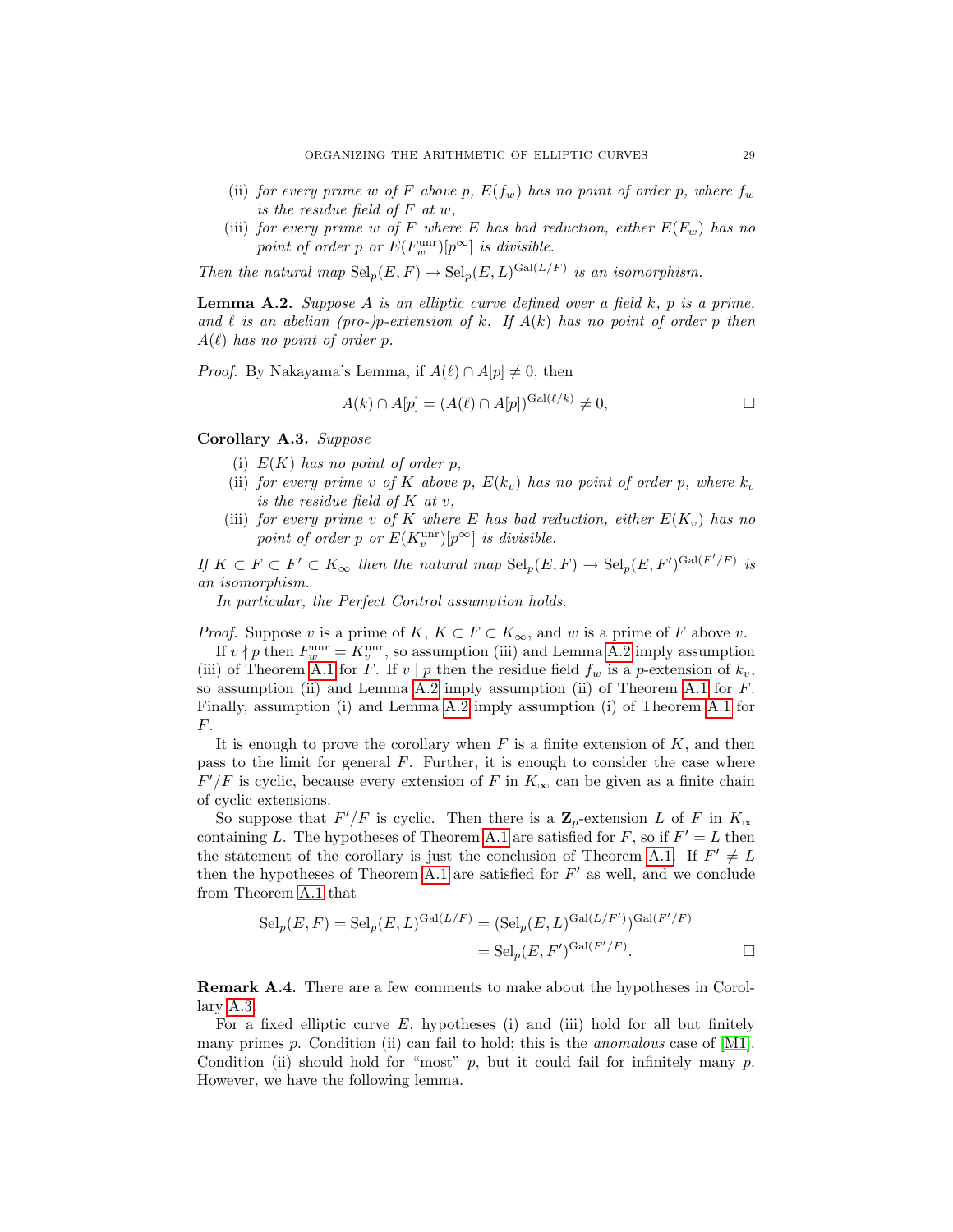**Lemma A.5.** Suppose that  $E(K)$  has a point of finite order  $\ell > 1$ . Then for every rational prime  $p > 5$ ,  $p \neq \ell$  and every prime v of K of degree one dividing p where E has good reduction,  $E(k_v)$  has no point of order p.

*Proof.* Fix such a v and suppose that  $E(k_v)$  has a point of order p. Our assumptions guarantee that  $E(k_v)$  has a point of order  $\ell$  as well, so  $\#E(k_v) \geq p\ell$ . Since v has degree one we have  $\#E(k_v) - (p+1) < 2\sqrt{p}$ , and this is impossible if  $p > 5$ .

We also have the following lemma relating hypotheses (i) and (ii) of Corollary [A.3.](#page-28-0)

<span id="page-29-3"></span>**Lemma A.6.** Suppose that for some prime v of K above p with residue field  $k_v$ (where as usual we suppose that E has good, ordinary reduction),  $E(k_v)$  has no point of order p. If  $K_v^{\text{unr}}$  does not contain a primitive p-th root of unity then  $E(K_v)$  has no point of order p.

In particular if the ramification of  $K_v/\mathbf{Q}_p$  is not divisible by  $p-1$  then  $E(K_v)$ has no point of order p, and so  $E(K)$  has no point of order p.

*Proof.* If  $E(K_v)$  has a point of order p, it must be in the kernel of reduction. But since  $E$  has good ordinary reduction at  $v$ , the inertia group at  $v$  acts on the kernel of reduction via the cyclotomic character. This proves the lemma.  $\Box$ 

Appendix B. Some commutative algebra with group rings

<span id="page-29-1"></span>For this appendix suppose that  $G$  is a finite group,  $R$  is a commutative ring, and let  $\iota: R[G] \to R[G]$  be the R-linear involution that sends  $g \mapsto g^{-1}$  for  $g \in G$ . As in §[2,](#page-3-1) if M is an  $R[G]$ -module we let  $M^{\iota}$  denote the  $R[G]$ -module whose underlying abelian group is  $M$ , but with the action of  $G$  obtained from that if  $M$  by composition with  $\iota$ .

Suppose that A is an  $R[G]$ -module and B is an R-module with trivial G-action.

<span id="page-29-0"></span>Lemma B.1. There is a natural isomorphism

 $\text{Hom}_{R[G]}(A, B \otimes R[G]) \longrightarrow \text{Hom}_{R}(A, B)^{\iota}.$ 

*Proof.* Let  $\pi : R[G] \to R$  denote the projection map  $\pi(\sum_g a_g g) := a_1$ . Composition with  $\pi$  defines an R-module homomorphism

<span id="page-29-4"></span>
$$
\text{Hom}_{R[G]}(A, B \otimes_R R[G]) \longrightarrow \text{Hom}_{R}(A, B)^{\iota}.
$$
 (B.1)

and it is straightforward to check that this is a morphism of  $R[G]$ -modules. The inverse of [\(B.1\)](#page-29-4) is given by sending  $f \in \text{Hom}_R(A, B)^t$  to the map

$$
a \mapsto \sum_{g} f(a^g) \otimes g^{-1},
$$

and it follows that  $(B.1)$  is an isomorphism.

Now consider the composition

$$
\text{Hom}_G(A \otimes_{R[G]} A^{\iota}, B \otimes_R R[G]) \xrightarrow{\sim} \text{Hom}_G(A^{\iota}, \text{Hom}_G(A, B \otimes_R R[G]))
$$
  

$$
\xrightarrow{\sim} \text{Hom}_G(A, \text{Hom}_G(A, B \otimes_R R[G])^{\iota}) \xrightarrow{\sim} \text{Hom}_G(A, \text{Hom}_R(A, B))
$$
  

$$
\rightarrow \text{Hom}_R(A \otimes_R A, B) \quad (B.2)
$$

<span id="page-29-2"></span>where the third isomorphism comes from Lemma [B.1.](#page-29-0) This composition sends a  $B \otimes R[G]$ -valued,  $R[G]$ -bilinear pairing on  $A \times A^t$  to a B-valued, R-bilinear pairing on  $A \times A$ .

<span id="page-29-5"></span>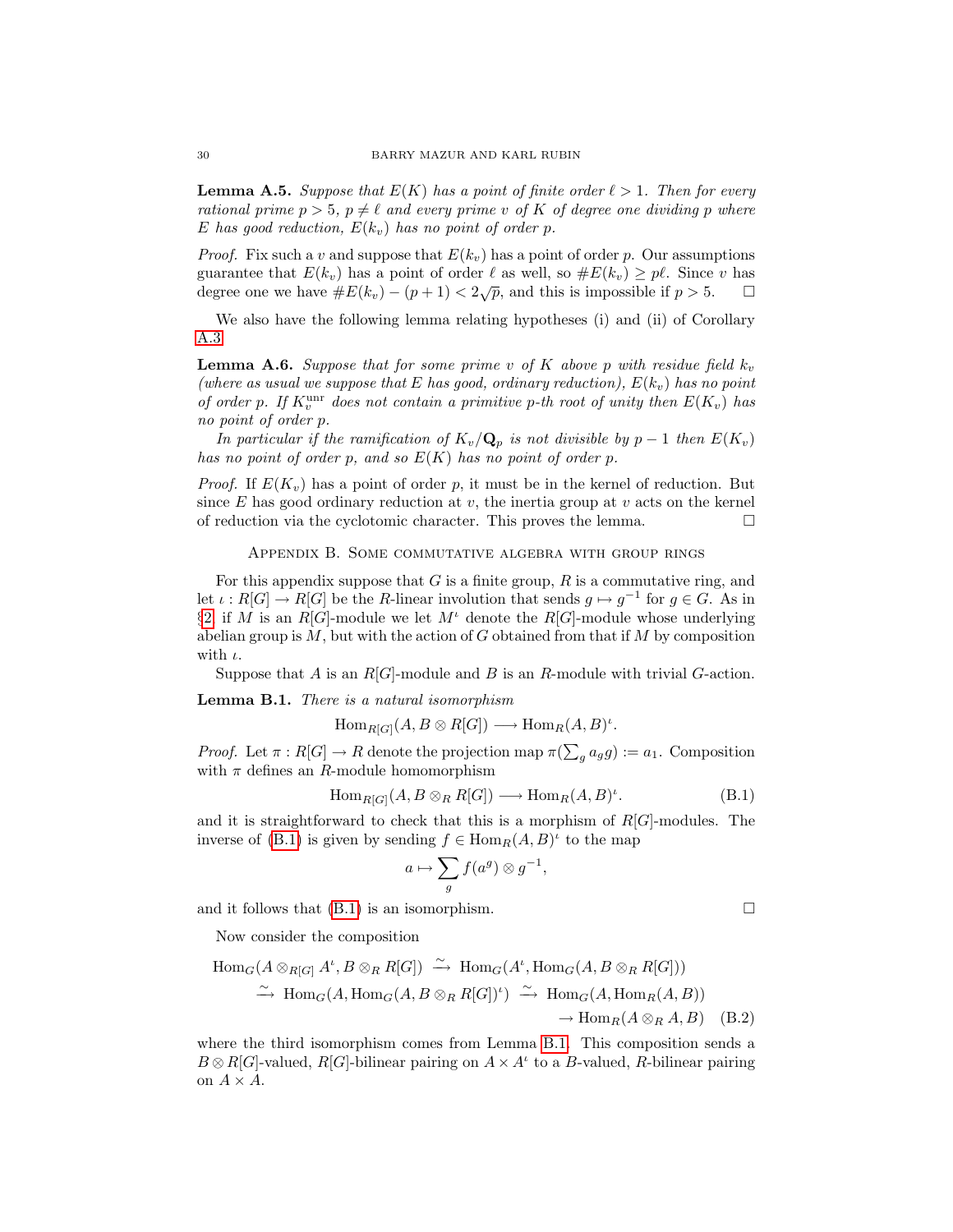**Proposition B.2.** Suppose that  $i : B \rightarrow B$  is an R-linear involution, and that  $\pi: A \otimes_{R[G]} A^{\iota} \to B \otimes_R R[G]$  is a skew-Hermitian pairing, i.e.,

$$
\pi(a' \otimes a) = -(i \otimes \iota)(\pi(a \otimes a')).
$$

Then the pairing  $\pi_0$ :  $A \otimes_R A \to B$  induced from  $\pi$  via [\(B.2\)](#page-29-5) is i-skew symmetric, i.e.,

$$
\pi_0(a' \otimes a) = -i(\pi_0(a \otimes a')).
$$

In particular if i is the identity then  $\pi_0$  is skew-symmetric, and if i is multiplication by  $-1$  then  $\pi_0$  is symmetric.

*Proof.* Straightforward. □

# Appendix C. The structure of Selmer modules

One weak consequence of the existence of a skew-Hermitian module  $\Phi$  that organizes the arithmetic of E over  $K_{\infty}$  is that the  $\Lambda$ -module  $\mathcal{S}_p(E, K_{\infty})$  has a free resolution of length two. In this appendix we give a direct proof of this fact, under some mild hypotheses, without appealing to the work of Nekovář  $[N]$  which was the basis for our proof of Theorem [7.5.](#page-16-0)

We continue to suppose that  $E$  has good ordinary reduction at all primes above  $p$ , the Perfect Control assumption holds, and we will make the following two additional assumptions for this section.

Torsion assumption.  $S_p(E, K_\infty)$  is a torsion  $\Lambda$ -module.

**Local Nontriviality assumption.** For some prime  $\mathfrak{p}$  of K above p, the decomposition group of  $\mathfrak p$  in  $G_K$  acts nontrivially on the kernel of reduction modulo  $\mathfrak p$  in  $E[p]$ .

**Remark C.1.** If  $K(E[p])/K$  is ramified at some prime above p then the Local Nontriviality assumption holds, so in particular (since  $\mu_p \subset K(E[p])$ ) it holds if p is odd and unramified in  $K/\mathbf{Q}$ .

<span id="page-30-0"></span>**Theorem C.2** (Greenberg). If L is a  $\mathbb{Z}_p^d$ -extension of K, then  $\mathcal{S}_p(E, L)$  has no nonzero pseudo-null  $\Lambda_L$ -submodules.

Proof. This is proved by Greenberg [\[G2\]](#page-31-4), using the Torsion and Local Nontriviality assumptions.

<span id="page-30-1"></span>**Proposition C.3.** Suppose L is a  $\mathbb{Z}_p^d$ -extension of K,  $\mathcal{S}_p(E,L)$  is a torsion  $\Lambda_L$ module, M is a free  $\Lambda_L$  module of finite rank, and  $f : M \to \mathcal{S}_p(E, L)$  is a surjective map of  $\Lambda_L$ -modules. Then ker(f) is free over  $\Lambda_L$ .

*Proof.* The proof will be by induction on d, where  $Gal(L/K) \cong \mathbb{Z}_p^d$ . If  $d = 0$  then  $L = K$ ,  $\Lambda_L = \mathbb{Z}_p$ , and there is nothing to prove.

Let  $N := \text{ker}(f)$ . Then N is a finitely generated torsion-free  $\Lambda_L$ -module, so the structure theorem for such modules says that there is an exact sequence

$$
0 \longrightarrow N \longrightarrow S \longrightarrow Z \longrightarrow 0
$$

where S is a reflexive  $\Lambda$ -module and Z is pseudo-null.

Let K denote the field of fractions of  $\Lambda_L$ . The inclusion  $N \hookrightarrow M$  extends uniquely to an inclusion  $S \hookrightarrow M \otimes \mathcal{K}$ . Since  $S/N$  is pseudo-null and  $\mathcal{K}/\Lambda_L$  has no nonzero pseudo-null  $\Lambda_L$ -submodules, we must have  $S \hookrightarrow M \subset M \otimes \mathcal{K}$ . But then

$$
Z = S/N \hookrightarrow M/N \cong \mathcal{S}_p(E, L)
$$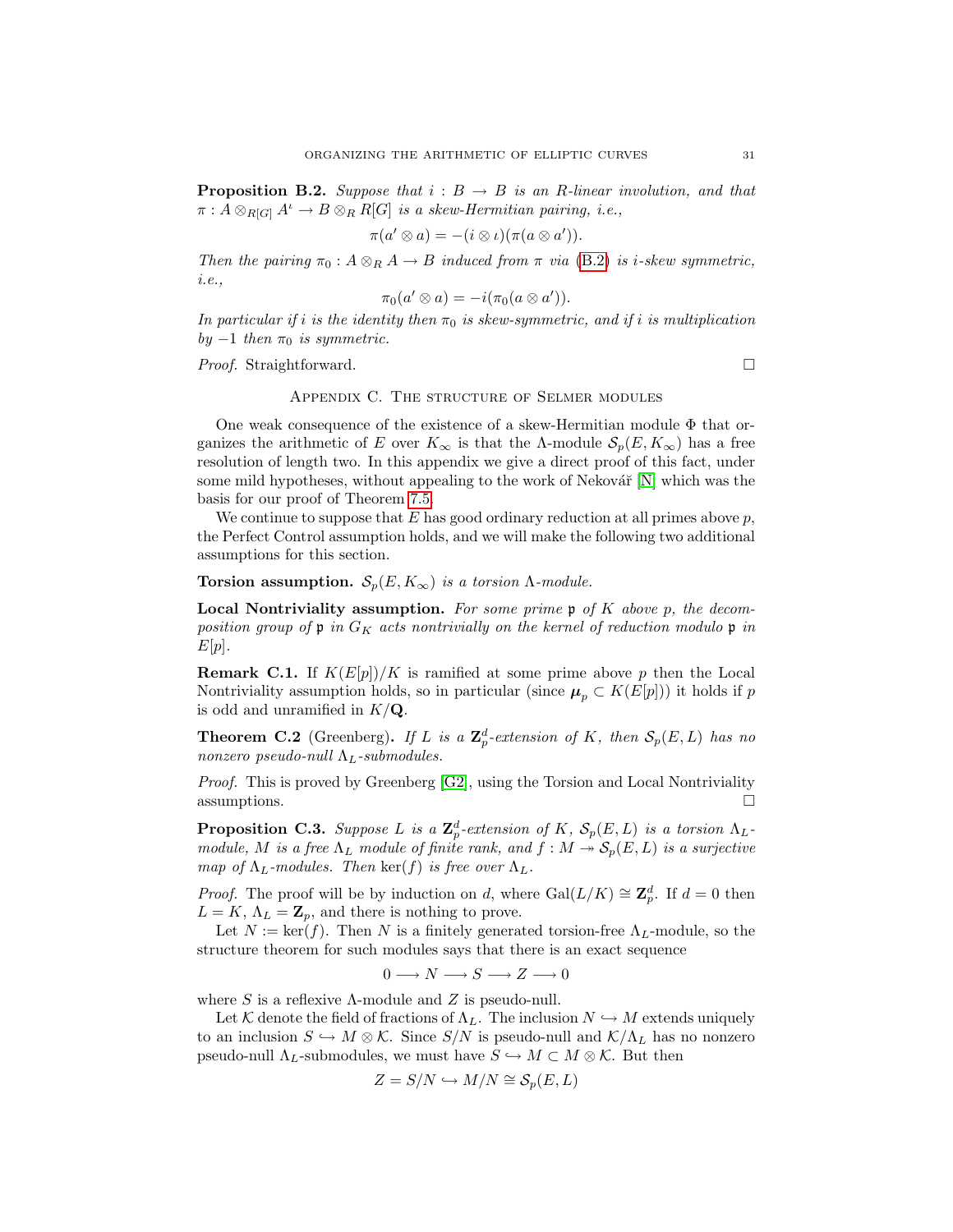so by Greenberg's Theorem [C.2](#page-30-0) we must have  $Z = 0$ , and so  $N = S$  is reflexive.

It remains to show that N is free. If  $d = 1$  then every reflexive module is free, so we may assume that  $d \geq 2$ . Since  $\mathcal{S}_p(E, L)$  is a torsion  $\Lambda_L$ -module, for all but finitely many  $\mathbf{Z}_{p}^{d-1}$  extensions F of K contained in L we have (using the Perfect Control assumption) that  $S_p(E, F) = S_p(E, L) \otimes_{\Lambda_L} \Lambda_F$  is a torsion  $\Lambda_F$ -module. For such an F, writing  $H := \text{Gal}(L/F) \cong \mathbb{Z}_p$ , we have an exact sequence

$$
0 \longrightarrow \mathcal{S}_p(E, L)^H \longrightarrow N \otimes \Lambda_F \longrightarrow M \otimes \Lambda_F \longrightarrow \mathcal{S}_p(E, F) \longrightarrow 0.
$$

Since  $\mathcal{S}_p(E,L) \otimes_{\Lambda_L} \Lambda_F$  is a torsion  $\Lambda_F$ -module,  $\mathcal{S}_p(E,L)^H$  is a pseudo-null  $\Lambda_L$ module (see for example Lemma 4 of §I.1.3 of [\[PR1\]](#page-32-5)). Again using Greenberg's Theorem [C.2](#page-30-0) we conclude that  $\mathcal{S}_p(E, L)^H = 0$ , and so

$$
\mathcal{S}_p(E,F) \cong (M \otimes \Lambda_F)/(N \otimes \Lambda_F).
$$

We conclude from our induction hypothesis that  $N \otimes \Lambda_F$  is a free  $\Lambda_F$ -module of rank  $t := \text{rank}_{\Lambda_F}(M \otimes \Lambda_F) = \text{rank}_{\Lambda_L}M$ . By Nakayama's Lemma N can be generated over  $\Lambda_L$  by t generators, and since (by the Torsion assumption) rank<sub>Λ</sub> $N = \text{rank}_{Λ_L} M = t$ , N must be free as claimed.

**Theorem C.4.** There are free  $\Lambda$ -modules  $N \subset M$  such that  $\mathcal{S}_p(E, K_\infty) \cong M/N$ . If  $t := \dim_{\mathbf{F}_n} \text{Sel}_p(E, K)[p]$  then we can take M and N to have  $\Lambda$ -rank t.

Proof. By Lemma [2.2,](#page-4-1) we have

$$
\mathcal{S}_p(E, K_\infty)/\mathfrak{m}\mathcal{S}_p(E, K_\infty)\cong \mathrm{Hom}(\mathrm{Sel}_p(E, K)[p], \mathbf{F}_p)\cong \mathbf{F}_p^t
$$

where m is the maximal ideal of Λ. By Nakayama's Lemma there is a surjection  $\Lambda^t$   $\rightarrow$   $\mathcal{S}_p(E, K_\infty)$ , and by Proposition [C.3](#page-30-1) the kernel of this surjection is also free.  $\Box$ 

#### **REFERENCES**

- <span id="page-31-13"></span>[B] M. Bertolini, Iwasawa theory for elliptic curves over imaginary quadratic fields. J. Théor. Nombres Bordeaux 13 (2001) 1–25.
- <span id="page-31-0"></span>[BD1] M. Bertolini, H. Darmon, Derived p-adic heights. Amer. J. Math. 117 (1995) 1517–1554.
- <span id="page-31-1"></span>[BD2] , Derived heights and generalized Mazur-Tate regulators. Duke Math. J. 76 (1994) 75–111.
- <span id="page-31-2"></span>[Co] C. Cornut, Mazur's conjecture on higher Heegner points. Invent. Math. 148 (2002) 495– 523.
- <span id="page-31-6"></span>[Cr] J. E. Cremona, Algorithms for modular elliptic curves. Cambridge: Cambridge University Press (1992).
- <span id="page-31-10"></span>[CM] J. E. Cremona, B. Mazur, Visualizing elements in the Shafarevich-Tate group. Experiment. Math. 9 (2000) 13–28.
- <span id="page-31-9"></span>[D] P. Deligne, Le d´eterminant de la cohomologie. In: Current trends in arithmetical algebraic geometry (Arcata, Calif., 1985), Contemp. Math. 67, Providence: Amer. Math. Soc. (1987) 93–177.
- <span id="page-31-3"></span>[G1] R. Greenberg, Galois theory for the Selmer group of an abelian variety. Compositio Math. 136 (2003) 255–297.
- <span id="page-31-4"></span>[G2] , in preparation.
- <span id="page-31-7"></span>[GS] R. Greenberg, G. Stevens, On the conjecture of Mazur, Tate, and Teitelbaum. In: p-adic Monodromy and the Birch and Swinnerton-Dyer Conjecture (B. Mazur, G. Stevens, eds.), Contemp. Math. 165, Providence: Amer. Math. Soc. (1994) 183–211.
- <span id="page-31-11"></span>[Hara] S. Haran, *p*-adic L-functions for elliptic curves over CM fields, thesis, MIT 1983.
- <span id="page-31-8"></span>[Hart] R. Hartshorne, Residues and Duality, Lecture Notes in Math. 20, Berlin: Springer (1960).
- <span id="page-31-12"></span>[Hi] H. Hida, A p-adic measure attached to the zeta functions associated with two elliptic modular forms. I, Invent. Math. 79 (1985), 159–195.
- <span id="page-31-5"></span>[Ho1] B. Howard, The Heegner point Kolyvagin system. To appear in Compositio Math.